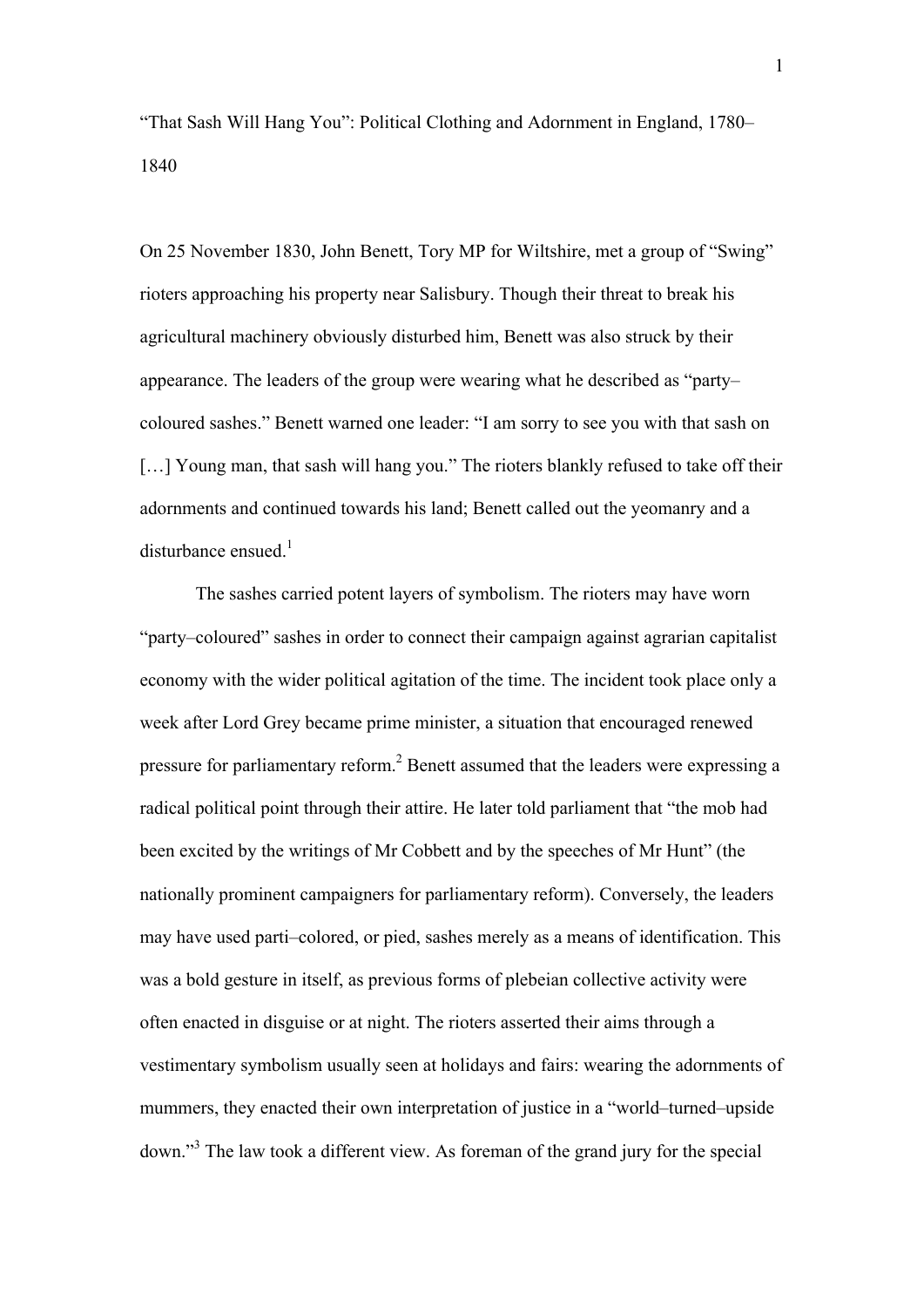assizes, Benett ensured justice was done, though the sashes led the Swing rioters not to hanging but to seven years' transportation.<sup>4</sup>

The Swing sashes were just one demonstration of the contested fabric of popular politics in England during the later Hanoverian era. Recent studies of popular movements in this period have emphasized the role of myriad means of political expression, including broadsides, music, and drinking toasts.<sup>5</sup> This article argues that clothing and material adornments were a prominent part of this rich and participatory culture. Political clothing existed in numerous types that enabled all classes to voice their opinions about their place within the constitution. Furthermore, symbolic clothing evolved in its uses and meanings during this period. Though many forms of dress shared a long history of political symbolism, the French Revolution and renewed debates about parliamentary reform and the "rights of man" gave new meanings to traditional emblems and colors. Access to, and opportunities to display, forms of political clothing expanded in this period, especially at the "mass platform" reform meetings from 1815.

The first part of this article demonstrates how the middle and working classes appropriated well–established ways of political dressing from the elite. Collective clothing manifested a popular desire to "fit in" with the body politic. These forms extended from the cheap and easily accomplished (ribbons at elections) to the specialized and difficult (uniforms). Despite the sharing of fashions and emblems among classes, however, dress was still the most obvious indicator of one's social position and gender, and this impacted upon how political adornments were used and perceived. The second part argues that the working classes could covertly express their own symbolism in customary activities, as a means to "stand out" or to subvert everyday norms as a means of protest. The "party–coloured" sashes, for example,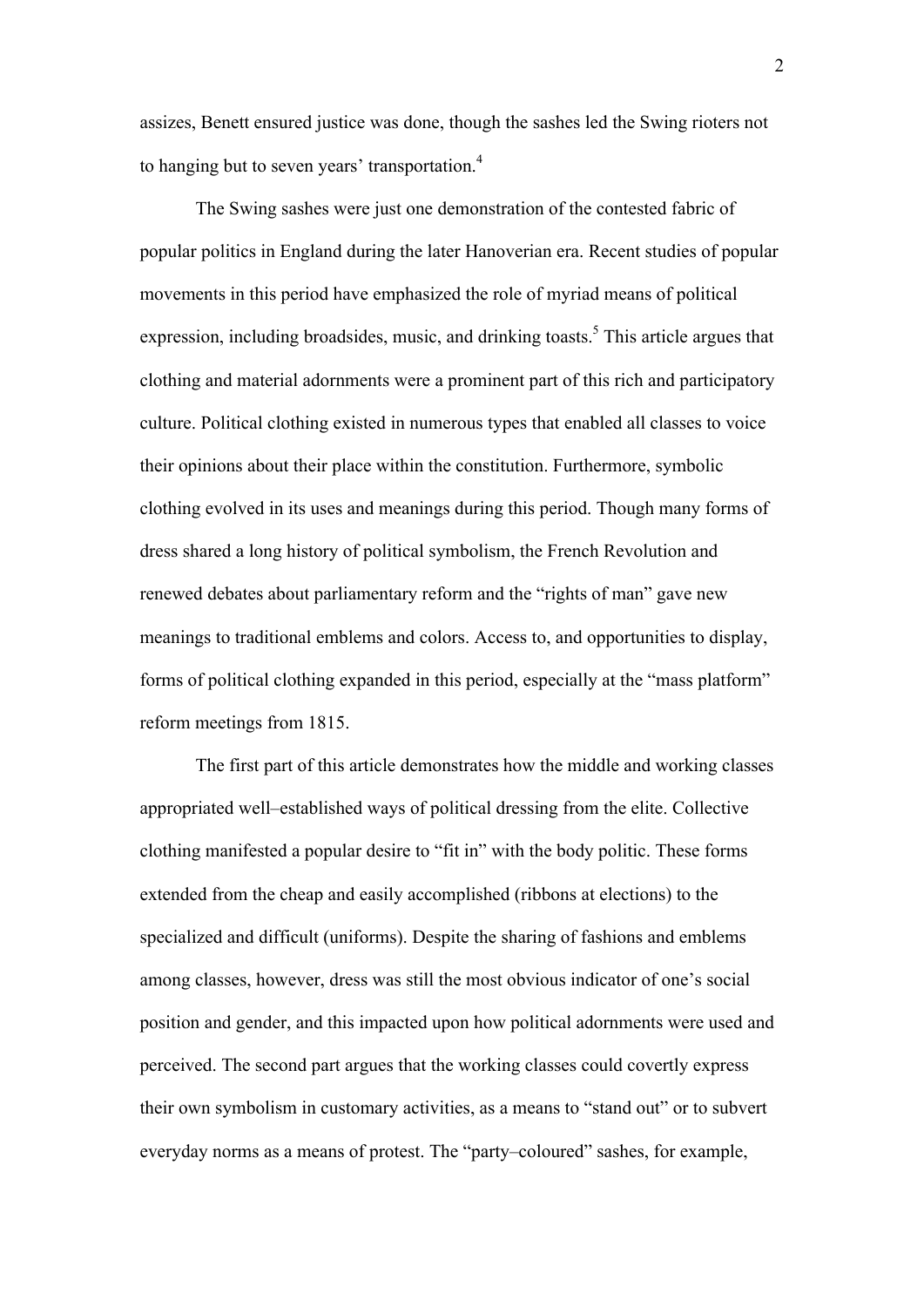were threatening in the context of Swing, but were also a celebratory emblem of community in the context of festival customs.

Clothing was an optimum means of public communication. Colors, shapes, and styles of dress were more instantly recognizable to the illiterate or to mass crowds than the rhetoric of textual and oral propaganda, although text, speeches, and symbolism were usually employed simultaneously to reinforce each other. Visual symbols were what Paul Pickering terms "class without words": that is, emblems of popular discourse that encapsulated the principles and identities of social groups.<sup>6</sup> As Lynn Hunt identifies, emblematic clothing made "a political position manifest," and in so doing, "made adherence, opposition, and indifference possible."<sup>7</sup> Material adornments could serve as visual reminders to prove a political point or reinforce collective memory. Furthermore, such symbols had pliable meanings that political leaders could manipulate according to their current needs or circumstances.<sup>8</sup>

Historians of the French Revolution would see nothing new in the idea of political clothing. Richard Wrigley, for example, has argued for "the ubiquitous and inescapable politicization of dress beyond the institutionalized forms of political life" in revolutionary France. This extended far beyond the obvious symbols of tricolor cockades, the "sans–culottes," and the "Cap of Liberty." The forms, colors, and positioning of dress and adornments were under heightened debate as successive revolutionary regimes attempted to refashion their visions of the new society and government. Dress in France shifted from a sumptuary designation of social status to a contested body of political identities.<sup>9</sup>

This prominent role of vestimentary symbols in France made English opponents of the Revolution acutely sensitive to the wearing of political emblems, even if such items were well–established or seemingly benign. Studies of popular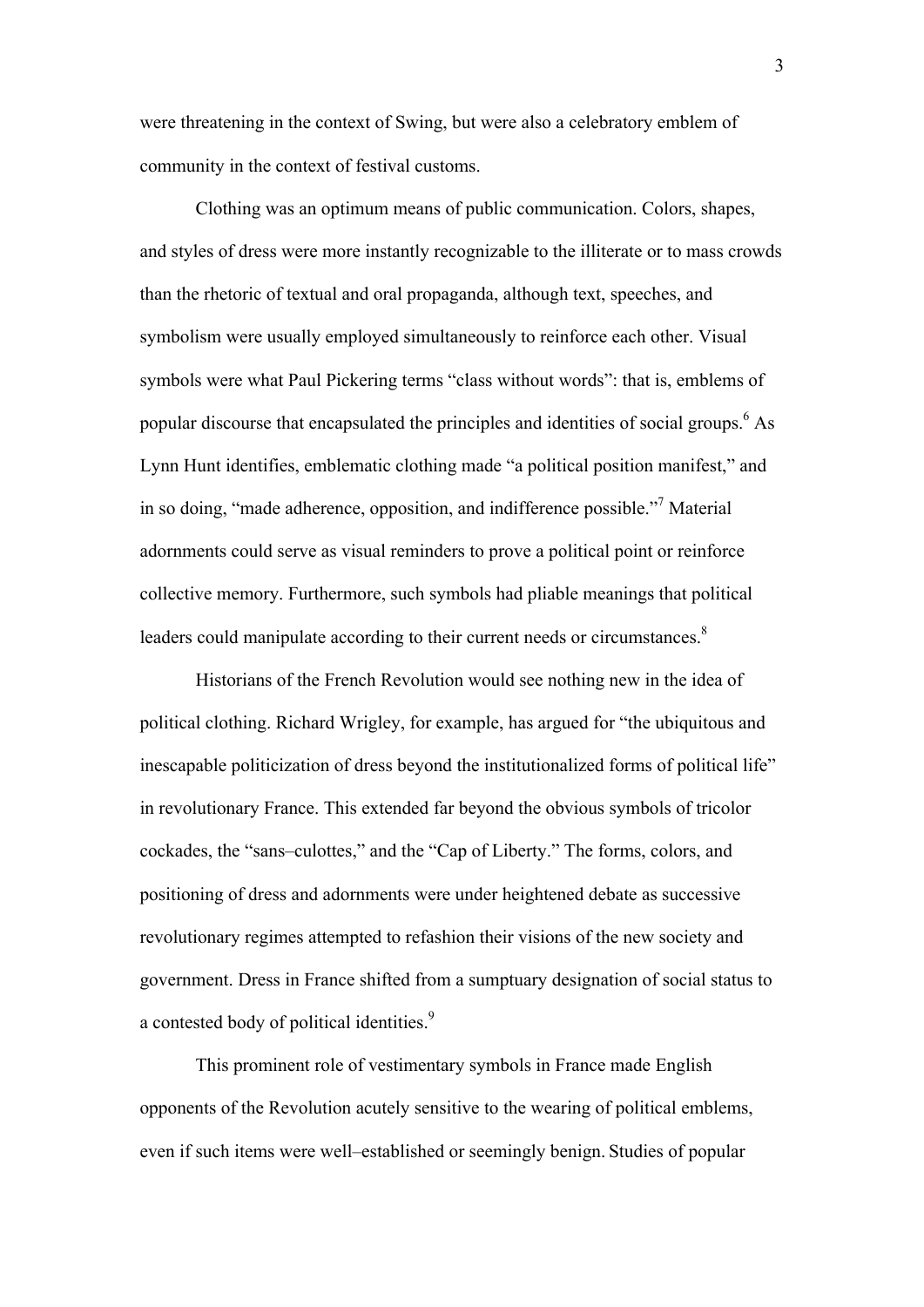politics in England have therefore focused on particular items of clothing that the government regarded as significant and politically dangerous. James Epstein and Paul Pickering have highlighted three iconic items used in extra–parliamentary agitation for reform: the Cap of Liberty, the white hat, and the fustian jacket. British radicals from John Wilkes in the 1760s to the "mass platform" orators in the 1810s adopted the red Phrygian cap as a symbol of defiance against the unreformed state.<sup>10</sup> The white hat, sported by "Orator" Henry Hunt from 1816, soon came to be taken up by his supporters as a mark of their commitment to the cause of reform. In the 1840s, Chartist leader Feargus O'Connor wore a fustian jacket to identify with his audience, who embodied their class and politics in a collective identity of "fustian jackets and unshorn chins."<sup>11</sup> One other study of the politicization of adornment in this period has concentrated on another single item: the powdered wig. John Barrell's account of William Pitt's controversial tax on hairpowder in 1795 reveals how the French war intensified the connections Pitt's opponents made between wigs, the economic capability required to powder them, and wider corruption in the body politic.<sup>12</sup>

While not denying the importance of these specific symbols, this article argues that these items should be seen as just one part of a whole outfit of political clothing. Although not as iconic as the "Cap of Liberty," other, and seemingly mundane, items formed a communicative code that both popular political leaders and many in the wider crowd understood. Participants in demonstrations and other forms of collective action drew from a long tradition of symbolism in clothing. Many of these emblems originated in popular festival customs; these had a carnivalesque function of temporarily overturning established modes of behavior. In other cases, types of clothing could be subtly displayed without the risk of violence or arrest that came with sporting something as obvious as a white hat or a sash.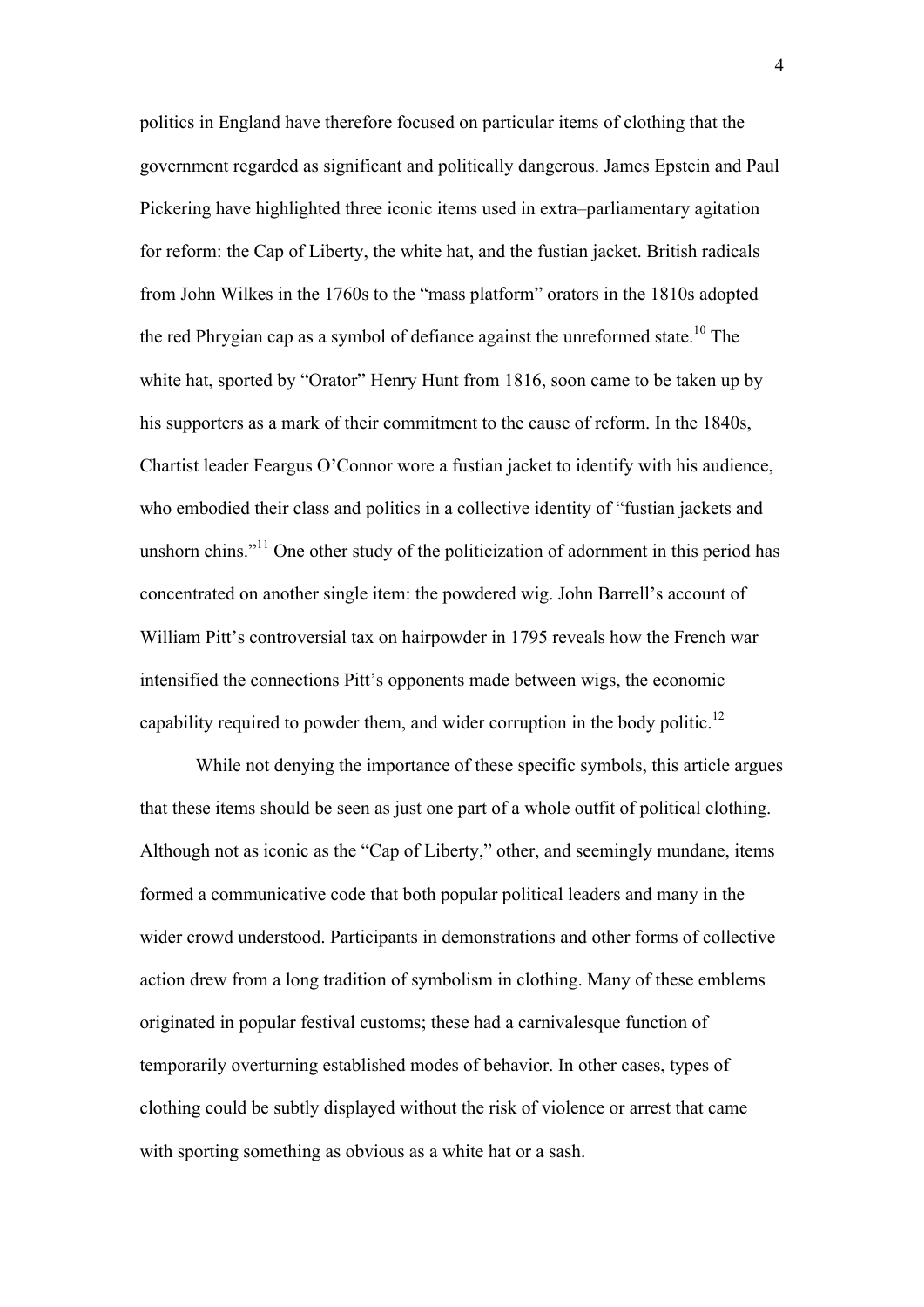This article furthermore calls for historians of clothing to engage with the history of popular politics. Textile historians usually focus on the economic and social aspects of fashion. Beverley Lemire, for example, has argued that types of dress filtered down the social scale more quickly in the later eighteenth century. The wider availability of cheaper cotton cloth enabled the lower classes to escape "a drab, unremarkable background" of dark woollens and to follow the light and clean dress of the rich.<sup>13</sup> This shift is relevant to political clothing. As we will see, shared forms of vestimentary emblems enabled the middle and working classes to venture further into a political foreground previously dominated by the elite. By examining the potent and often critical role of clothing and adornment in popular politics, both textile and political historians can (re)discover "the materiality of the sign."<sup>14</sup>

Symbolic clothing also offers a way of conceptualizing the nature of political engagement among social classes, especially before the enlargement of the electoral franchise in 1832. The predominant framework to describe political expression and debate outside parliament remains Jürgen Habermas's idea of the "public sphere." The term has widened to mean a space as well as a flow of information through print media, and has expanded its social make–up beyond the bourgeois intelligentsia. Historians now search for a "plebeian public sphere" or indeed "multiple public spheres." The concept arguably has become so ubiquitous as to encompass almost everything and thereby denote nothing.<sup>15</sup> It is difficult to apply the construct to forms of politics that were not bourgeois, textual, or "rational." Indeed, clothing is the most common form of expression that does not fit easily within the latter three categories.

The "body politic," a concept conceived by Richard Sennett and Judith Butler, provides a useful alternative model.<sup>16</sup> Whereas the public sphere relies on an individual's engagement with debate in text or discussion, the body politic suggests

5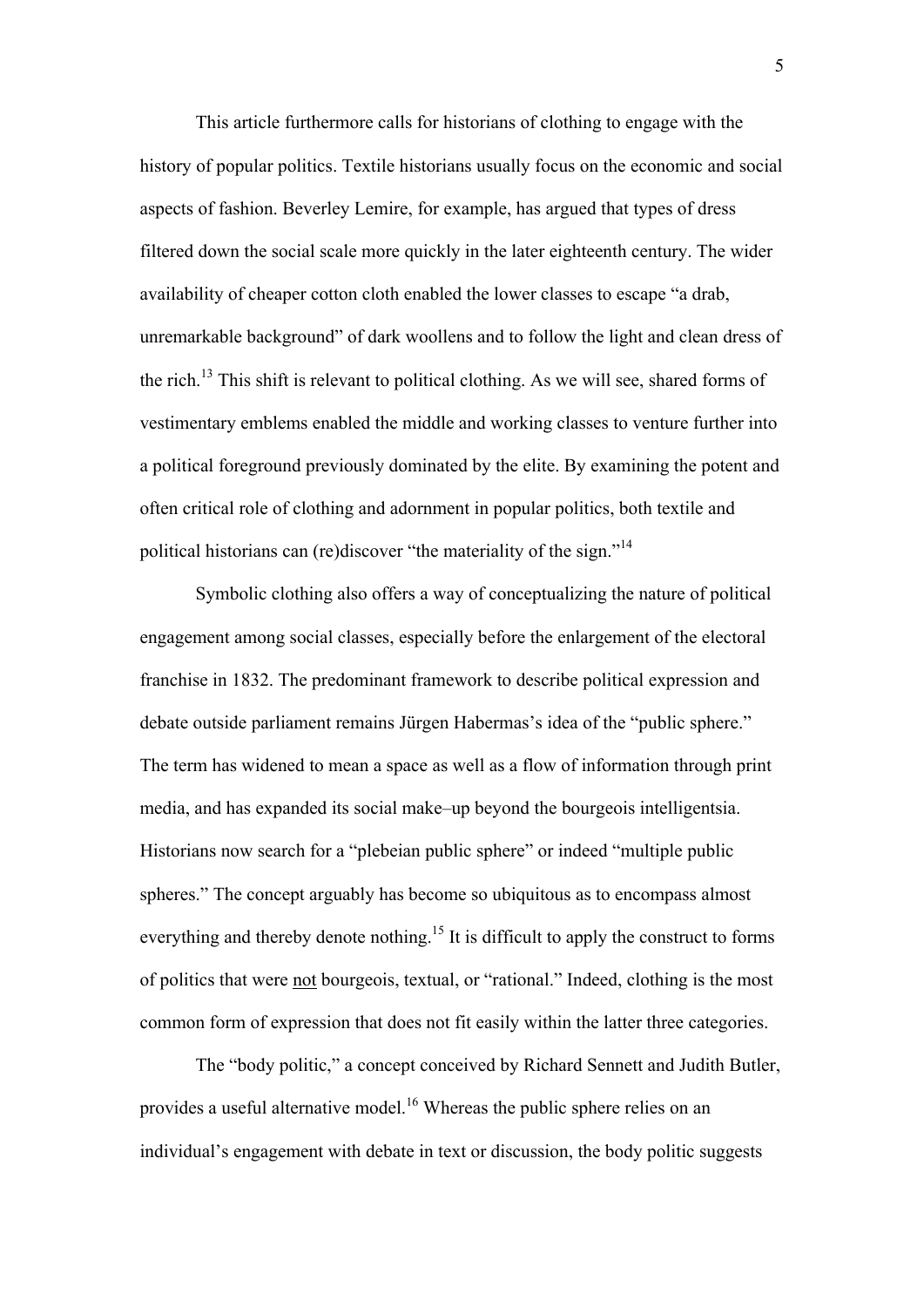the formation of a group identity through collective expressions of self. Political clothing was an articulation of both individual self and collective identity. Through the performance of wearing symbolic items, individuals used their bodies to claim a part in the wider body politic.<sup>17</sup> Rousseau notably discussed this idea in  $Du$  Contrat</u> Social (1762), though he warned of the damaging dissociation between external presentation and inner moral self. Dress could be a means of disguising political identity when under threat of suppression. This was a theme that resonated with radicals in both France and Britain, under increased government surveillance from the  $1790s$ <sup>18</sup>

Caution must be raised here about caveats in surviving sources. Contemporary descriptions of the appearance of crowds could, of course, be as unreliable as misheard speeches or biased under–estimations of attendance. Many newspaper reports of political activity made no mention of clothing but rather concentrated upon the banners visible at events. The authorities' (and historians') eyes therefore gravitated towards distinctive or unusual emblems. Admittedly, working men and women found it more convenient to attend demonstrations in their everyday wear rather than to purchase costly items purely for the occasion. This article draws upon a wider range of pictorial sources and records of folk traditions to show that even the ordinary could become spectacular in particular contexts. Colored ribbons or "Sunday best," otherwise unremarkable, could carry potent connotations when worn at political demonstrations<sup>19</sup>

\*

Electoral adornment was the most obvious form of political clothing in the eighteenth century. "Orange Jumper," a print by James Gillray, caricatures a prominent Whig supporter during the Yorkshire election of 1807 (fig. 1). The corpulent figure wears a

6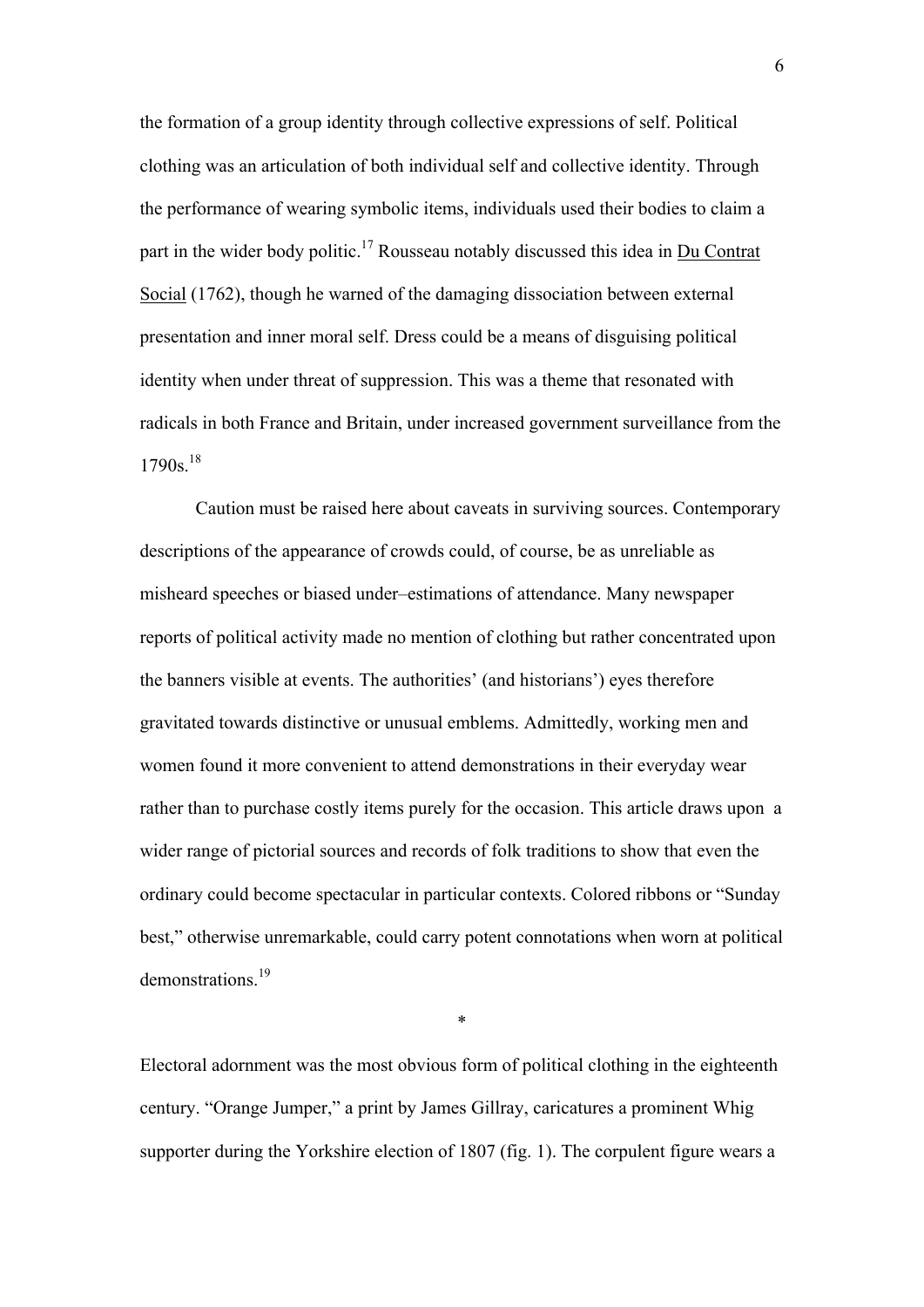red coat and orange breeches, and waves a hat adorned with orange ribbons in honor of his chosen candidate, Lord Milton.20 The symbolism of orange had remained unchanged since the Whigs adopted the color in honor of William of Orange and the Glorious Revolution of 1688. Gillray's depiction of electoral symbolism hardly differs from the items in William Hogarth's 1754 series of election paintings, where Whigs and Tories are distinguishable by their orange and blue ribbons and banners respectively.21 The Tories were associated with "true" blue, although they did not have hegemony over the color. Whig–radical Charles James Fox wore a blue frockcoat and buff waistcoat in parliament from 1782, allegedly in emulation of the uniform of George Washington's regiment in the American revolution.<sup>22</sup> Local party colors, determined by aristocratic patrons, complemented the preponderance of orange and blue. For example, Sir Francis Burdett's electoral color was purple, perhaps to differentiate himself from his plebeian followers during his contests for Middlesex and Westminster in 1802 and 1807. Hence his "beautiful, well–dressed women" supporters waved purple handkerchiefs and ribbons from the windows of houses in "respectable" parts of London whilst distancing themselves from the rabble processing in the streets below.23

Electoral ribbons and cockades were easily made, displayed, and recognizable as symbols of political adherence. Once they adorned themselves with a ribbon, non– voters as well as voters instantly participated in the extra–parliamentary political process. Elite women went further by creating whole fashions from political colors (fig. 2). During the tumultuous Westminster election in 1784, a commentator reported how "the ladies, in their rage for Mr Fox, have adopted a dress in compliment to him; it is to consist of a mixture of garter–blue and buff."<sup>24</sup> In sharing the same colors though diversified through the filters of gender, court fashion, and personal taste —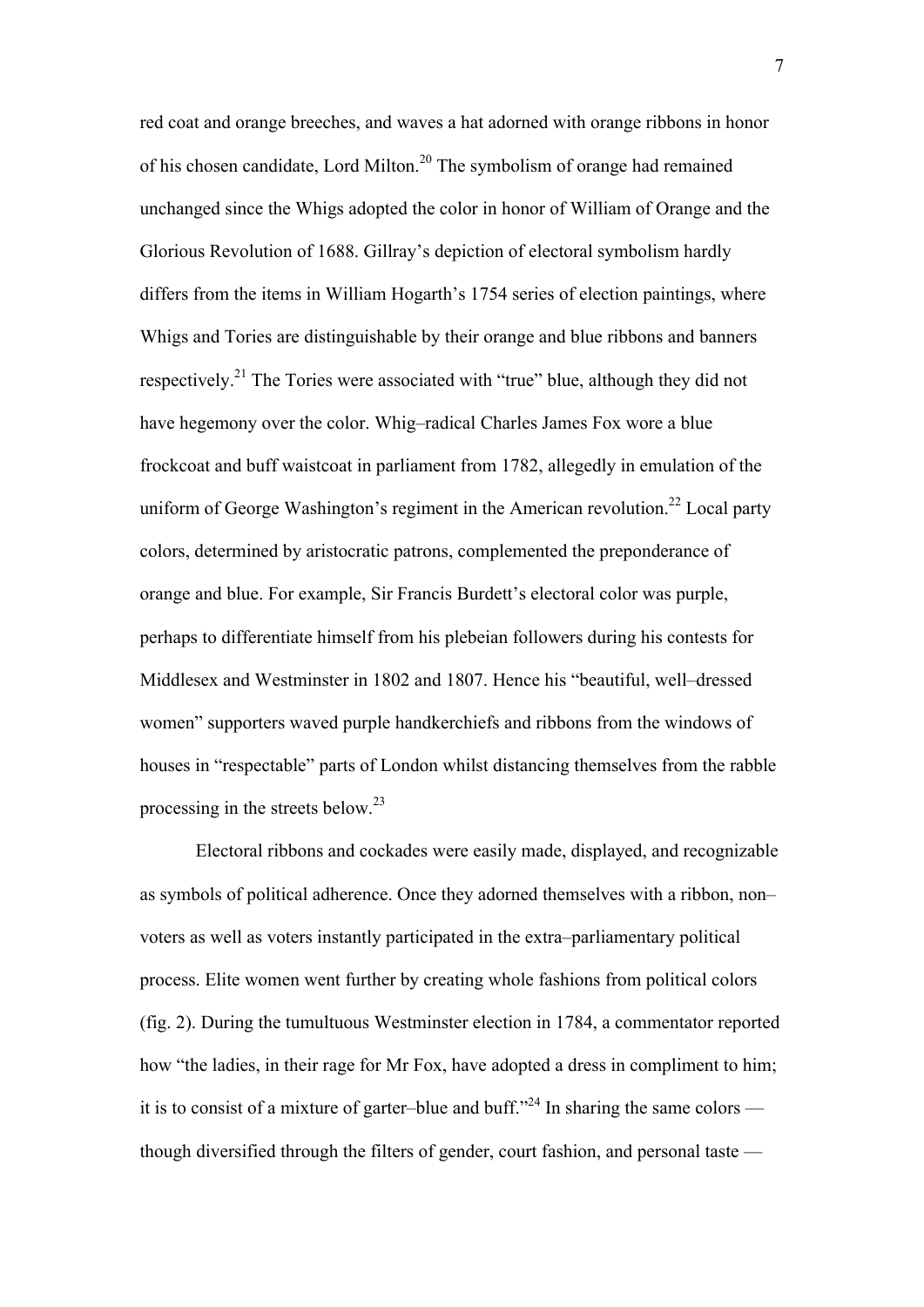these aristocratic women were able to partake in a common body politic. This was not simply window–dressing. As Elaine Chalus has shown, female participation could consist of direct political influence through patronage and persuasion rather than mere display. $25$ 

The working classes wore colors on a smaller, cheaper scale, but with the same sense of purpose. The "Old Chartist" and Halifax weaver, Benjamin Wilson, recalled that during the Reform Bill agitation of 1831, his friend "determined that 'I should have a new cap with a yellow (the "Liberal" colour) girdle around it' of which I was proud and wore it a long time."26 Local elites had no doubts as to the necessity for such symbolism to be promoted as widely as possible, and material emblems distributed indiscriminately contributed to the enormous cost of many elections prior to the 1832 Reform Act. During the Chester election of 1784, for example, the Tory Grosvenor party alone spent up to £1,500 on colors, ribbons, and cockades. Furthermore, the wearing of colors often sparked off partizan violence. An 1827 act of parliament forbade the distribution of ribbons, cockades, and other emblems of partizanship at elections in order to prevent such disturbances. The custom was so entrenched, however, that the act remained unenforceable.<sup>27</sup>

Similar adornments were displayed at patriotic events, a central feature of the reign of George III. Government and loyalists promoted patriotism as an acceptable (though not untroubled) means of allowing all classes some part in collective political expression.<sup>28</sup> As was the case with electoral symbolism, elites saw themselves as harbingers of fashion, though practices were quickly adapted by individuals lower down the social scale. A caricature from April 1789, "Restoration Dresses," depicts fashions during the celebrations for George III's recovery from his illness (fig. 3). Four ladies wear elaborate head–dresses decorated with ribbons, bracelets, and sashes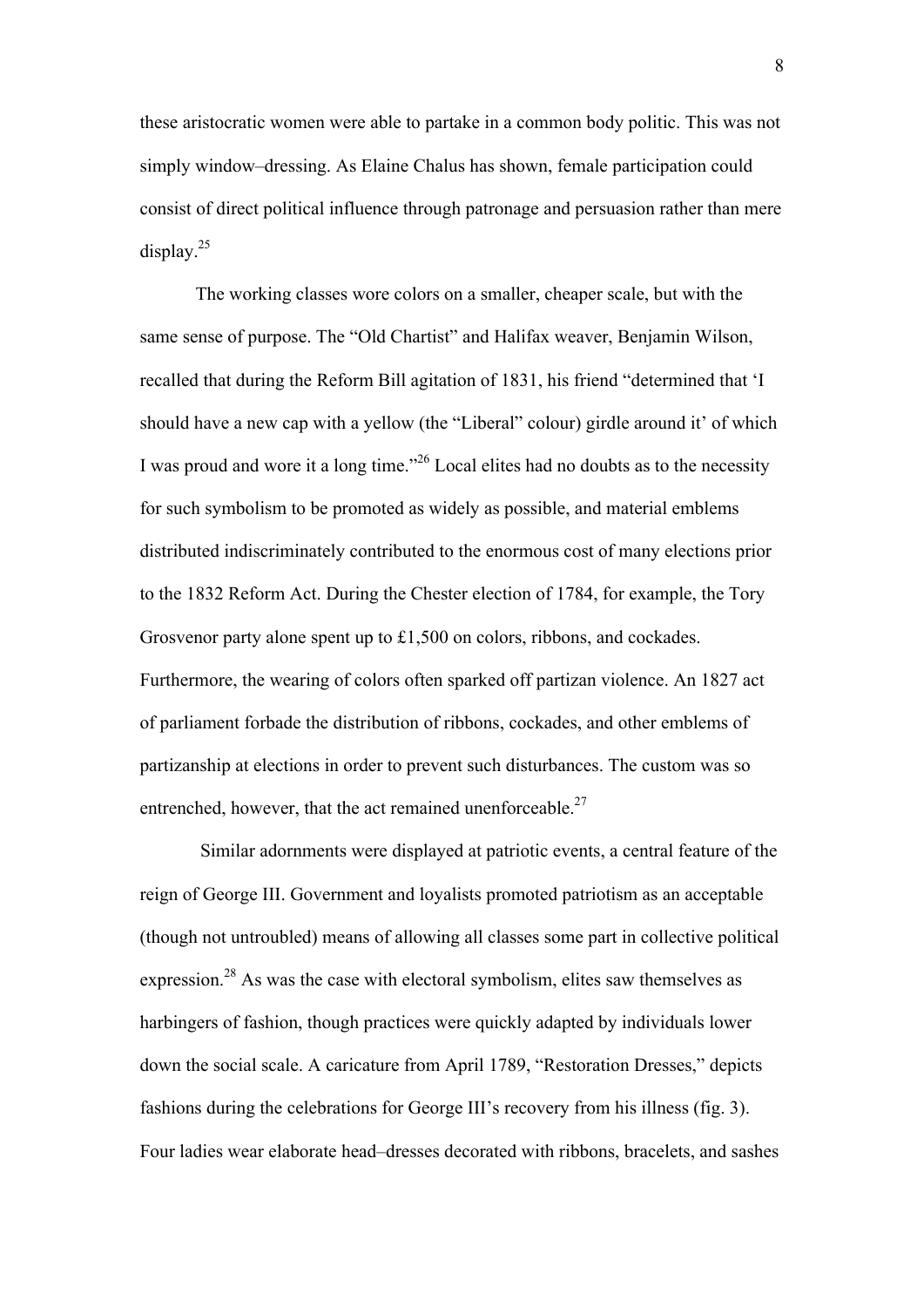bearing such loyal mottoes as "The King Restored" and "Long Live the King G. R."29 Although the print was satirical, contemporary accounts of the Hanoverian Court suggest the ubiquity of such adornment. The London Chronicle reported: "the ladies wore nearly the same kind of uniform caps [. . .] in all head dresses were bandeaus of embroidered velvet with the motto of 'God save the King'." The emblems succeeded the "Regency caps" previously worn by the Prince of Wales's party during the Regency crisis of 1788.30 Aristocratic funerary fashions spread out to provincial society, encouraged by newspaper columns and private correspondence transmitting the exact details of current mourning dress in the Court.<sup>31</sup> After the death of George III in 1820, Elizabeth Wadsworth, a gentlewoman from Halifax, Yorkshire, noted in her diary: "some in full mourning for the King." A few days later, a seamstress arrived to make her a "gown trimmed with crape for mourning for our lamented King."32 The widespread practice of mourning the death of a monarch was fostered by a powerful expectation to join in its public symbolism, although the working classes could simply wear a black ribbon to spare the expense of full mourning dress.

The definitive mode of collective clothing was the uniform. Uniform had two complementary purposes: to unite and to distinguish. This dual function was most evident during wartime, when patriotic propaganda fostered xenophobic opposition to "the other." British military uniforms were arguably at their most semiotically potent during the Napoleonic wars. Demand for increased manpower and home defense during the American and French wars meant that a large proportion of Britons either wore uniform or regularly saw it being worn.<sup>33</sup> During the American war of independence, English caricaturist Matthew Darley satirized the recruits at Coxheath camp in London as sporting increasingly elaborate black and blue cockades in their hats.<sup>34</sup> Female fashion during wartime emulated such material emblems as a way of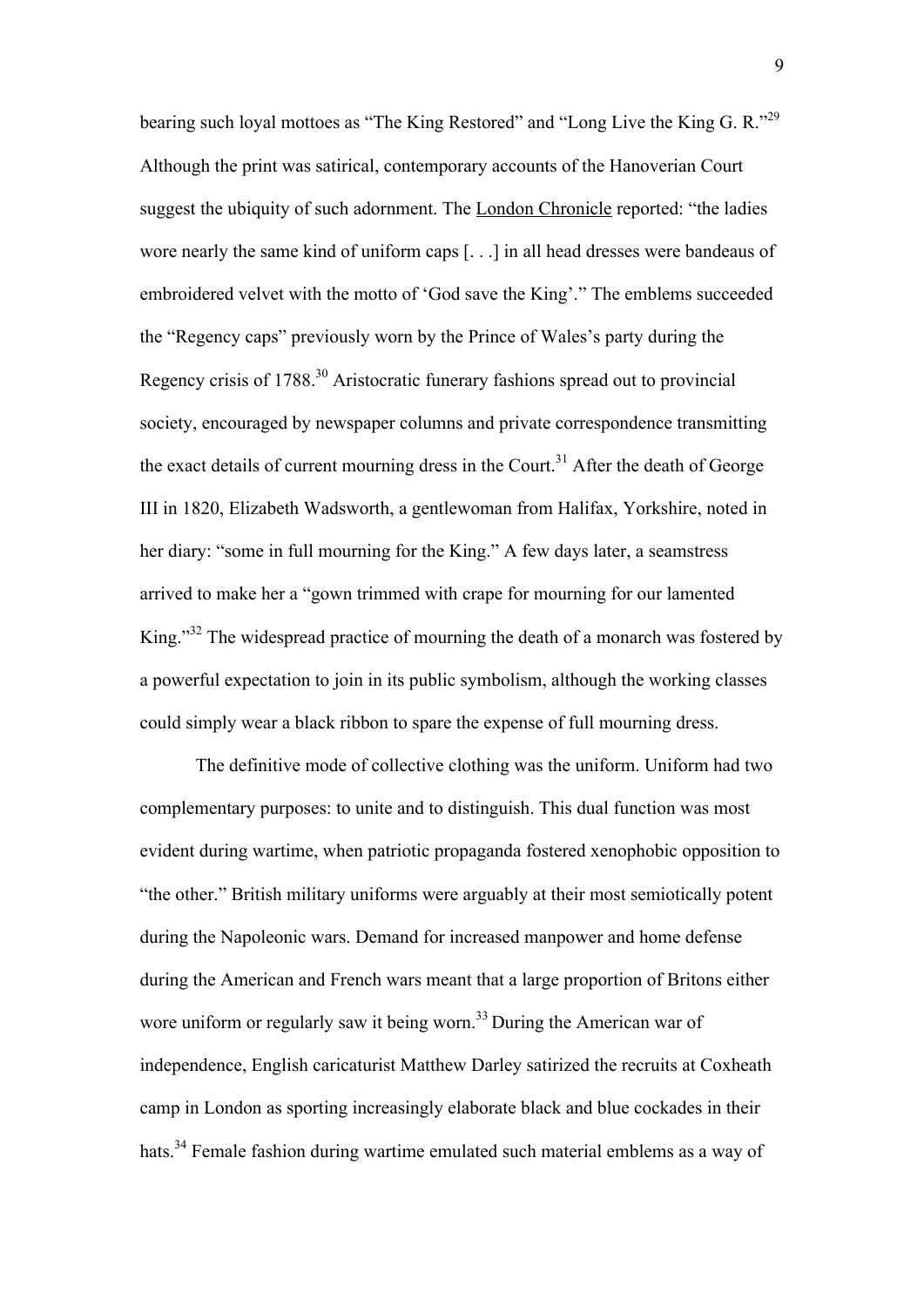displaying patriotism; so dresses were shaped in military styles and colors, and cockades featured prominently on ladies' hats.<sup>35</sup> Local volunteer regiments had their uniforms provided either by their benevolent gentry officers, or by public subscription. Their variations in color and adornment visualized a very British kind of patriotism, representing both civic pride and a sense of freedom from government compulsion. <sup>36</sup> In France, by contrast, the revolutionary governments conducted serial debates about enforcing standard uniforms for the National Guard and officials. Their explicit aim was a homogeneous national identity. This was however difficult to achieve in practice, partly because such uniform had contested meanings but also owing to practical difficulties of cost and supply.<sup>37</sup> Whereas the French revolutionaries attempted to erase the past completely through decrees on dress, the British government relied upon individual efforts to display what in effect became a patriotism variegated by locality. The Whig fear of a standing army no doubt contributed to this permissiveness.<sup>38</sup>

Uniformed clothing in Britain and France also conveyed differing conceptions of class. During the early stages of the French Revolution, the sumptuary laws of the ancien régime were suppressed in an attempt to inaugurate the inception of social equality. In Britain, by contrast, sumptuary laws had long since lapsed. In his novel The Expedition of Humphry Clinker (1771), Tobias Smollett complained about the social confusion caused by female servants wearing their mistresses' expensive cast– offs.39 Yet plenty other displays of hierarchical identification persisted, especially at ceremonial events such as parades of judges at the opening of assizes.<sup>40</sup> Elite rank was marked more clearly than ever by the showy and expensive attire of the officers of the new volunteer regiments. Prints and newspapers frequently parodied the volunteers for an effeminate concern for the finery of their uniforms, especially when the costs of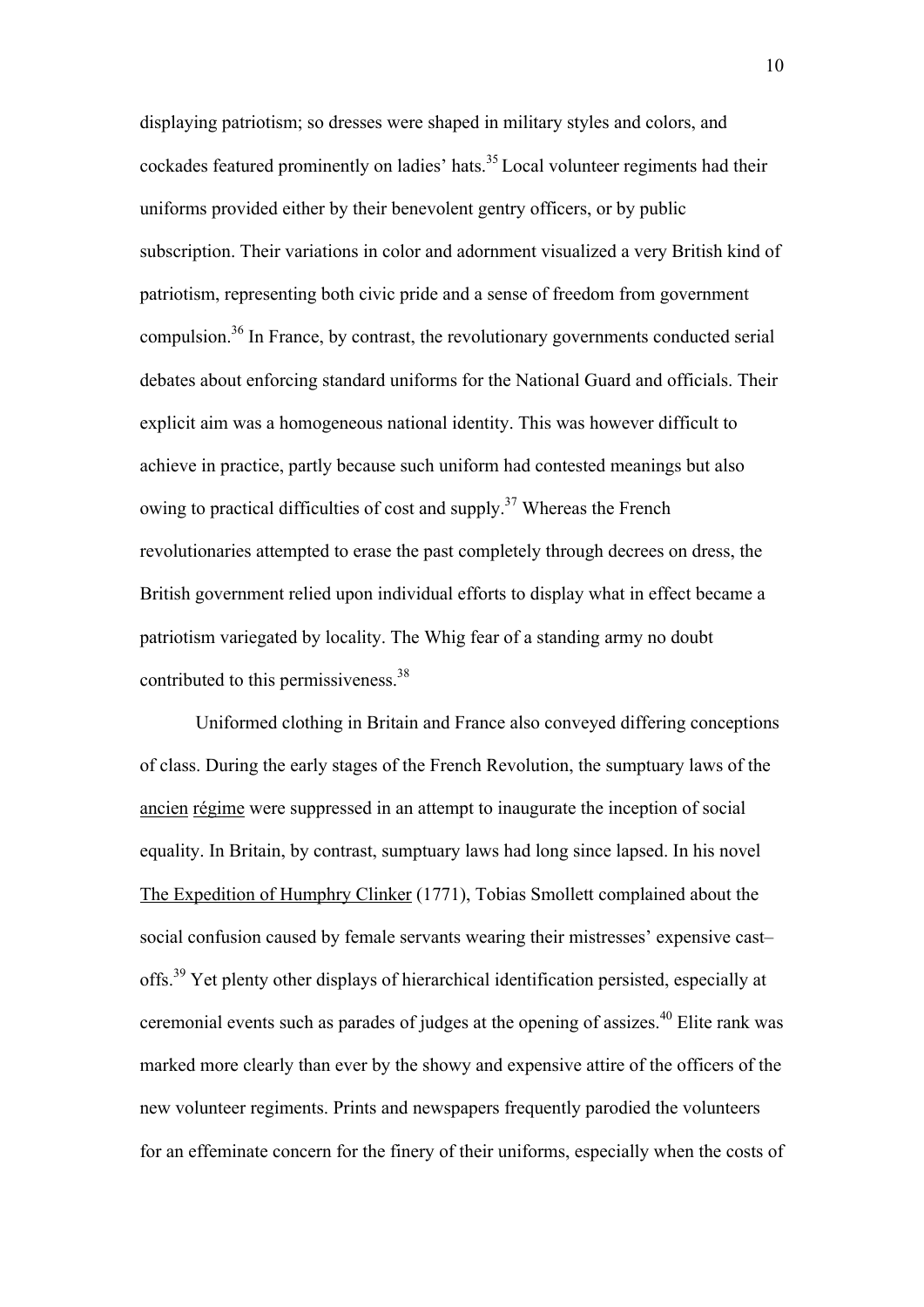war began to bear down on the ordinary subject.<sup>41</sup> All classes remained acutely sensitive to the social distinctions displayed by silk, as opposed to woollen or worsted, clothing. Loyalist elites followed this stratifying trend, often serving as officers in their local volunteer corps. In the 1790s, some anti–radical clubs designed their own uniforms to be worn on civic occasions. The privileged members of the central "Church and King" club in Manchester wore uniforms with buttons engraved with a picture of the "Old Church." The emblem was inspired by the high Anglican Collegiate Church near the society's headquarters.<sup>42</sup>

Elite practices influenced the symbolism of dress, but political fashions were also driven from below and were facilitated by an expanding commercial market. Historians of consumption single out the late eighteenth century as a period when the specialization of production and aggressive modes of marketing enabled the lower classes to access types of fashion on a previously unseen scale. The spread of fashion was further promoted by an expanding print media and increasingly packed calendars of national celebrations of royal and civic events.<sup>43</sup> The process was aided by improved technology, especially transfer printing on ceramics and ribbon weaving on narrow looms, which could generate appropriate messages in images and text.<sup>44</sup> Such trends shaped the spread of many forms of material propaganda, from John Wilkes pin badges to political banners.45 The market arguably still had most impact when sponsored by elite buying power. In 1792–3, the "principal inhabitants" of towns and villages across England wore blue sashes and cockades to demonstrate their loyalism at the burning of effigies of the radical writer Thomas Paine.<sup>46</sup> At a Paine burning at Failsworth near Oldham, Lancashire, participants displayed colors and ribbons "stamped in gild letters God Save the King – the Church – the Constitution."47 Though some Paine burnings were popularly inspired, many were sanctioned by local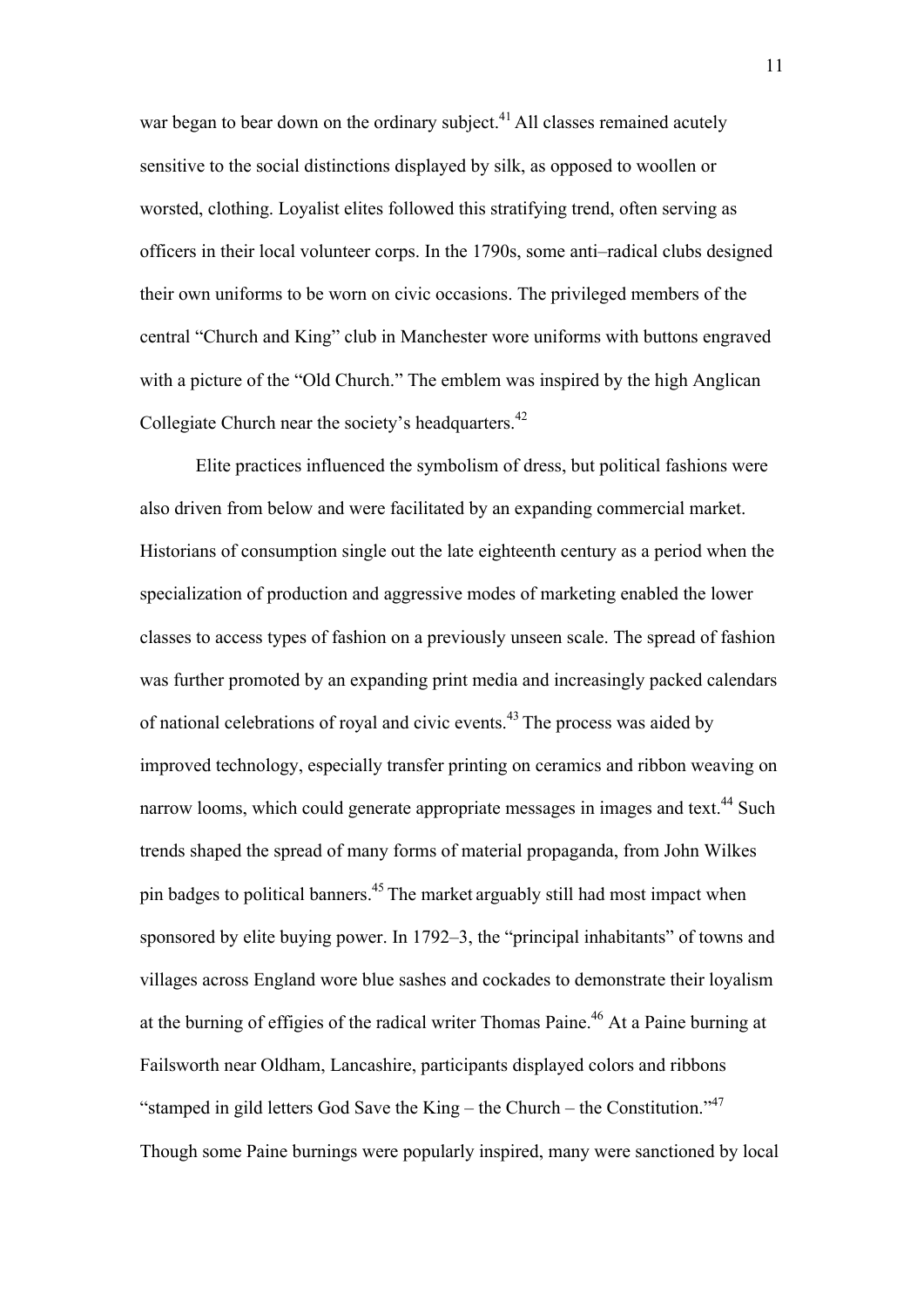elites, and suggest a level of prior organization that must have included coordinating the adornments. The wearing of specific loyalist mottos furthermore was no localized idiosyncrasy. The same mottos were embossed on blue and orange ribbons, sashes, and cockades worn at Paine burnings in Halifax and Heptonstall in Yorkshire, and Kingswood in Bristol.<sup>48</sup> This commonality suggests if not a national network of distribution, then at least a shared knowledge and emulation of material tropes.

The national commemorations of the death of Admiral Lord Nelson at the battle of Trafalgar in late 1805 illustrated the impact of the market upon the visual expression of patriotism. James Weatherley, a Manchester bookseller, recorded in his autobiography:

I recollect the day of his funeral all the Mills and workshops stopt you could scarcly [sic] see that day a lad without a ribbon round his hat with a verse or something relating to the brave Nelson some of the ribbons were Paper and some Silk the one I bought was a blue Silk one I gave sixpence for it the letters on it gold Printed verse was May Nelson's Death and Britons Glory be Repeated in Future [hi]Story.49

Weatheley's recollections indicate an element of individual choice involved in the wearing of patriotic emblems. Nevertheless, it was a choice that was dictated by the market, by the expectation that individuals should join in a collective and public commemoration, and by the idea that silk facilitated social aspiration. Ribbons were an entirely familiar part of working–class dress, sold cheaply in chandler's shops and general stores. Yet however small, silk material still offered a nod to the clothes of the rich, and ribbons were given significance and special meaning by these occasions and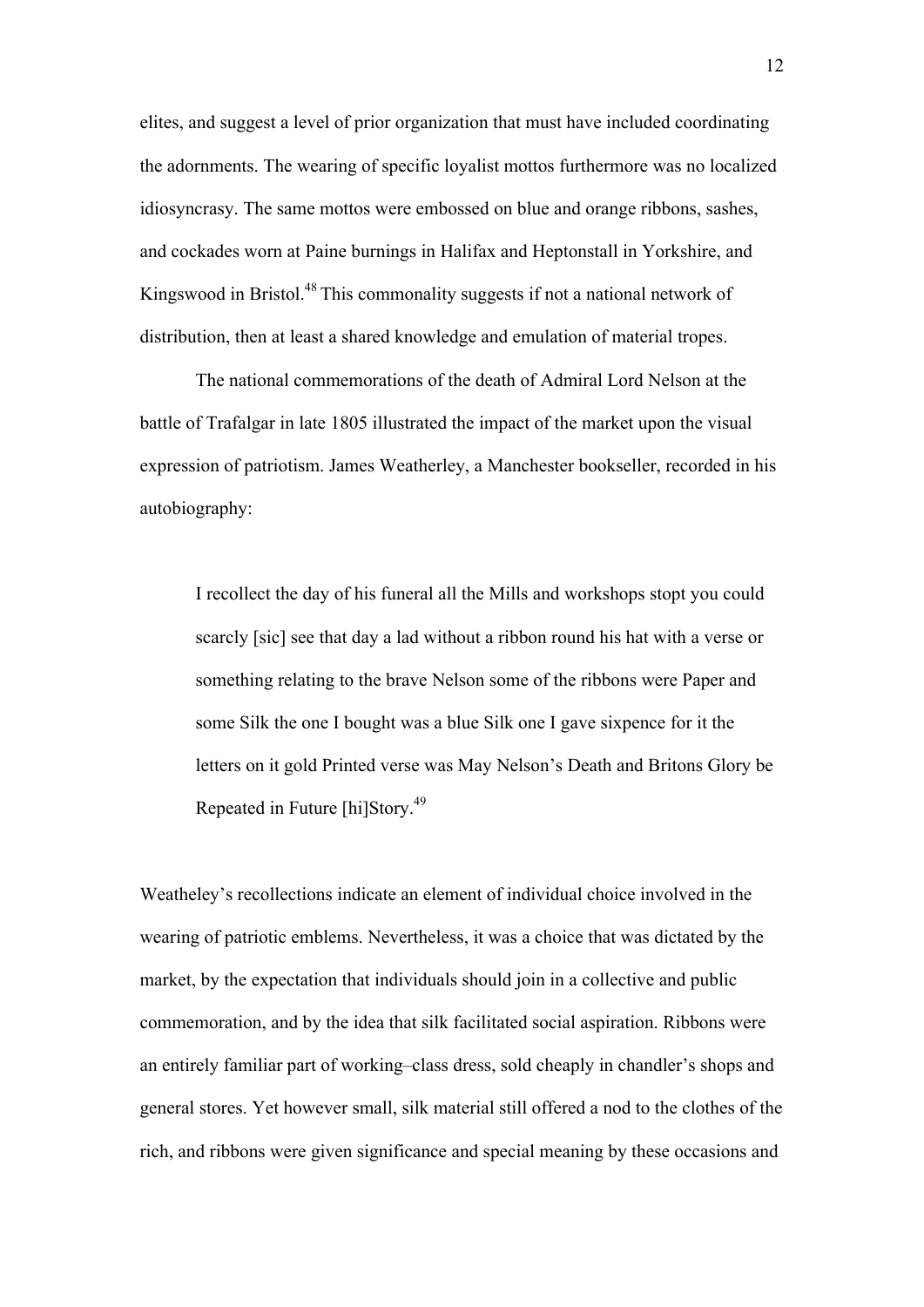mottos. The commercial aspect was perhaps more common in large urban centers that had the production capability and the population to support a market for such goods. Another Manchester diarist, Absalom Watkin, noted the local celebrations for the restoration of the French monarchy in April 1814: "The street crowded with people, mostly wearing the blue and white cockade. Business, except the selling of cockades, transparencies, etc, at a stand."<sup>50</sup>

The same material emblems could conversely enable expression of alternative definitions of patriotism. During celebrations for Queen Caroline, the radicals' "heroine," in 1820, the market was able to respond rapidly to demand from all classes for appropriate symbols. The very means for expressing patriotism had ironically been set in place by previous royal events. In Liverpool:

The milliners' shops were adorned with white ribbons, rosettes, mottoes and devices of every suitable description, for sale, which were bought up by an eager public with great avidity. In short, all classes provided themselves with ornaments of more or less values, according to their means: and the richness of gold and satin decorations were intermixed with the simple white rose and unadorned inscription of "God Save the Queen."<sup>51</sup>

The crowd was able to subvert the meanings of patriotic rituals by using the same material symbols. Wrigley has found similar developments in revolutionary France, where "the misuse of what had become standard forms of signalling patriotism" merely reflected a more "general phenomenon whereby the currency of vestimentary norms, whether informally practised or officially instituted, actually had the effect of encouraging deviance and infringement."<sup>52</sup>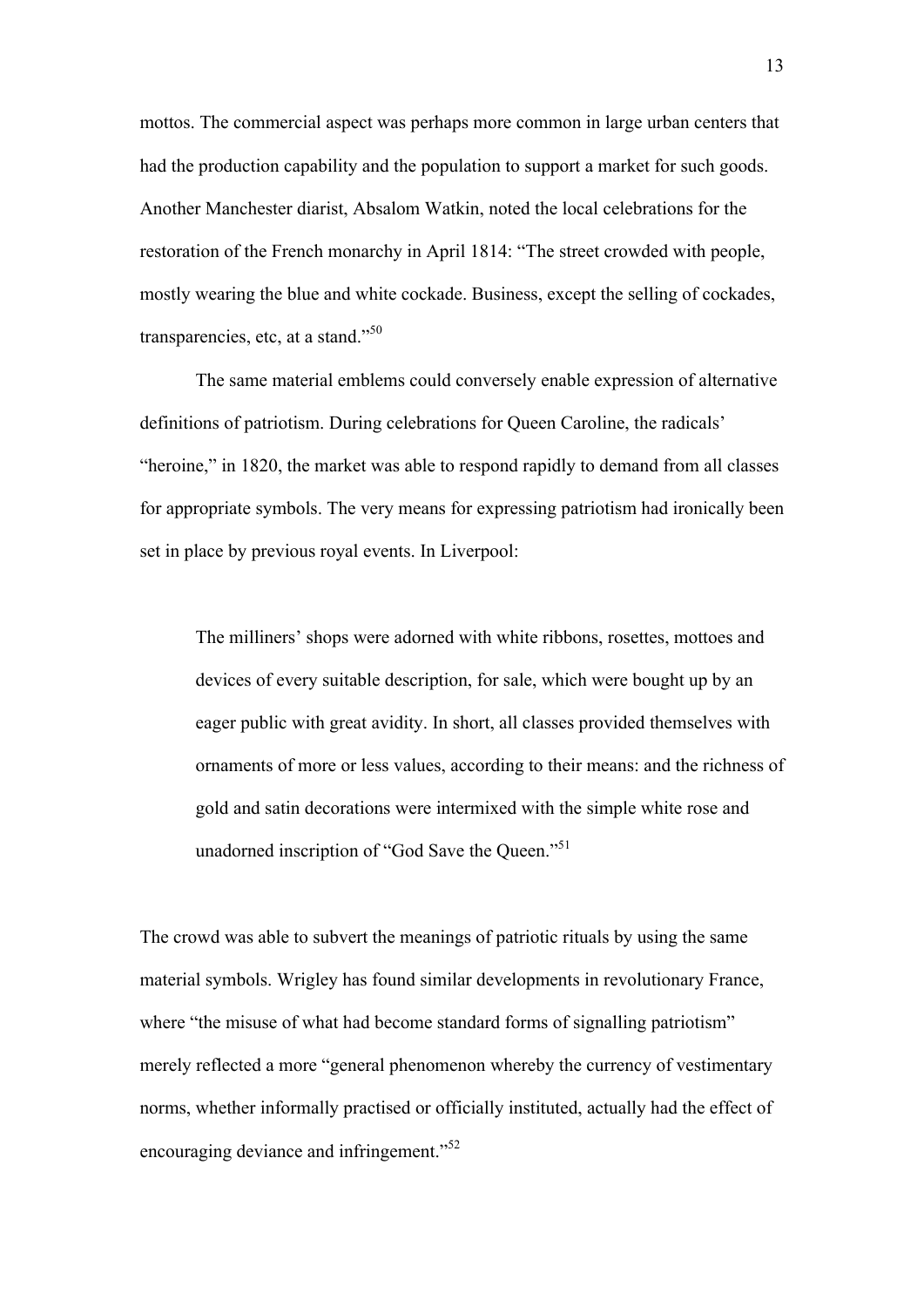Political clothing could therefore act as a unifier in support of the constitution, yet in other forms and contexts it had dangerous political uses. Government and the law recognized and codified this distinction during this period. Common law determined that a person who encouraged riots by "wearing any particular badge, dress, or uniform" was equivalent to those committing violence and therefore liable to arrest.<sup>53</sup> This was applicable to the case of the Wiltshire Swing rioters. It also explains why, during the trial of Lord Gordon for treason in 1781, prosecutors meticulously questioned witnesses about whether certain individuals had been wearing blue cockades. The presence of the symbol was seen as proof enough that Gordon and members of his Protestant Association had fomented the anti–Catholic riots in London in 1780. The cockade was not merely a symbol of attachment to a cause: it determined the difference between life and death. Furthermore, death for the cockade retained conflicting interpretations right to the scaffold. Upon leaving Newgate prison, William Pateman was ordered to remove the blue cockade from his hat in order to avoid provoking a disturbance among the crowd observing his execution. He refused, "declaring that he died a martyr to the Protestant cause."<sup>54</sup>

Later statute laws highlighted the political potency of material adornment. Loyalist elites and the government were increasingly anxious about the influence from France and the growth of "mass platform" meetings as a form of protest. They channeled their anxiety onto what they saw as the revolutionary potential of radical emblems. Loyalist propagandists satirically portrayed radicals sporting the French revolutionary tricolor cockade in order to equate reform with sedition.<sup>55</sup> The Seditious Meetings Act of October 1819 (part of the legislative response to the "Peterloo massacre" in Manchester that August) prohibited attendance at meetings "with any flag, banner or ensign, or displaying a device, badge or emblem."<sup>56</sup> The government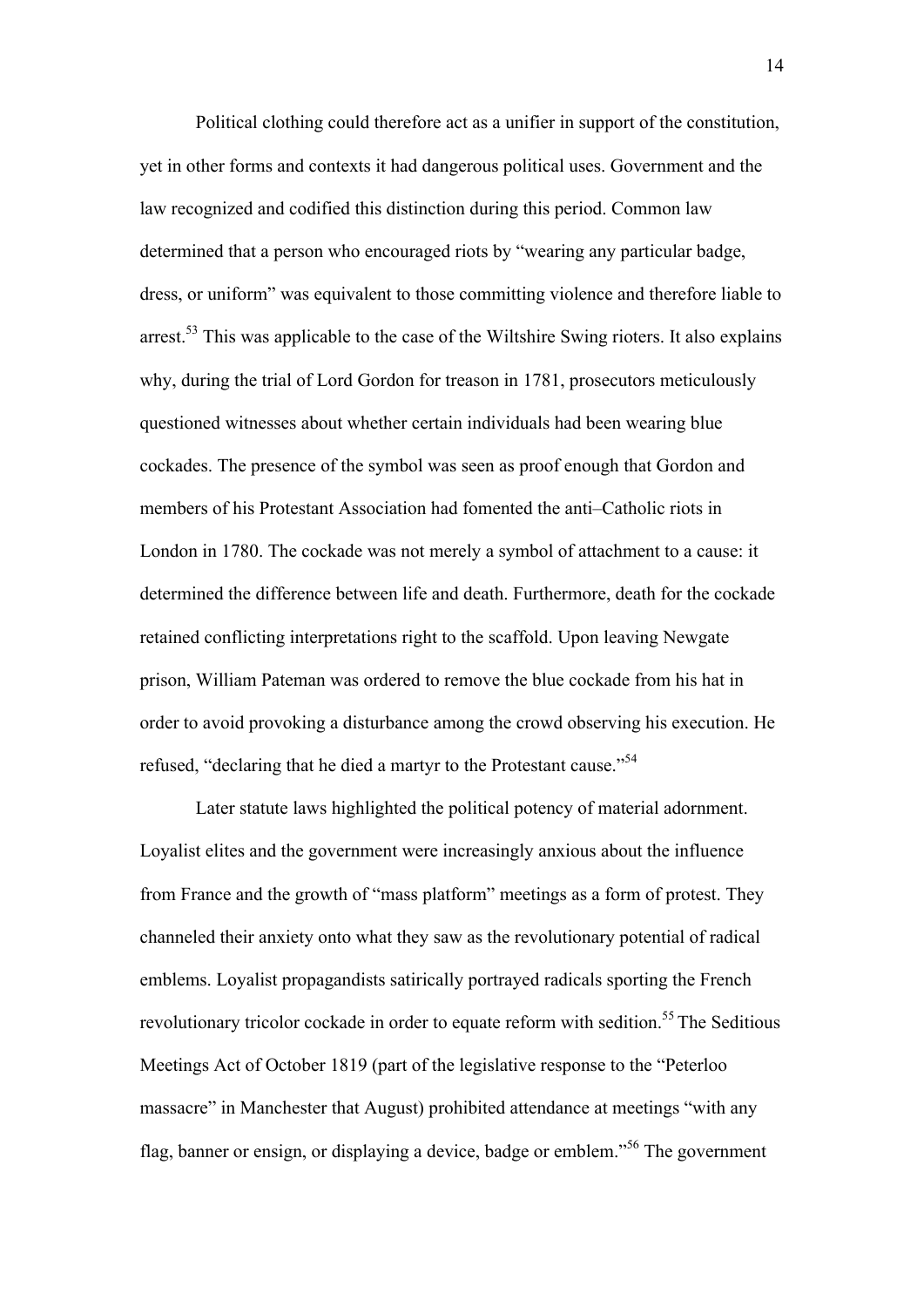clearly regarded such items not just as political symbols but also as instruments of power. In November 1819, during the House of Commons debate on the Prince's Regent's speech, Sir Francis Burdett defended the ribbons and banners at Peterloo as benign. For the Pittite George Canning, by contrast, they were as inflammatory as the symbols of Orangemen on 12 July:

Who did not know that banners, ribbons and other such devices, might be as clear indication of purpose as words? […] Such things had great signification.<sup>57</sup>

Despite the prohibition of emblems, radicals, especially in northern England, continued to use material symbols as a means of political defiance into the 1820s and beyond.58

Green was the established color of political dissent in England. It was originally associated with the Levellers and then the Jacobites. Radicals in the later eighteenth century employed the color rather to connote the wearing of laurels in classical history and to denote political independence.59 During the spectacular parade to celebrate Burdett's election for Middlesex in 1802, "several persons in the procession carried large bunches of laurel as emblems of victory."60 Laurels were also clearly identifiable symbols of leadership, displayed in the hats of those heading trade union parades and political processions, most notably to Peterloo.<sup>61</sup> Green favors and colors reiterated these associations in elections and reform meetings.<sup>62</sup> The 1832 Reform Act attempted to reduce the excesses of week–long electoral festivities by cutting polling to a maximum of two days. Nevertheless, the tradition of colors at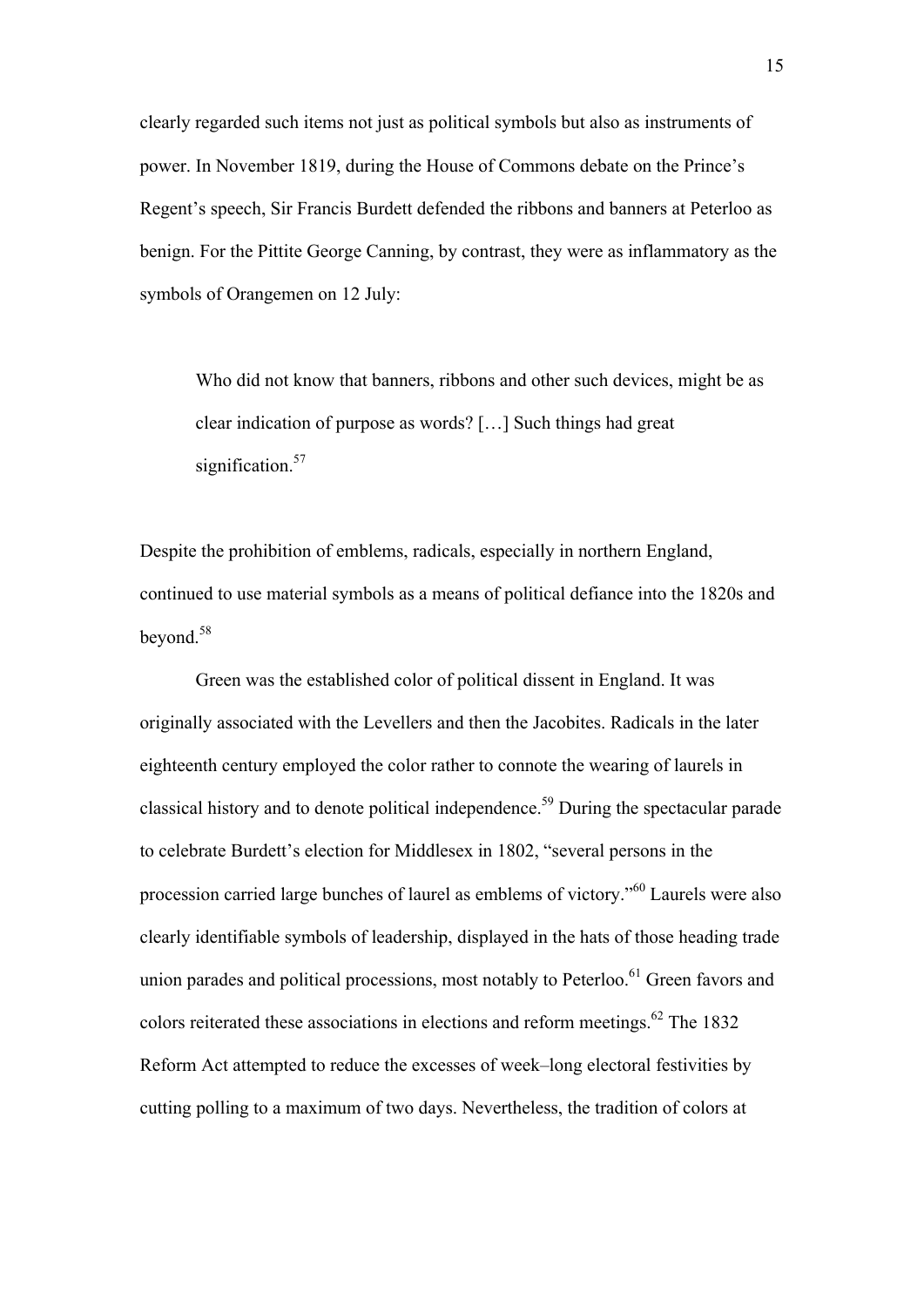processions and hustings persisted, and middle–class radical candidates continued to employ green ribbons and banners in their campaigns. $63$ 

The green of the Irish complicated the color's political meanings. A week before Peterloo, radicals paraded through the village of Lees, near Oldham. A loyalist informer reported to the government that they wore green and pink ribbons in their hats and were singing "Green Upon the Cape": "Green is to be their Colors [sic]. This Song was the instigation of the Irish Rebellion twenty–one years ago."64 Green could no longer serve as a simple visual aid to remind its wearers of a radical English past because Irish Catholic immigrants used the color to represent their own identity and history of rebellion. This was particularly evident during Chartist agitation. In August 1840, Chartists held a mass rally to welcome the lecturers Peter McDouall and John Collins to Manchester after their release from prison. Women wore green and white scarves and favors in the traditional radical style, but the procession also included green flags showing the Irish Harp.<sup>65</sup> The meaning of green in this case was therefore deliberately ambiguous, designed to appeal to both radical and Irish constituencies. By the late 1840s, green was predominantly associated with the Irish, a product of the influx of immigrants and heightened sectarian parading in many industrial towns.<sup>66</sup>

Clothing could therefore be a powerful medium to unsettle as well as to conform. Radicals sported cockades and other items as deliberate and obvious ways of undermining or reclaiming loyalist symbolism. They promoted veneration of their own leaders instead of the "cult of Nelson" or George III: at the Manchester Radical Sunday School in 1819, for example, the monitors wore locket portraits of Henry Hunt around their necks. $67$  Yet clothing could also undermine political norms in more subtle ways. The potential for subversion was also present in the wider culture of everyday life and folk customs.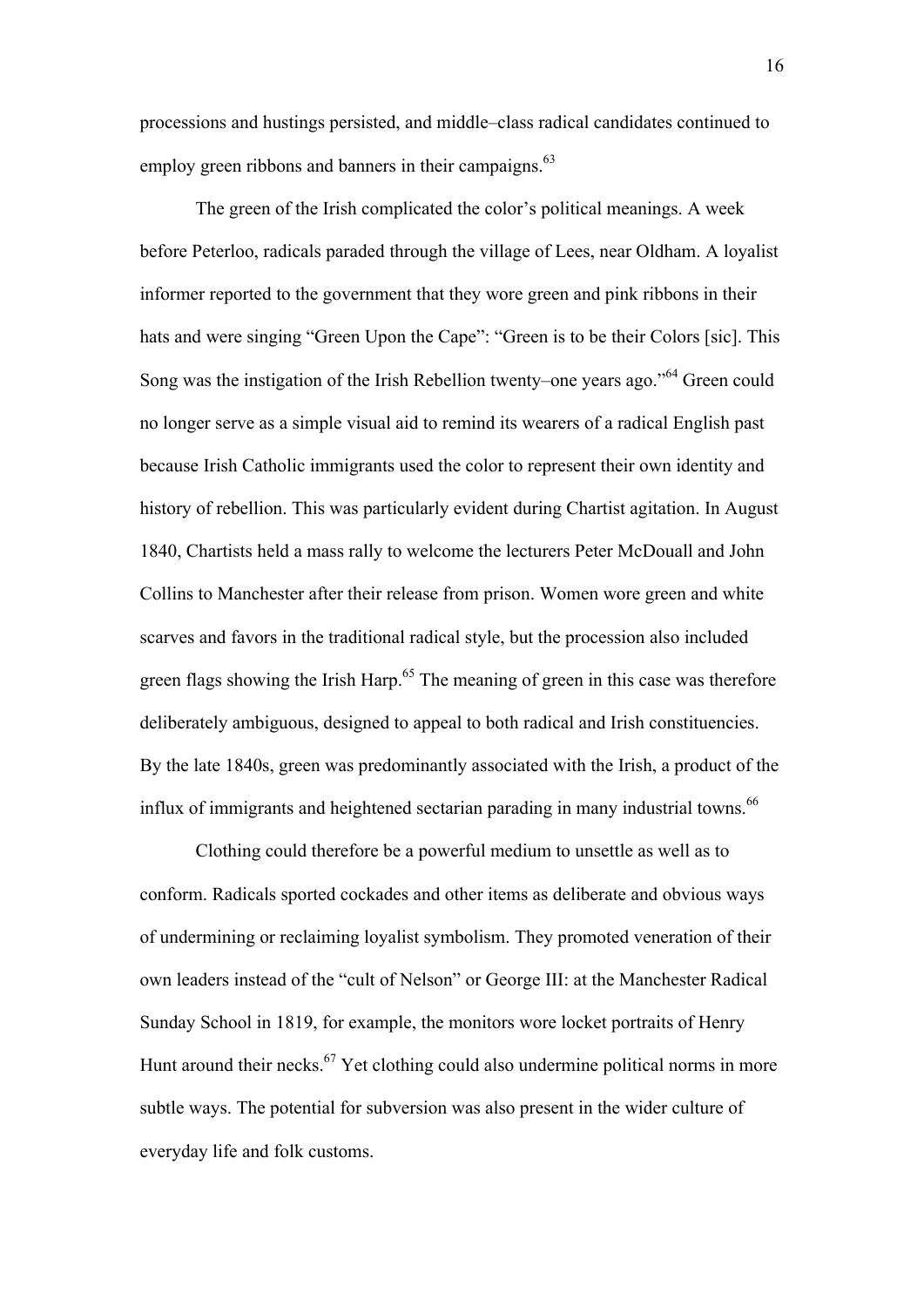Social historians are now familiar with a narrative of increasing elite control over popular leisure from the eighteenth century. Local elites sought to curb or sanitize the more vulgar aspects of plebeian customs.<sup>68</sup> One way they attempted this was to encourage carnivalesque display within the seemingly controllable confines of civic or patriotic events. No doubt the populace enjoyed such patronage. For example, the coronation of George III in September 1761 was celebrated by a national carnival of fancy dress. The civic procession around Manchester included each trade exhibiting exaggerated emblems of their identities and the extent of their commerce. Two hatters paraded "with gigantick hats on," together with "two persons on horseback, dressed in Russian fur skins and caps of fur."<sup>69</sup> From the early nineteenth century, Whit Monday processions were perhaps the most overt customary form patronized and regularized by local elites and trade societies, and at which great shows of identifying costumes were displayed.<sup>70</sup>

The potential for subversion within such civic events nevertheless endured. During times of tension, workers could employ their own collective dress as badges of identity and defiance against those in authority.<sup>71</sup> Trade processions such as the Guild Merchant in Preston, Lancashire, and the Bishop Blaize celebrations in Bradford, Yorkshire, ostensibly demonstrated the civic pride of commercial boroughs.<sup>72</sup> The Blaize procession of 1825 was regarded as the most elaborate of all. Although such events were intended to give the impression of communal solidarity, in effect they served merely to mask underlying social tensions. It is clear that the clothing marked out the class differences between the masters, workers, and the other inhabitants of Bradford:

\*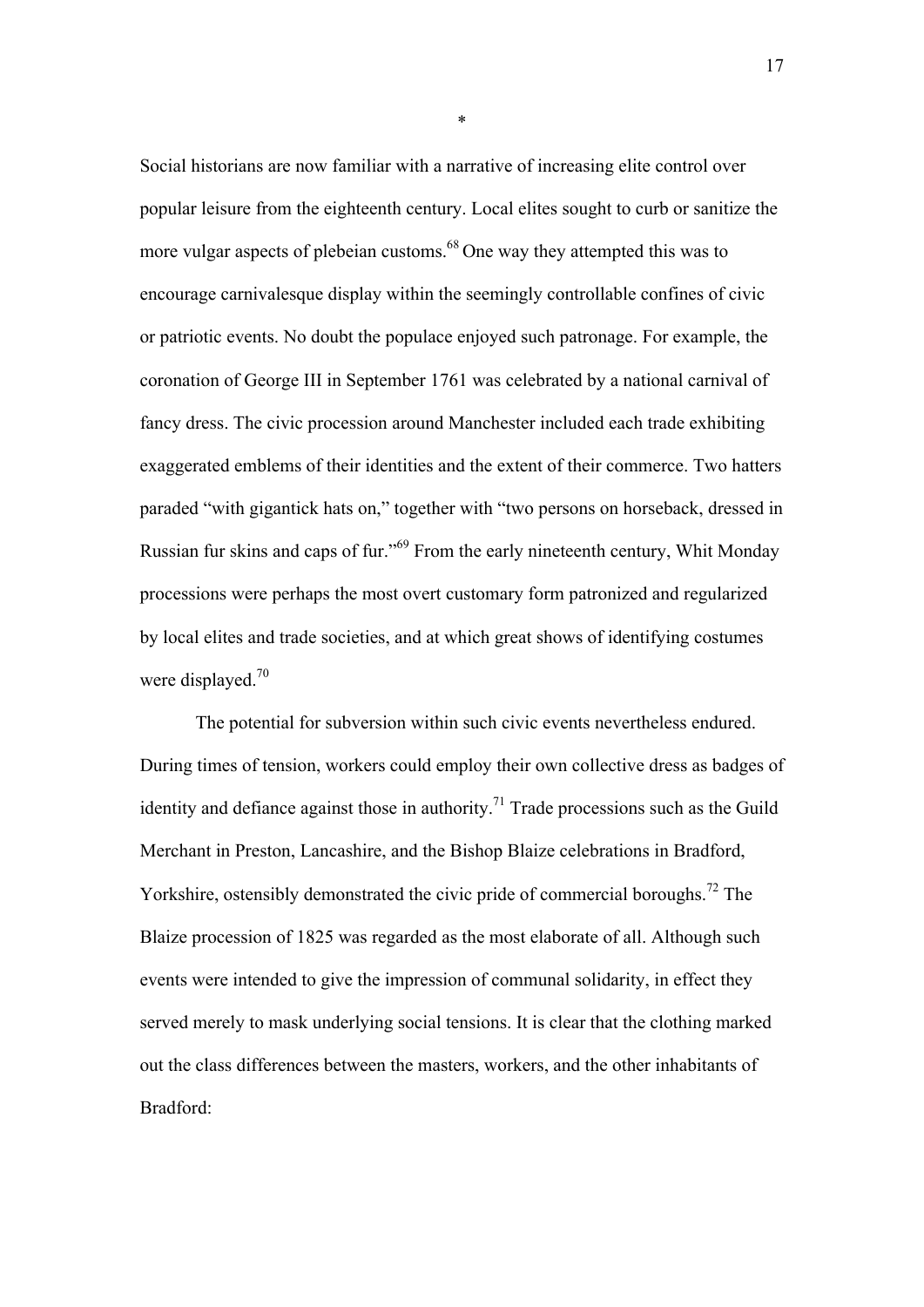The apprentices and masters' sons however, formed the most showy part of the procession; their caps being richly ornamented with ostrich feathers, flowers and knots of various coloured yarn: and their stuff garments formed of the gayest colours. Some of these dresses were very costly, from the profusion of their decorations.73

The artist George Walker included a representation of the Bishop Blaize procession in his Costume of Yorkshire (1814). Roger Young suggests that Walker took the ostensible harmony of the show for granted, regarding it as a quaint custom. In fact the event hid the underlying current of class malaise in the West Riding woollen industry, as testified by other observers' accounts of riotous proceedings occurring once the civic solemnities had finished.<sup>74</sup> A few months after the 1825 procession, the woolcombers (20,000 strong) staged a bitter drawn–out strike against their masters. The conflict culminated in the break–up of the woolcombers' union and their prestige effectively destroyed.75 Rather than fostering class harmony, therefore, such civic processions gave both local elites and trade groups the opportunity to assert their divergent identities as well as express their sense of self.

The tradition of guild members wearing uniforms to elaborate processions, and freemasons with their aprons and sashes, was shared in more mundane forms by Sunday School children, friendly societies, and trade unions by the early nineteenth century.76 The organizers of processions to political events therefore already had both established sources of adornments and the tradition of parading in emblematic clothing. Although political processions were still illegal under the Seditious Meetings Act of 1819, meetings of corporate bodies were exempt. Incorporated trades made the most of this loophole.<sup>77</sup> Identifiable clothing formed an essential part of the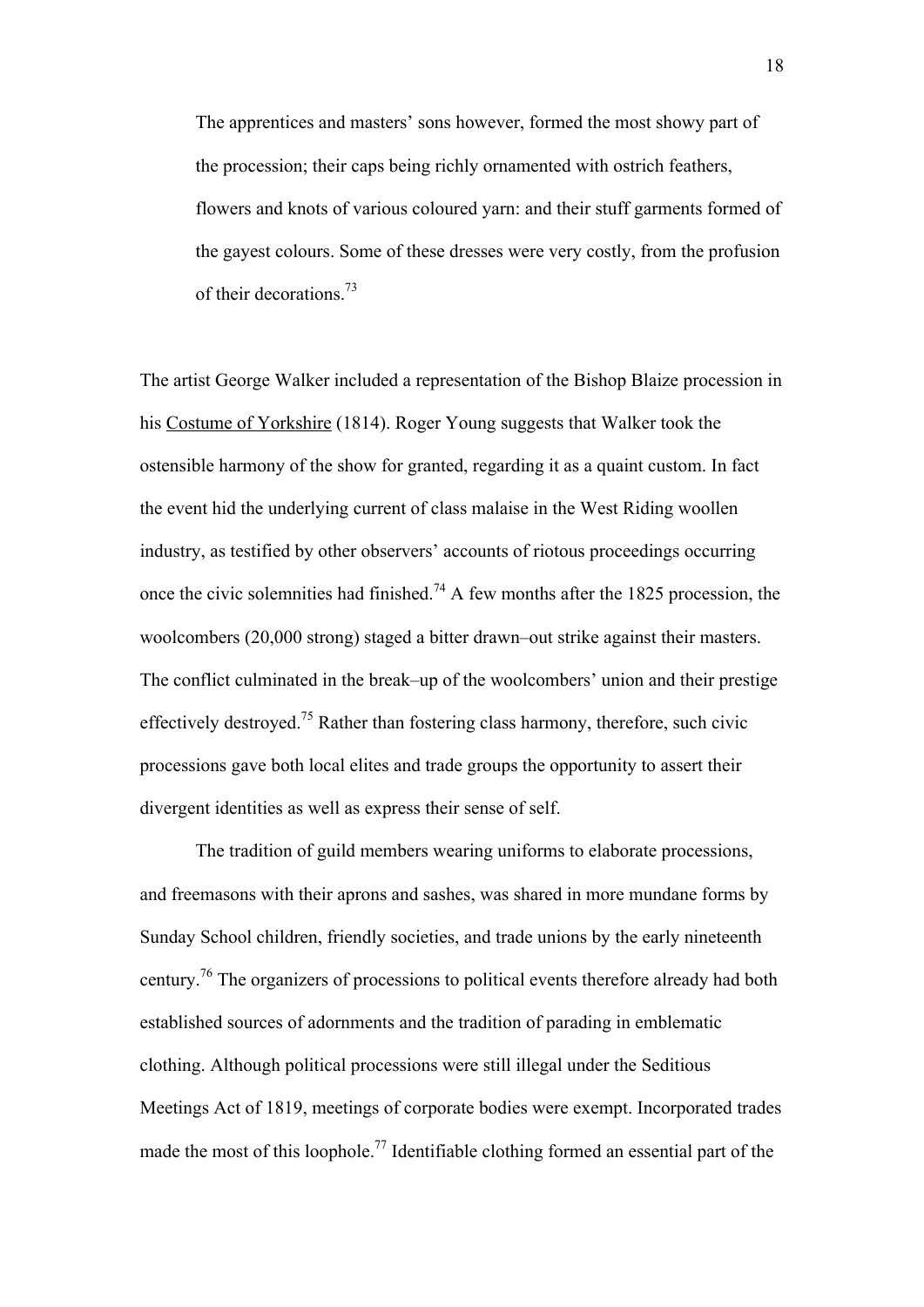logistics of successful demonstrations, necessitated by their increased scale and complexity. Instructions from trade unions became highly detailed, including the exact form and position of material symbols.<sup>78</sup> In 1834, the Grand National Consolidated Trade Union instructed each "brother in union" to wear "a crimson riband, one inch wide, between the first and second button–hole, on the left side of his coat" at a London march in support of the "Tolpuddle martyrs," the agricultural laborers transported for swearing oaths to a union.<sup>79</sup>

Symbolic clothing and adornments made working men and women visible as members of distinct associations rather than as anonymous members of the crowd. It encouraged expression of group identities by referring to longer collective histories. A strong sense of trade identity was expressed through clothing in protests. Textiles and material goods provided the daily bread of textile workers in industrializing England; an intense association with cloth was fostered by the intricacies of making it daily. This could also be manifested by the choice of material items given to national figures by the unenfranchized. Among the gifts received by Queen Caroline in 1820 were a bonnet from the female straw plait weavers of the Midlands, and a dress from the Loughborough lacemakers.<sup>80</sup> These items powerfully combined representations of their group identity with that of their individual self, their daily lives, bodies, skills, and incomes.

Clothing had an intimate relationship with the self; its wearing was simultaneously a form of concealment, display, and representation. As John Styles argues in his study of popular dress, "issues of propriety, identity, and reputation were therefore inextricably bound up with clothing."81 The middle and working classes sought to elevate their situations, a desire that was reflected in their choice of such clothing. The Methodist and evangelical preachers who ministered to industrializing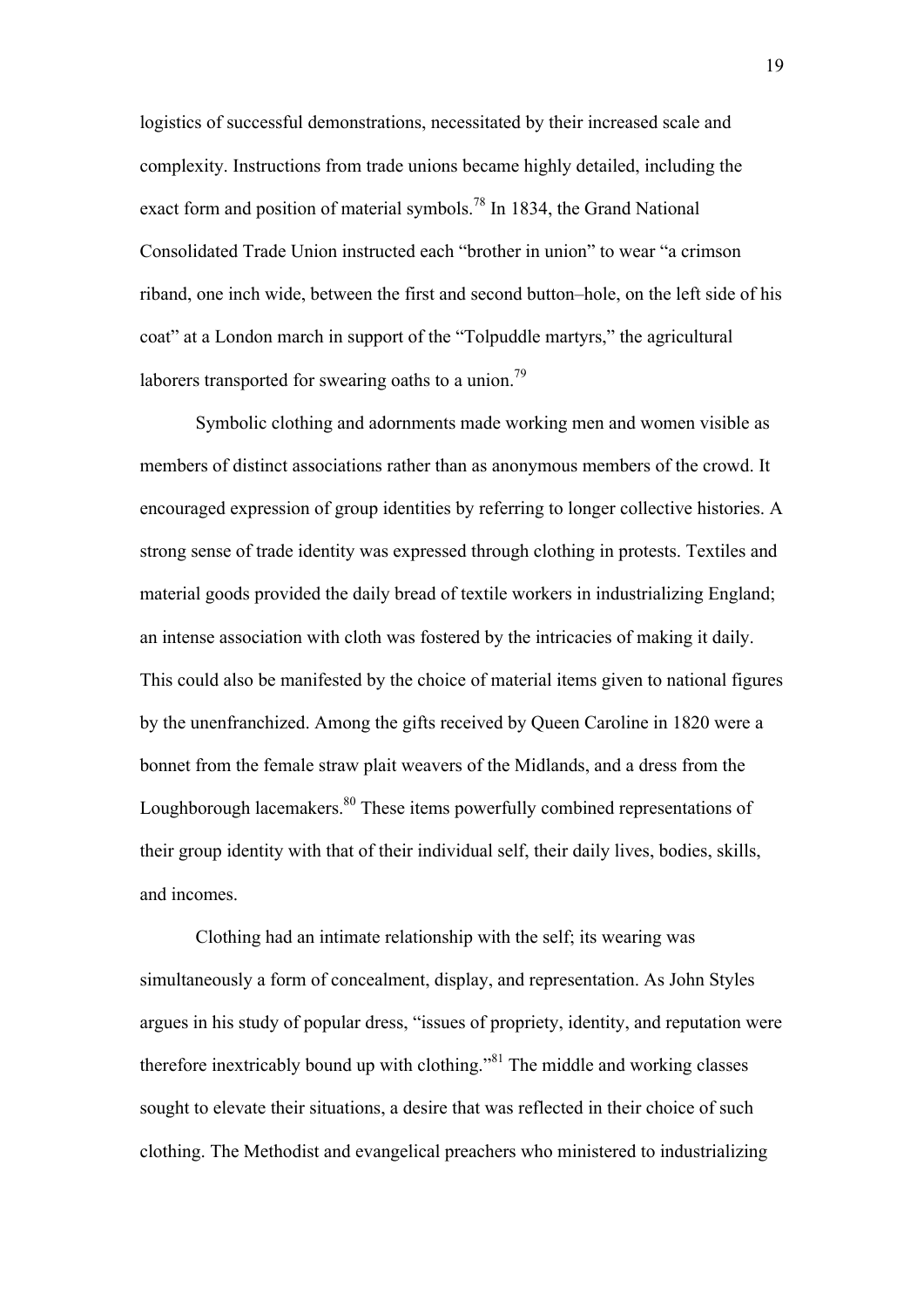England, and Sir Frederick Eden in his influential survey, The State of the Poor  $(1797)$ , were among many contemporary commentators to make this connection.<sup>82</sup>

These concepts can be applied to political clothing. Aileen Ribeiro notes the irony that French revolutionaries had been inspired by the relative simplicities of English country clothing to make the link between dress and democracy.<sup>83</sup> In England, the working classes wore clean white or black clothes or "Sunday best" to dramatic effect at demonstrations. Reform movements used such clothing to demonstrate their worthiness to participate in the constitution by disassociating themselves from the covert and seditious world of underground clubs and mob violence. The processions to the mass platform were infused with local community and trade traditions, which consciously expressed the dignity of labor. Radical Samuel Bamford was anxious to stress his followers' respectability against charges of disorder in the procession he led to Peterloo: "I noticed not even one, who did not exhibit a white Sundays' shirt, a neck–cloth, and other apparel in the same clean, though homely condition."84 This concern with decorum similarly featured in workers' agitation for the legalization of trade unions in the following decade. In organizing a mass parade in London in 1821, trade union leader John Gast urged his supporters to make a "respectable appearance, with a White Favour on the left breast."85 Furthermore, the ways in which crowds used the color evolved from the mid–eighteenth century. White, as with green, had originally Jacobite connotations. Sporting the white rose was essentially an individual gesture of personal, rather than group, loyalty to the Stuart cause.<sup>86</sup> By contrast, wearing white shirts or dresses that is essential coverings rather than superficial adornment — in the cause of radical reform, was a much more communal expression of collective identity.

20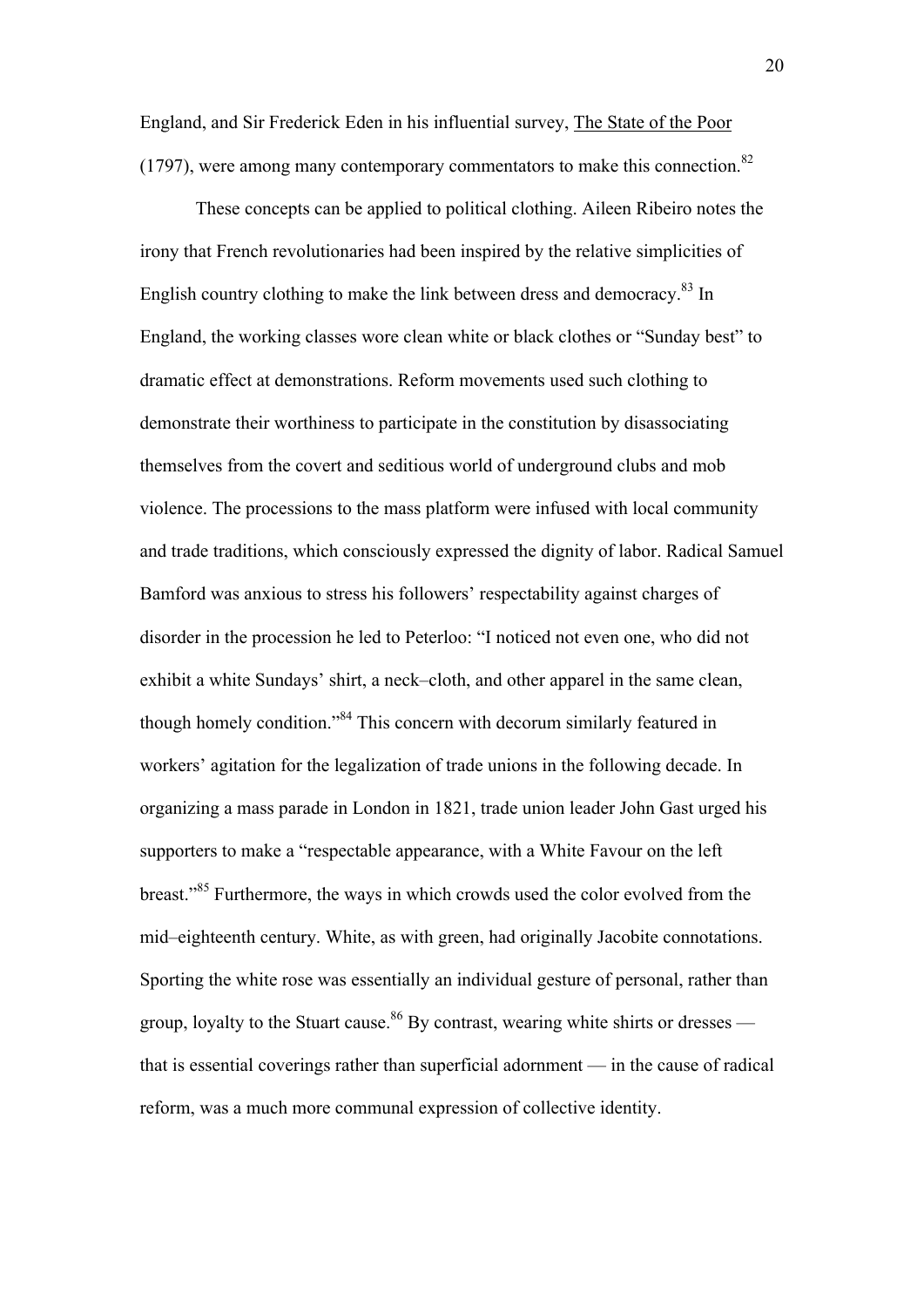White denoted purity and virtue, qualities that highlighted the apparent feminine characteristics of the color. Nicholas Rogers and Michael Bush have underlined the totemic significance of "women in white" at civic celebrations and at political demonstrations. Young women had long been expected to wear white to royal festivities. Hundreds of "young ladies, decorated with white ribbons" greeted George III at Honiton in Devon during his tour celebrating his recovery from illness in  $1789$ <sup>87</sup> White dresses alluded to the vestal virgins of ancient history. Female reform societies renewed this imagery in the new context by wearing white to demonstrate freedom from both moral and political corruption. After 1789, reports spread about French revolutionary women wearing white dresses in the ancient Greek style decorated only by the tricolor.<sup>88</sup> Evidence for English emulation of this is rare, however; it is more likely that the main priority of the "women in white" at mass demonstrations was to be seen, visually and symbolically, as a united and respectable group. The turn of the century fashion for plain muslin gowns, supplied at ever cheaper prices by the Lancashire cotton industry, also facilitated their popularity.<sup>89</sup> Furthermore, radical women had to use such symbolism to justify their unprecedented involvement in popular political activity, a move that otherwise men, and indeed other women, could denigrate as unbecoming of femininity.<sup>90</sup> Wearing white was a performance of the purity of self, which combined collectively into a vision of an uncorrupted body politic. The "martyrdom" of the "women in white" at Peterloo was an image that was propagated by newspaper reports and correspondence, and it resonated deeply with reformers across England.<sup>91</sup> A month after Peterloo, reformers held a mass meeting on Hunslet Moor, near Leeds, and "several of the younger Females were habited in white, with green ribands round the wrist and bunches of white crape.<sup>"92</sup> White dresses worn at reform meetings therefore bore this extra layer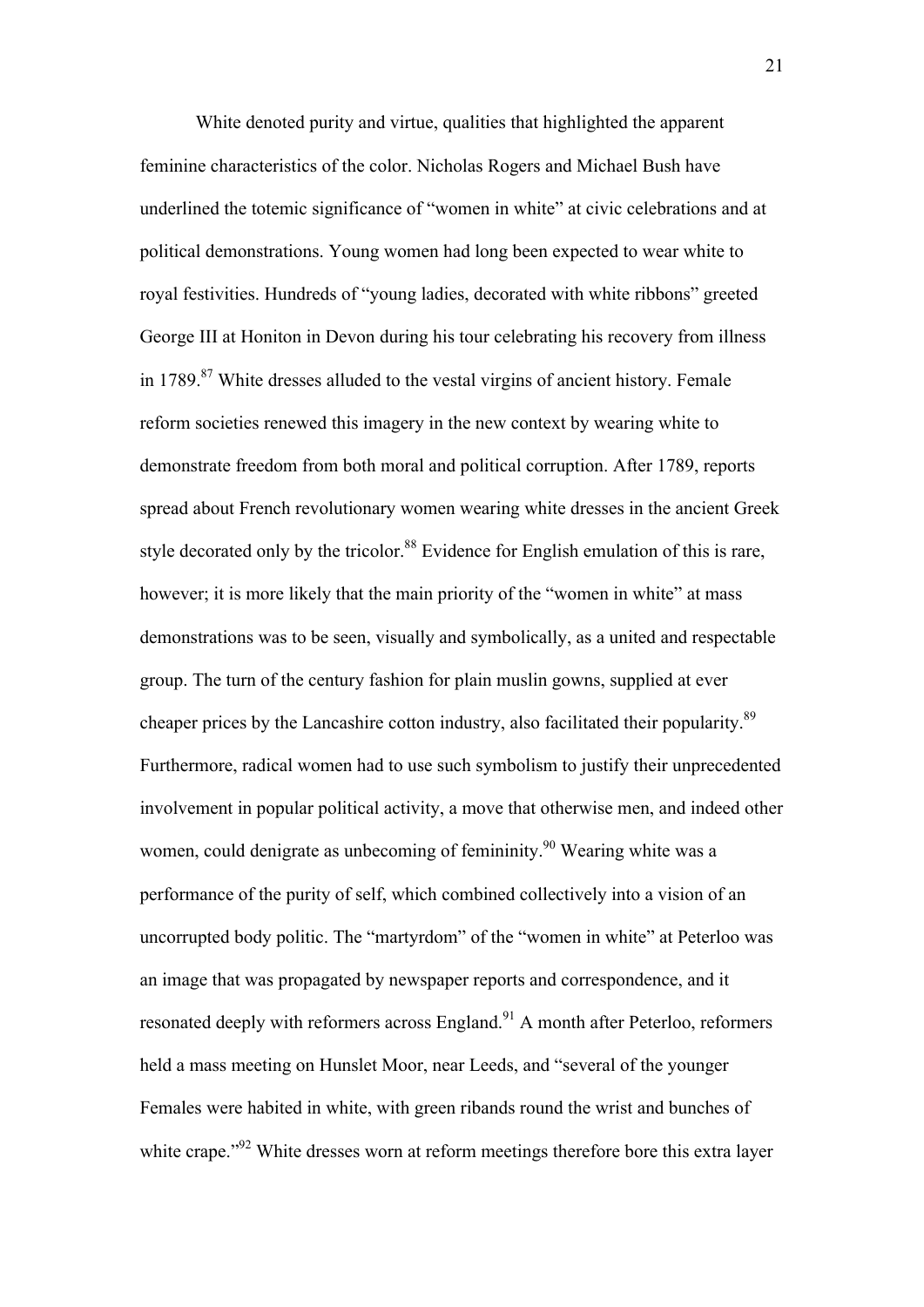of association in collective memory, and served to unite radical women in common symbolism even though they had not been present at the original event.

Women's capacity to embody their political ideas through dress was, however, always more problematic than that of men's. $93$  Fashionable dress represented wealth and social status, but also sexuality and conversely moral probity. Critiques of female clothing therefore provided a channel for wider arguments concerning the evils of luxury, consumerism, and sexual mores.  $94$  The anti–radical press derided women's attempts to display their purity at political events. The caricature "Much Wanted: a Reform Among Females!" (1819) satirized the "petticoat reformers" from female reform societies as using their newly found prominence on the public stage for sexual advantage.<sup>95</sup> Women could only go so far in political activity before transgressing the line of respectability, demonstrated even more sensationally the following year during the trial of Queen Caroline.<sup>96</sup> The uniform of men in official or trade union roles had also a long history of signifying women's exclusion from such sources of power.<sup>97</sup>

Black was another indicator of a desire for respectability, and reflected the influence of religion upon collective clothing. Black mourning clothes were an essential part of political dress, particularly at commemorations of Peterloo. Indeed, the mock funeral procession was an essential part of the repertoire of protest. In the procession to the Hunslet moor meeting in September 1819, "everyone wore some black crepe or ribband as a token of mourning for the recent calamities at Manchester."<sup>98</sup> A demonstration on Skircoat moor, Halifax, a fortnight later, was similarly acutely ceremonial. "With the same solemnity as at a funeral," the processions ascended the moor, led by "mutes" of such a striking appearance that it was noted in detail by the newspaper reporters: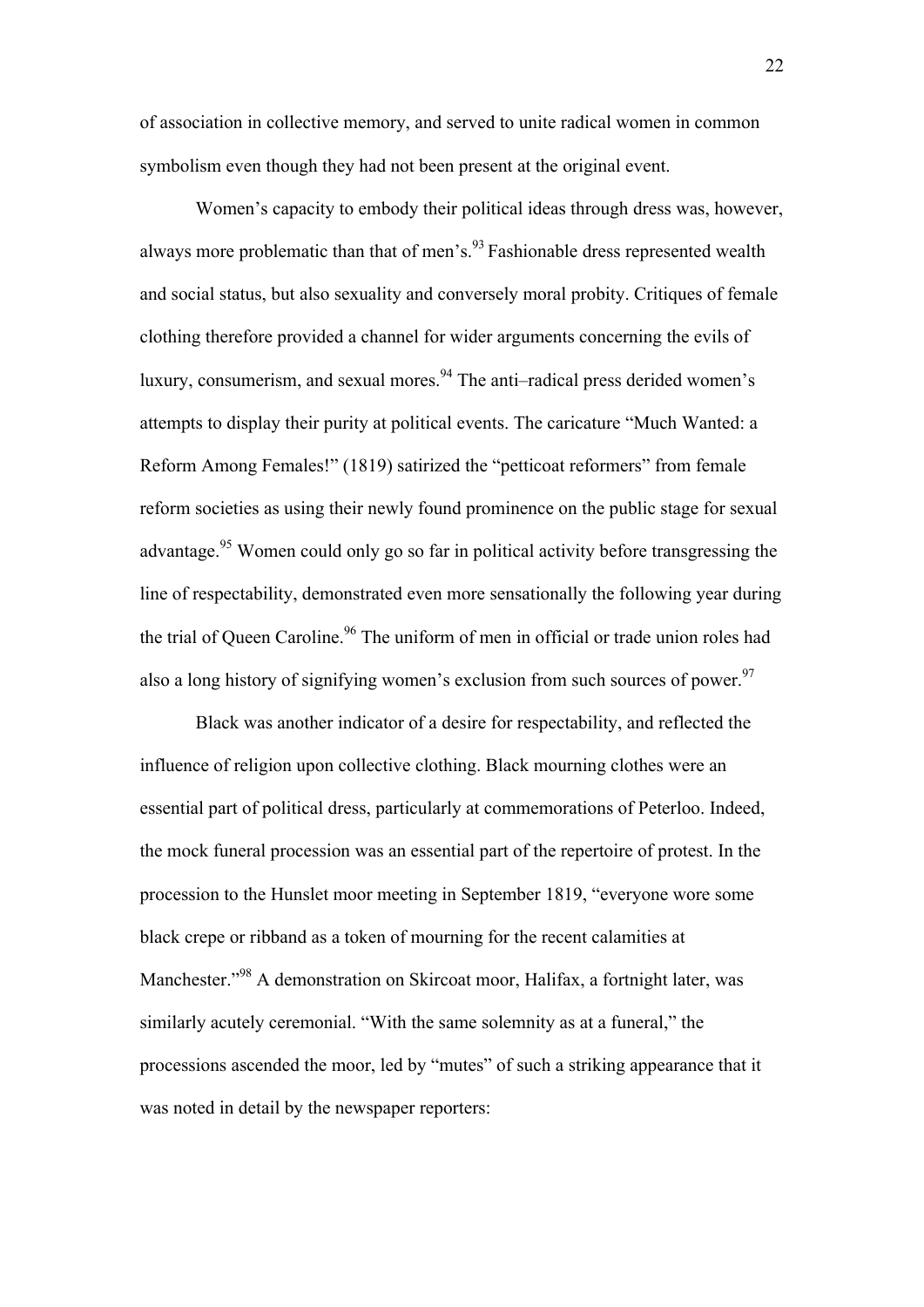Of the male mourners, some wore white hats, with a bow of black riband pinned to the side of them; while others, who wore black hats, had either a piece of white riband tied round them, or a bow of the same colour attached to them. The female mourners were habited in black gowns and had a white scarf tied round them like a belt.<sup>99</sup>

The rich culture of symbolic dress displayed at these events must have required significant prior arrangement by individuals and the local community. Though organizing committees may have given broad instructions of how to dress in handbills advertising the demonstrations, individuals may also have made drawn from the funerary rituals of their religions, in this case the "cottage communities" of northern Methodism.<sup>100</sup>

Such customs in political demonstrations were paralleled by the politicization of funerals in this period. Friendly societies and trade unions wore their identifying emblems to funerals of their members as gestures of trade solidarity. In 1828, Canon Raines, of Saddleworth, Yorkshire, held "a funeral which was preceded by a band of music, colours, &c, and several hundred men walked in costume, being arrayed in the gay costume of 'Forresters' by which name the club is known."101 Radicals took up the practice to remonstrate silently against local authorities whom they believed had unlawfully killed their compatriots. Samuel Hartley, a cropper from Halifax, was shot during the attack on William Cartwright's mill at Rawfolds near Huddersfield in 1812. The inquest returned a verdict of "justifiable homicide," and rumors arose that he had died from torture. Large numbers of the aggrieved community wore mourning in his funeral procession to the Methodist chapel, and more boldly, the members of the St Crispin Democratic Club wrapped "badges of white crepe" round their arms in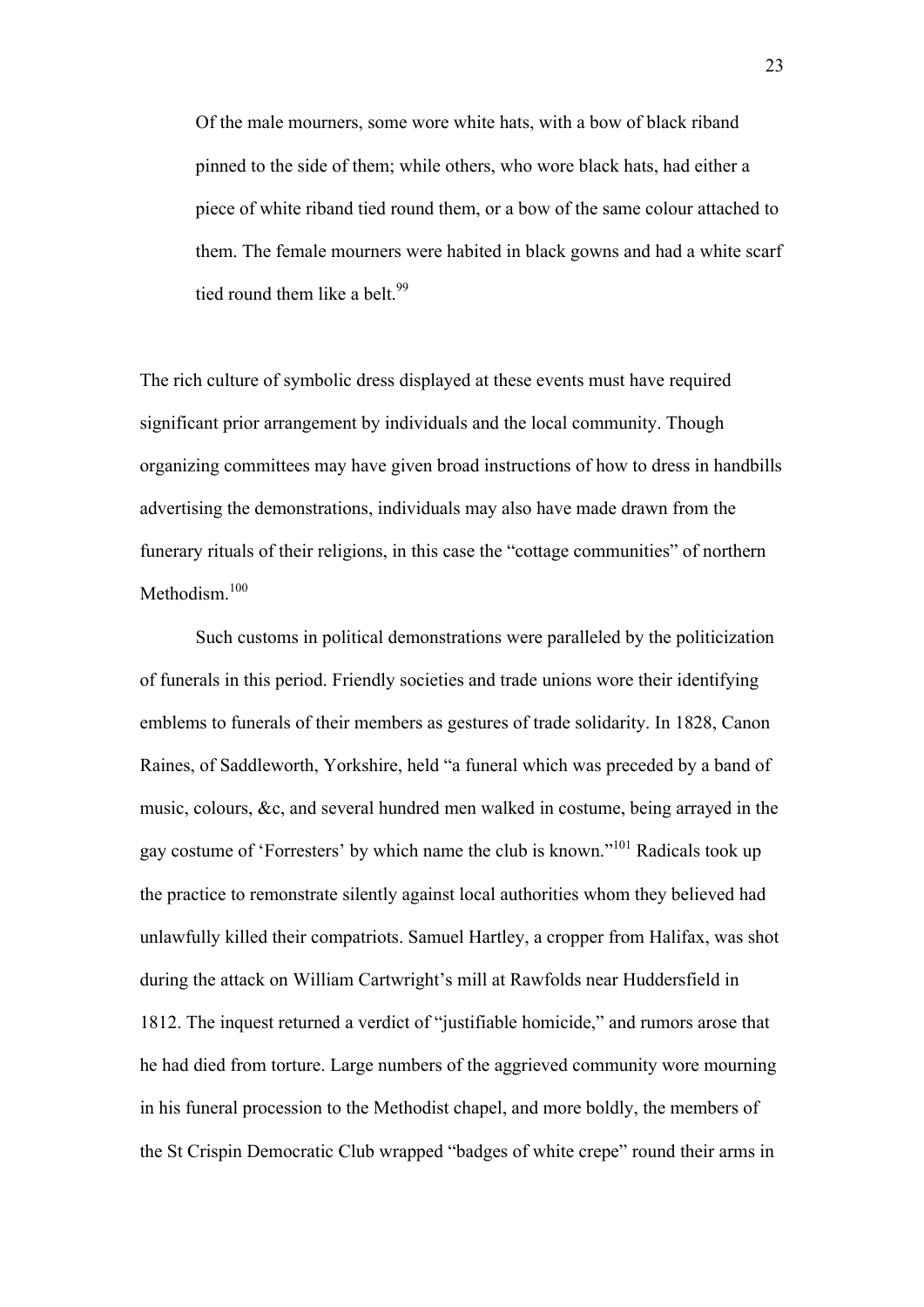protest.102 By the 1830s, the practices and symbolism of trade union and political funerals were intertwined. The funeral of a linen weaver from Barnsley, organized by the Owenite Grand National Consolidated Trades Union, boasted a procession of 1500 lodge brothers wearing rosettes.103 Visual symbolism was most overt in sectarian groups, as among mourners wearing Orange sashes processing to and from funerals of lodge members in Liverpool and other centers of Protestant Irish immigration from the 1830s.<sup>104</sup>

An emphasis on respectable dress was the most visual reflection of radicals' conscious efforts to promote moderate aims and tactics, although they did not always achieve these in practice. Attending public and mass platform locations during the day, reformers were meant to be seen; this was a stark and deliberate contrast to the dirty and secret inns' back rooms of the republican "underworld" at night. Iain McCalman indicates that the Spencean republicans stood apart from the moderate London artizan reformers of the 1810s because the former "made no effort to mask roughness of speech, conduct, and appearance." Indeed, one Spencean reported that anyone "finely dressed" who attended debates at the pub was accused of being a spy.<sup>105</sup> Radical leaders, conversely, were more individual in their choice of appearance. John Barrell notes that London radical Thomas Hardy wore a powdered wig because he had to keep up appearances as a prominent shopkeeper in the West End. John Thelwall, who made his living by lecturing to other radicals, by contrast wore his hair cropped in the Roman style to reinforce his preference for egalitarian principles.106 Nor was "Sunday best" confined to moderate radicalism: the Swing agitation of 1830–1 also featured "a certain ceremonial" appearance when it occurred during the day. Hence at Winfrith in Dorset, the sister of a local justice described the Swing rioters "as being in general very fine–looking young men, and particularly well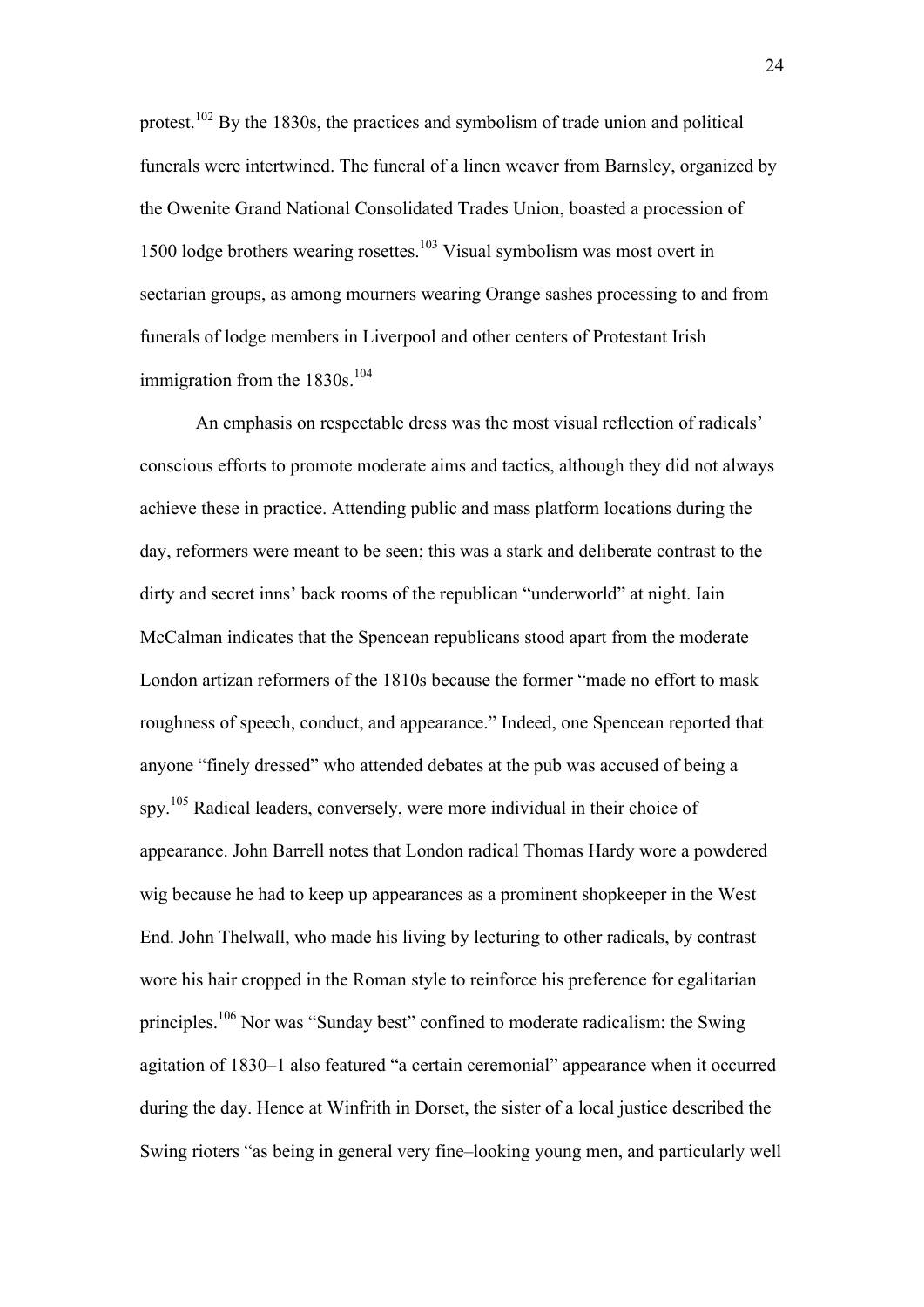dressed as if they had put on their best do" for the occasion.<sup>107</sup> The "fustian jackets" and unshorn chins" of followers of Chartist leader Feargus O'Connor in the 1840s were therefore an interesting reclamation of a more "natural" appearance, suggesting either an attempt to assert a "genuine" working–class identity, or a subtle exploitation of the suggestion of physical over moral force in the Chartist movement. Despite moderate leaders' protestations to the contrary, however, respectable attire was not incompatible with the politics of intimidation or the threat of violence at mass meetings.

\*

So far this article has shown how all classes shared in a common political clothing culture, although radicals and trade unions subverted the meanings of familiar items by wearing them as symbols of opposition. Yet shared symbols did not wholly replace a longer history of popular customs, nor their accompanying particular clothing and adornments. As E. P. Thompson emphasized, industrialization and urban migration in the early nineteenth century did not obliterate older popular practices, though they were perhaps confined to certain spaces within a town or held only at certain times of the year.108 Local elites (mis)read vestiges of plebeian culture as either antiquarian and essentially harmless (such as morris dancing), or untamed, and disreputable (hence attempts to ban bull–baiting and other blood sports). Our understanding of symbolic clothing at both traditional and political events should not be similarly blinded to subtle forms of social and political communication enacted in customary clothing.

Folklore historians have identified particular characteristics common to both popular custom and protests. Two elements involve dress: firstly, the clothing of disguise, especially masks, blackened faces, and men dressed in women's clothes; secondly, the clothing of adornment, special or unusual garb, including ribbons,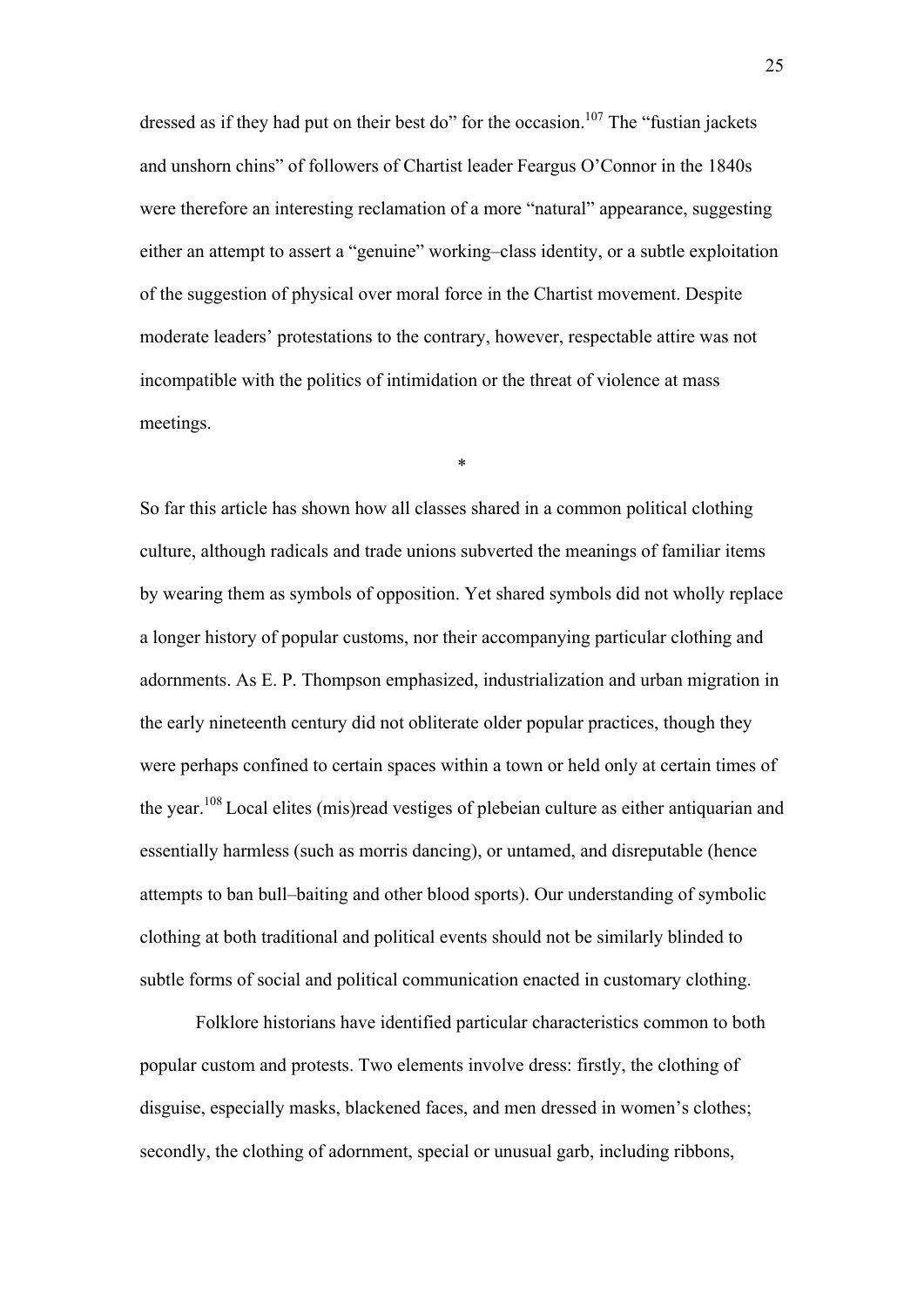handkerchiefs, and a miscellany of colorful attachments to dress. These featured in most popular customs and festivals, including mumming plays and dances on May day, Plough Monday, Whit week, and wakes holidays.<sup>109</sup> Similar practices occurred across the country throughout the eighteenth century, so as Graham Seal has argued in his study of folk customs, "we are not dealing with local eccentricities but [...] structural constants of traditional ritual."110 Notably, however, mumming customs were found most commonly in the textile districts of northern England in the early nineteenth century. It is perhaps no co–incidence that these same places appear to show a concentration of popular political activity involving such rituals and costumes. Mass meetings and political processions borrowed certain elements from popular culture: the time of year (Whit Monday, wakes, and rushbearing), their composition (friendly societies and trades groups), and their appearance (ribbons and scarves, morrismen "all in uniform white dress decorated with ribbons").<sup>111</sup> Robert Poole identifies significant parallels with the white clothing and ribbons worn in the processions to Peterloo and the practices of rushbearing and other popular festivals, as evidenced in Samuel Bamford's description of his community's detailed preparations for wakes: "Tinsel was purchased, hats were trimmed with ribbons and fanciful devices; shirts were washed, bleached snow–white, and neatly pleated; tassels and garlands, and wreaths of coloured paper, tinsel, and ribbon were designed and constructed."112 The Swing rioters mirrored the well–known tradition of chimney sweeps wearing parti–colored ribbons on May Day.<sup>113</sup>

The fact that popular protests shared a costume culture with folk customs may seem unremarkable. Yet clothing was just one sign of the complexity and deeper significance of both protest and carnival.<sup>114</sup> Firstly, processions to mass meetings exhibited a combination of customary holiday celebration and trades union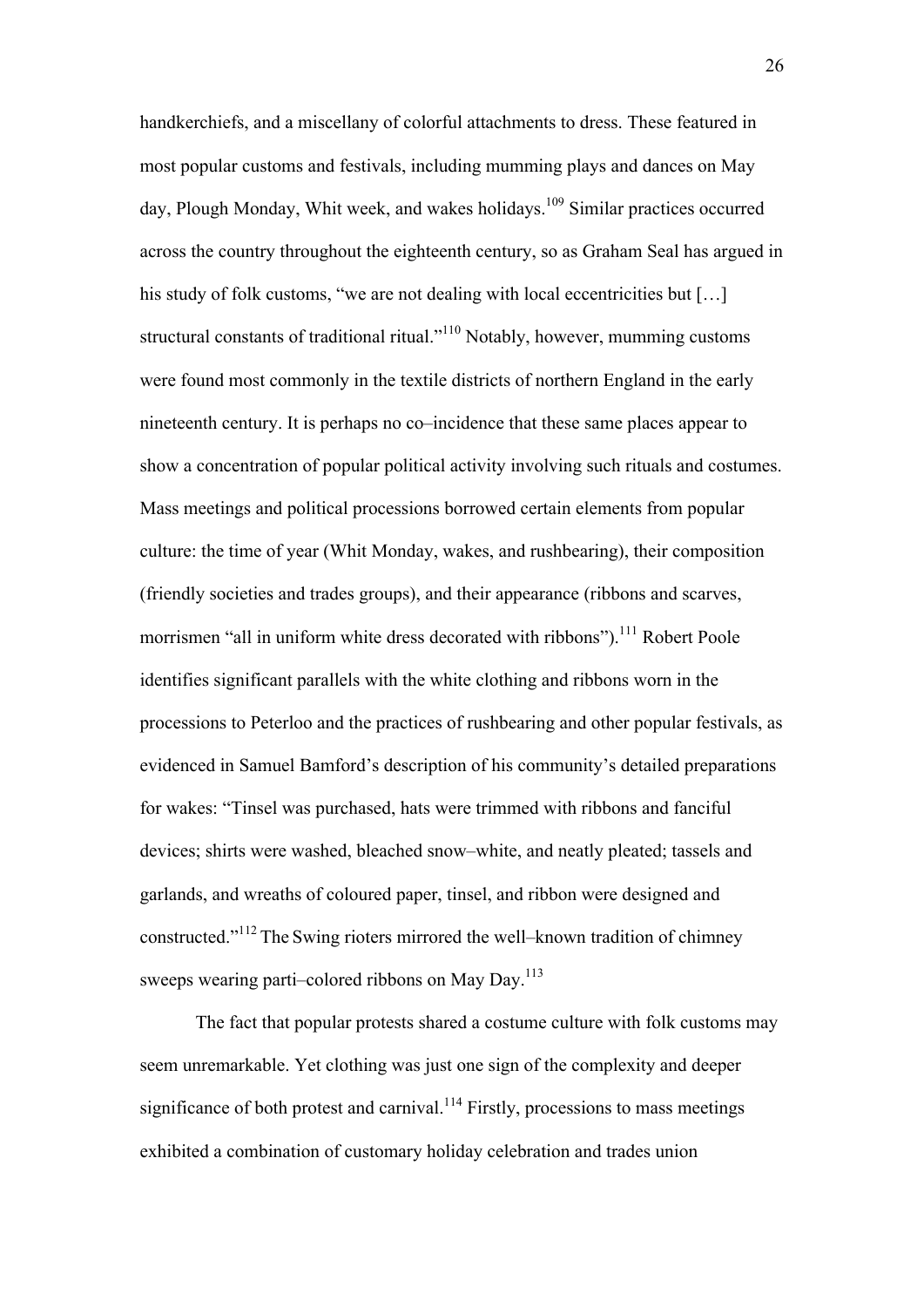commemoration in their form and appearance because political processions were still technically illegal. Carnival customs were therefore neither ancillary nor an apolitical "release" from the "business" of political conflict, but were rather integral to it. Popular politics included the whole range of workers' performances and identities, from work, leisure, and the life cycle, even if, as Eileen Yeo has indicated, "these did not seem directly relevant to their professed aims and objects."115 Friendly club nights, ceremonies, and anniversary feasts, often held on the holidays of Christmas, Good Friday, and Whit week, were all part of same political calendar. Hence clothing was not reserved for specific political demonstrations but could be used across these varied different contexts.

Secondly, E. P. Thompson most famously demonstrated that protests shared a common culture of charivari, community justice or "moral economy" against the removal of common rights.<sup>116</sup> Festive clothing was part of a performance of the "world turned upside–down" in carnival; it suggested an alternative world with alternative rules.<sup>117</sup> This tradition not only extended to food rioting, but was also particularly prominent in other assertions of community justice, especially machine– breaking, and attacks on tollbars and the enclosure of common land.<sup>118</sup> These outbreaks shared common tactics, including the transvestitism of mythological leaders ("General Ludd's wife," "Captain Swing," and "Rebecca"), blackened faces, and other features of popular custom.119 Yorkshire journalist Frank Peel recounted how, in the major Luddite attack on William Cartwright's mill at Rawfolds in 1812, the men "were nearly all disguised, some having their faces simply blackened, others wearing masks  $[...]$  and a few had actually dressed themselves partly in women's apparel."<sup>120</sup> The similarities between the masks, ribbons, and transvestitism of mumming plays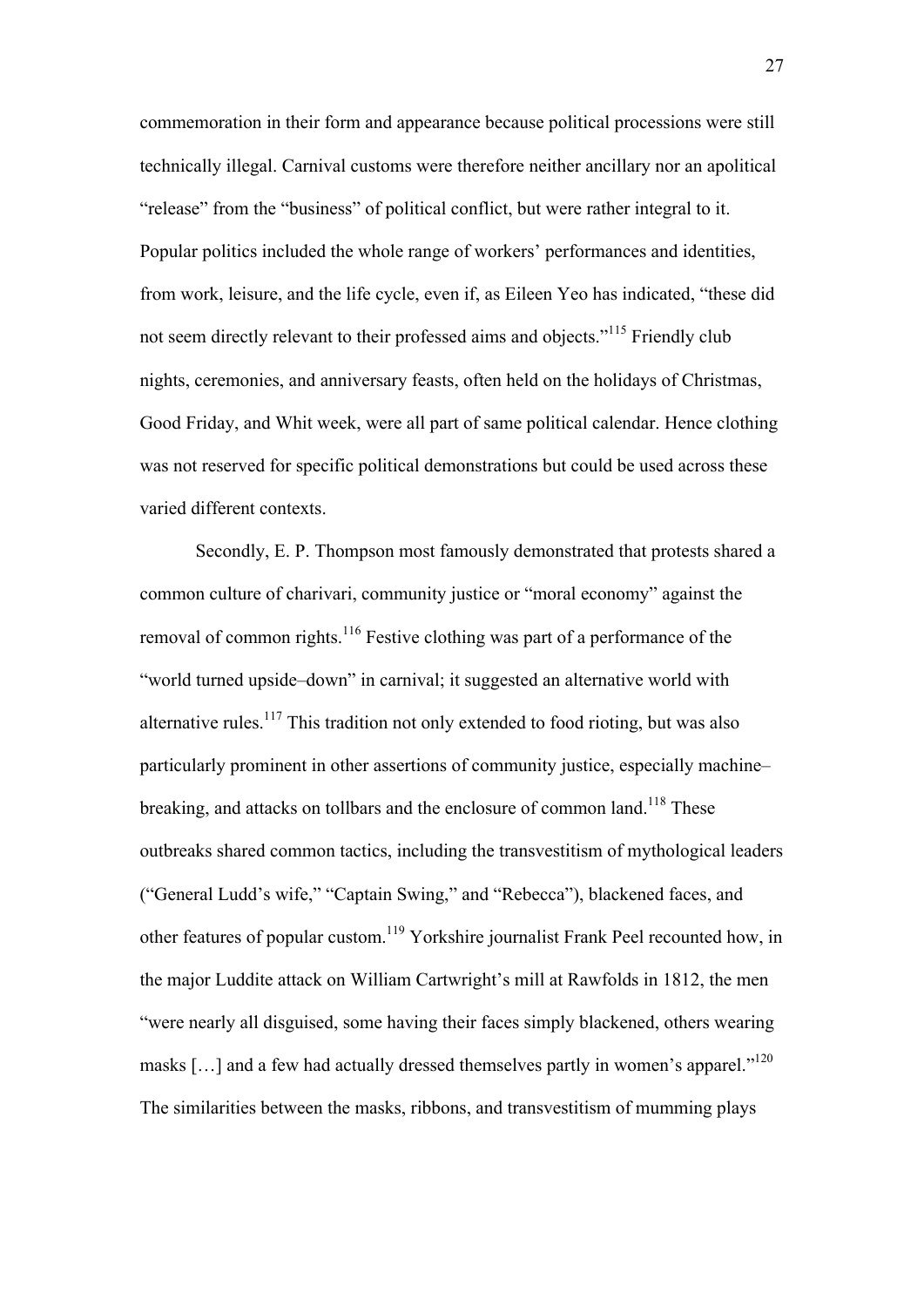and the dress of machine breakers and other rioters therefore could hold deeper significance.<sup>121</sup>

The adoption of symbolic clothing and ritual was a way of coping with social and political disruption. Protesters dealt with rapid change and external threats to their common rights by drawing upon traditional symbols and rituals of community. Symbols offer a sense of continuity with the norms of everyday life when society is changing rapidly or threatened by external forces. Often such symbols exhibit qualities of opposition and reversal; in this case black contrasted with white, male subverted into female, especially during night–time and violent protests.<sup>122</sup> Rioters against turnpikes and the enclosure of commons in Gloucestershire and Hertfordshire in the mid–eighteenth century had the same appearance as the Sheffield file cutters at a riot during their strike in 1820, when "the men were all disguised with Masks and some of them in Smock Frocks." These disguises had long been political: the infamous "Black Act" of 1723 legislated against poachers and arsonists "with their faces blacked, or in disguised habits."123 In one sense, blackened faces and dresses were designed to conceal an "authentic self." The actors playing "Ludd's wife" or "Rebecca" abandoned their individuality and the accompanying constraints of action over self. The dress allowed them to transform themselves into "an instrument of the communal will," enacting violence that was not normally acceptable in daily life but became legitimate within the bounds of the ritual framework of the moral economy.<sup>124</sup> In another sense, the clothing and blackened faces were masks, meant to represent. They could therefore be quite minimal or token because they were interpreted symbolically. Such masks revealed an alternative but equally "true" self normally hidden.<sup>125</sup> Thus while the Luddites practiced the imperatives of disguise, however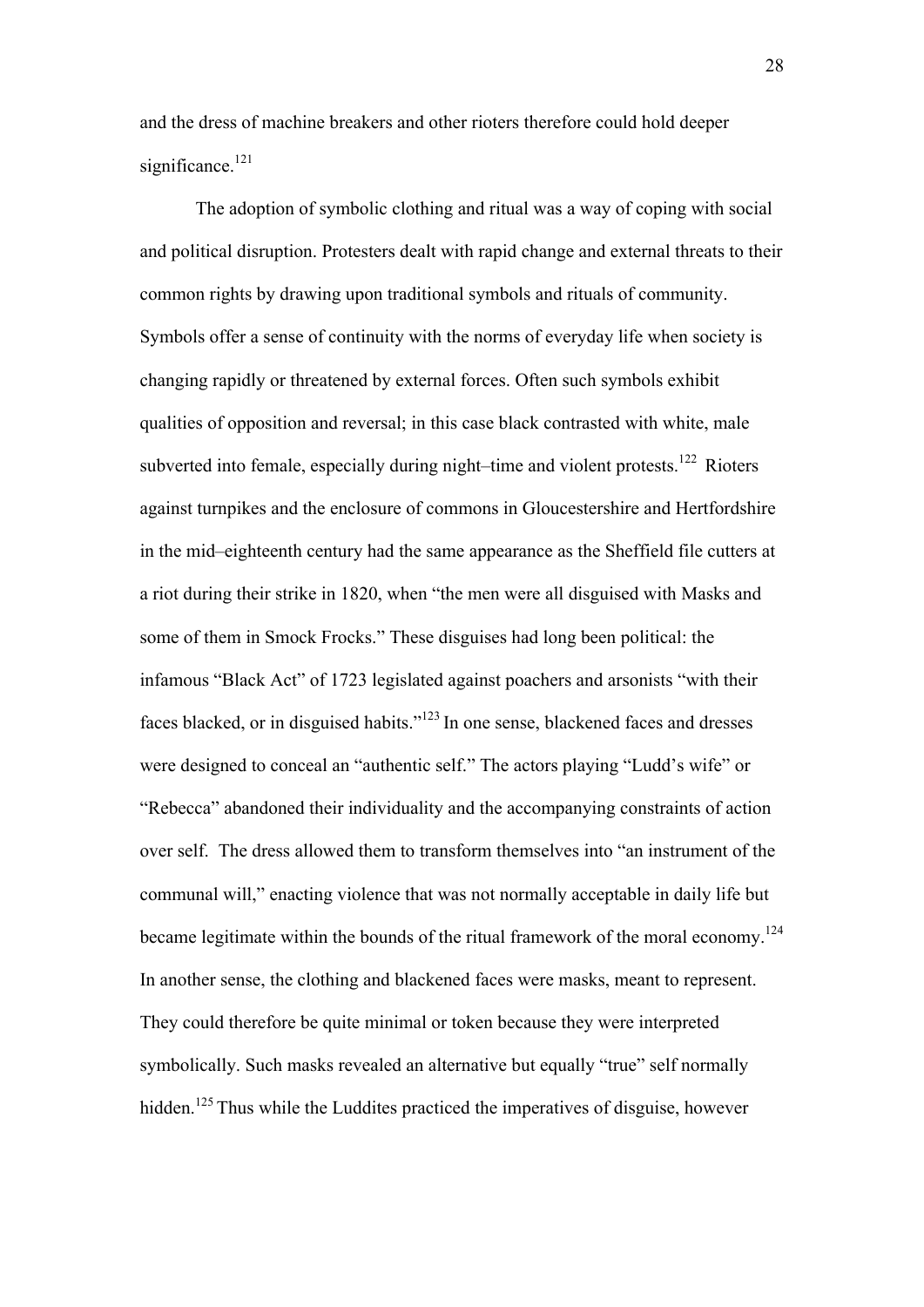thinly veiled, the Swing rioters enacted the politics of display, offering open defiance with little fear of identification.

Customary clothing enabled groups to communicate without being understood by elites. Young highlights the similarities between a contemporary caricature, "The Leader of the Luddites," and the central figure in the illustration "the Fool Plough" in George Walker's Costume of Yorkshire (figs 4 and 5). In the latter, a man conspicuously wearing a dress and bonnet jumps over a plough, a custom enacted on Plough Monday at the start of the agricultural year. As in Walker's antiquarian portrayal of Bishop Blaize, Young claims that the artist had "mistaken the 'costume of dissent' for the 'costume of folklore.'"<sup>126</sup> Historians should therefore be wary of taking the external appearance of costume at face value. Judith Butler has argued that the most potent forms of collective action combine established repertoires of protest with more subtle means of communication: "the ones that [...] make us think that we have to renegotiate the way in which we read public signs."<sup>127</sup> Nor should we focus solely on public forms of protest: recent studies have illustrated the importance of secrecy and folk violence in agrarian disturbances well into the nineteenth century.<sup>128</sup> The trades' clothing worn at funerals of radicals, for example, was only the outer sign of a "matrix of 'mysterious' brotherliness." Clive Behagg has suggested that trade union initiation ceremonies and the taking of oaths (again indicated in secret by ceremonial clothing or emblems) "expressed visually the separate and distinct nature of the values that characterized the working community."129 Although they were not unfamiliar with secretive forms of organisation and communication (in freemasonry, military and drinking clubs), local elites and magistrates misunderstood the customary cultures evolving in industrializing communities. This was one reason why their spies found it difficult to penetrate private meetings.<sup>130</sup> Being transmitted visually or orally,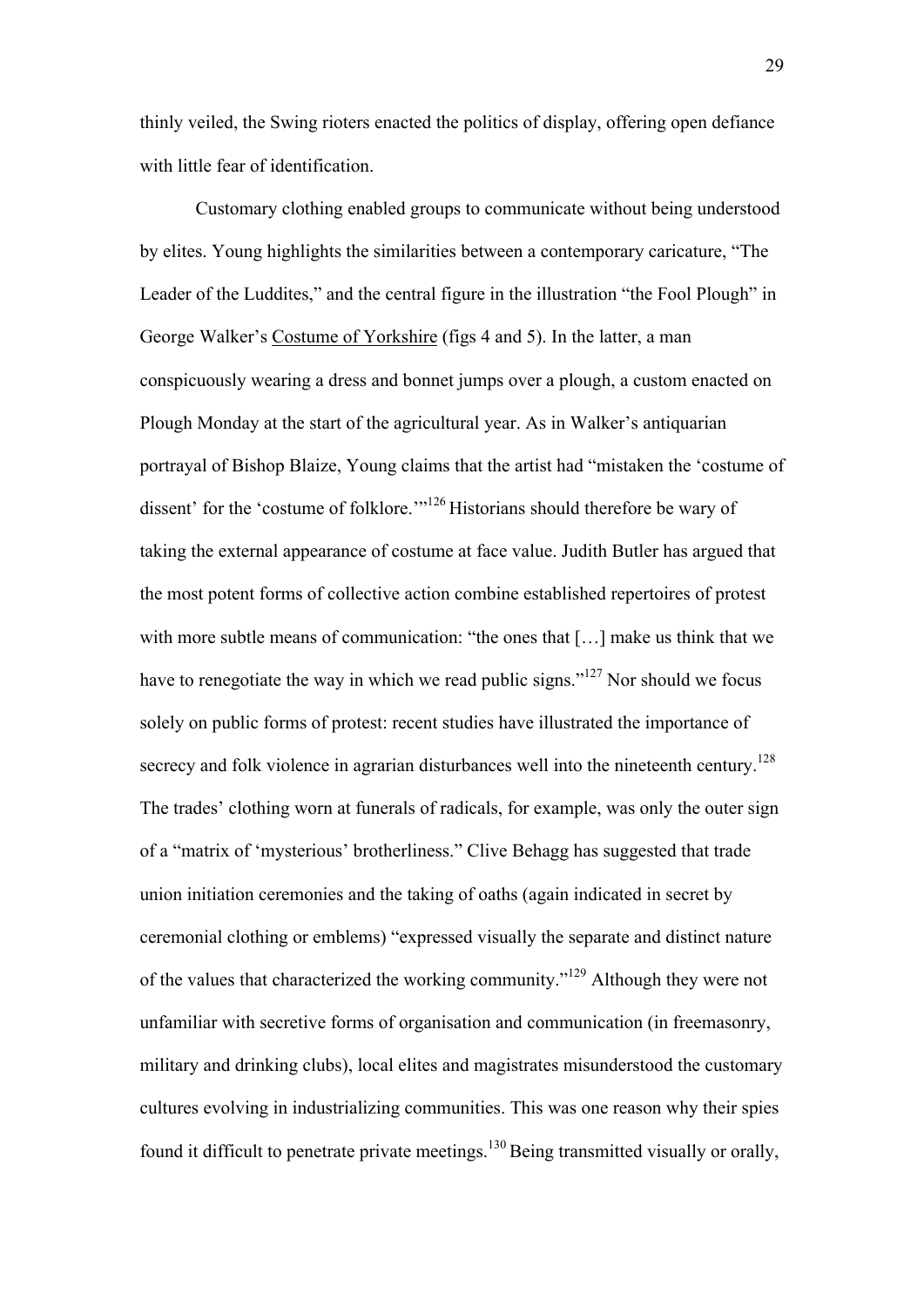such signs have been lost or remain inaccessible to the historian. Nevertheless, other forms, such as men in dresses, indicate that the working classes had access to repertoires of protest that were layered with rich and complex meanings.

\*

Visual and material symbolism was integral to popular politics in Hanoverian England. Certain symbolic items and colors became national, a process that was aided by an expanding commercial market and media. Sharing in this dress allowed unrepresented groups to feel they were participating to some extent in a wider body politic. Other forms of clothing were based in seemingly parochial community traditions, but paralleled those in other towns across the country by enabling individuals to act collectively to subvert social norms. Unlike other kinds of symbols and propaganda, however, clothing was not a language. Clothes were far less capable than words of sustaining tightly defined meanings; hence, perhaps, the fact that words were sometimes stamped on ribbons sold at patriotic events. Context and the law determined whether an orange sash was merely political (electoral hustings), sectarian (Protestant Irish) or potentially felonious (Swing rioters).

The mutable semiotics of clothing allowed different groups to adapt emblems to their own needs, arguably more immediately than language. James Epstein, for example, contends that radicals constructed the "Cap of Liberty" as a visual synecdoche of their legitimacy, using a "process of formalization and ritualization, characterized by reference to the past."131 Some historians and sociologists have denigrated this conscious manipulation of symbols as the "invention of tradition," which reduced "the perception of community to an expression of political expedience."<sup>132</sup> The everyday and customary forms of political clothing were part of long–established practices: protesters wore vestimentary symbols as a genuine

30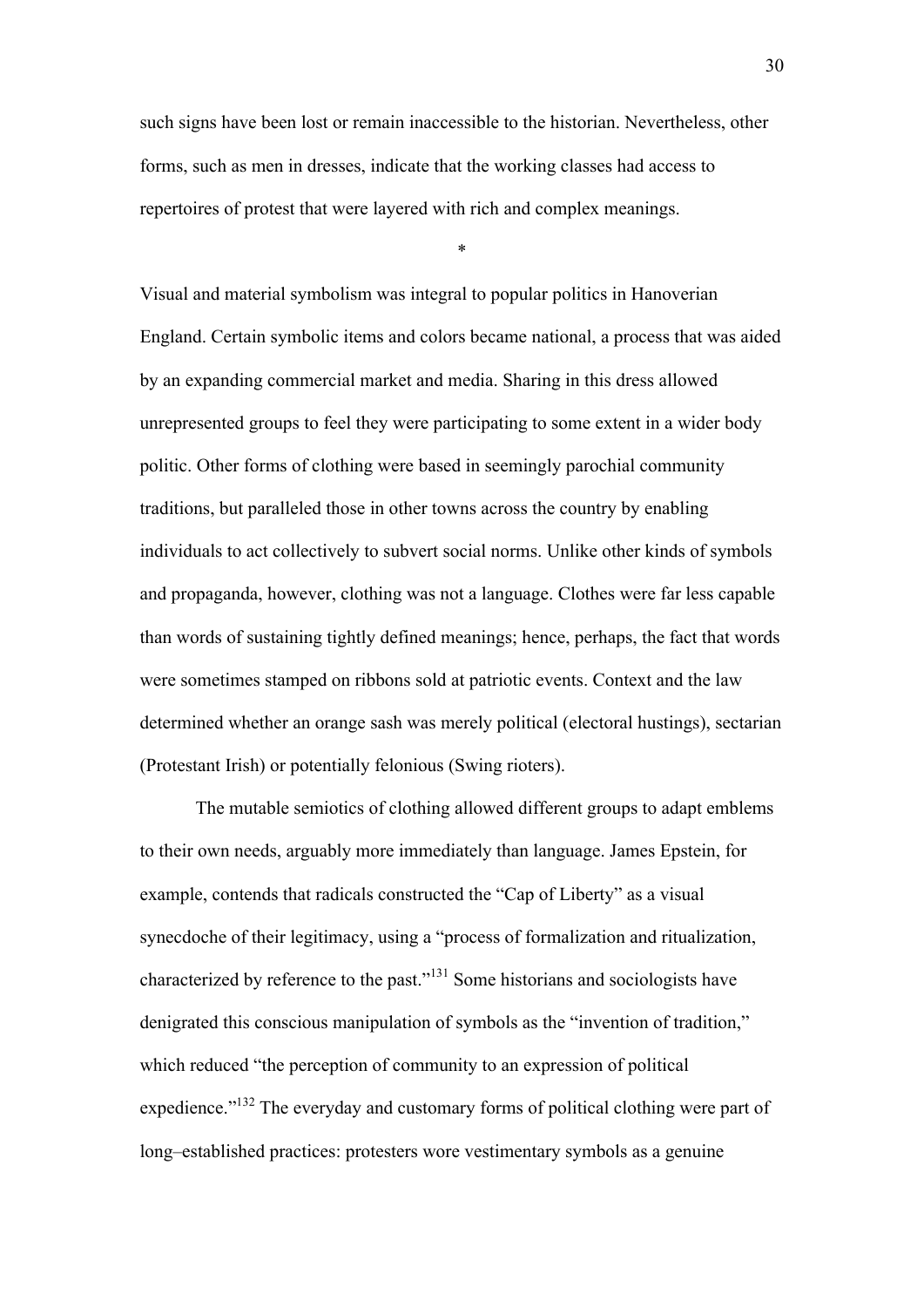expression of both individual self and collective identity rather as than a matter of expediency for purely political ends.

We must also be wary of assuming that political clothing simply reflected two homogeneous and dichotomous cultures of rich and poor. Rather, as Emma Griffin has argued in her review of the historiography of folk traditions, it is evident that "age, gender, religion, and locality fractured the unity of cultural practice."133 Clothing particularly vividly reflected gender divisions among all classes. Men alone carried out Luddism, Swing, and other forms of collective action that drew their clothes and disguise from mumming and morris.<sup>134</sup> This exclusion mirrored trade union culture, which was designed in part to restrict the inclusion of women into a skilled workers' hierarchy. Gender divisions also translated into more explicitly political activities. Both the working–class "women in white" and the aristocratic Foxite ladies could not escape the mockery of the (male) press, no matter how hard they tried to prove their purity. Political clothing cultures, though similar across the country, also illustrated differences of locality. Young and Epstein suggest that overt symbolic clothing and the rituals of the moral economy survived longest in the industrial communities of northern England.<sup>135</sup> Indeed many of the examples of subversive clothing found in this study originated in the north. This political culture was by no means directed from or by London fashions.

After the Chartists in the 1840s, opportunities to display such a vibrant and evolving material symbolism rarified. Mass agitation was channeled into trade union activity and in some areas sectarianism, which is where collective emblems crystallized. The meanings of the ribbons and dresses of mumming may have been "tamed," although the potential for subversion remained in certain parts of industrial

31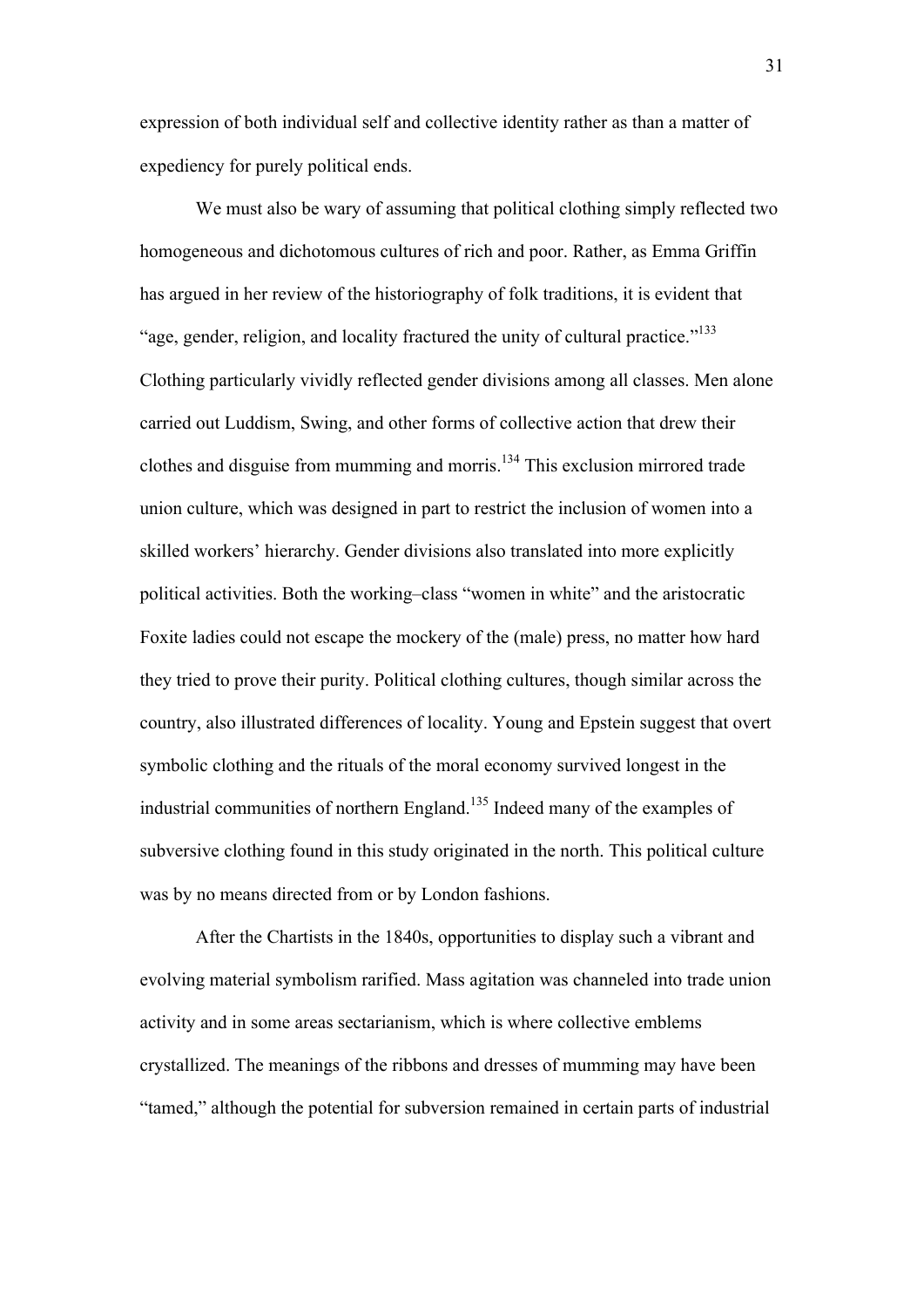England. Symbolic clothing enabled the unrepresented to perform if not to participate in the body politic, an ideal composed of many, though unequal, parts.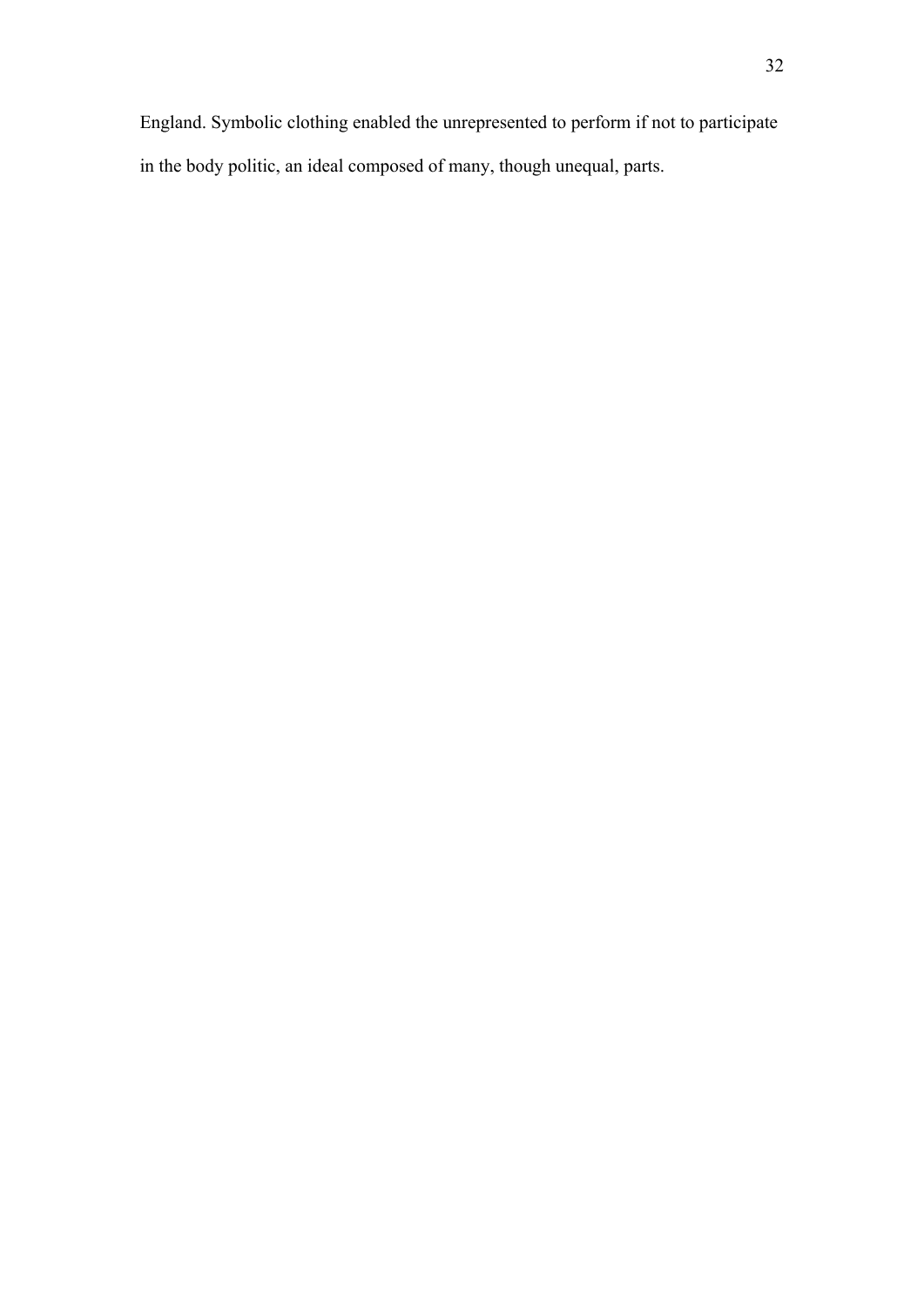The author is grateful to Stana Nenadic, Gordon Pentland, Joanna Innes, and the anonymous reviewers for their comments.

1 Annual Register, 1832, 462; Cobbett's Political Register, 4 December 1830; George Rudé, The Crowd in History, A Study of Popular Disturbances in France and England, 1730–1848 (New York, 1964), 154; Ian Dyck, William Cobbett and Rural Popular Culture (Cambridge, 1992), 67.

2 Roger Wells, "Rural Rebels in Southern England in the 1830s," in Artisans, Peasants, & Proletarians, 1760–1860, ed. Clive Emsley and James Walvin (London, 1985), 134.

3 Peter Jones, "Swing, Speenhamland and Rural Social Relations: the 'Moral Economy" of the English Crowd in the Nineteenth Century," Social History (London), 32, no. 3 (August, 2007): 271.

4 The Examiner, 13 February 1831; Hampshire Telegraph, 10 January 1831.

5 James Epstein, Radical Expression: Political Language, Ritual, and Symbol in England, 1790–1850 (Oxford, 1994), 147–166.

6 Paul A. Pickering, "Class Without Words: Symbolic Communication in the Chartist Movement," Past and Present 112 (February 1986): 155.

7 Lynn Hunt, Politics, Culture, and Class in the French Revolution (Berkeley, CA, 1984), 53.

8 Neil Jarman, Material Conflicts: Parades and Visual Displays in Northern Ireland (Oxford, 1997), 6.

9 Richard Wrigley, The Politics of Appearances: Representations of Dress in Revolutionary France (Oxford, 2002), 259; Michael Sonescher, Sans–Culottes: An Eighteenth–Century Emblem in the French Revolution (Princeton, 2008); Aileen Ribeiro, Fashion and the French Revolution (London, 1988).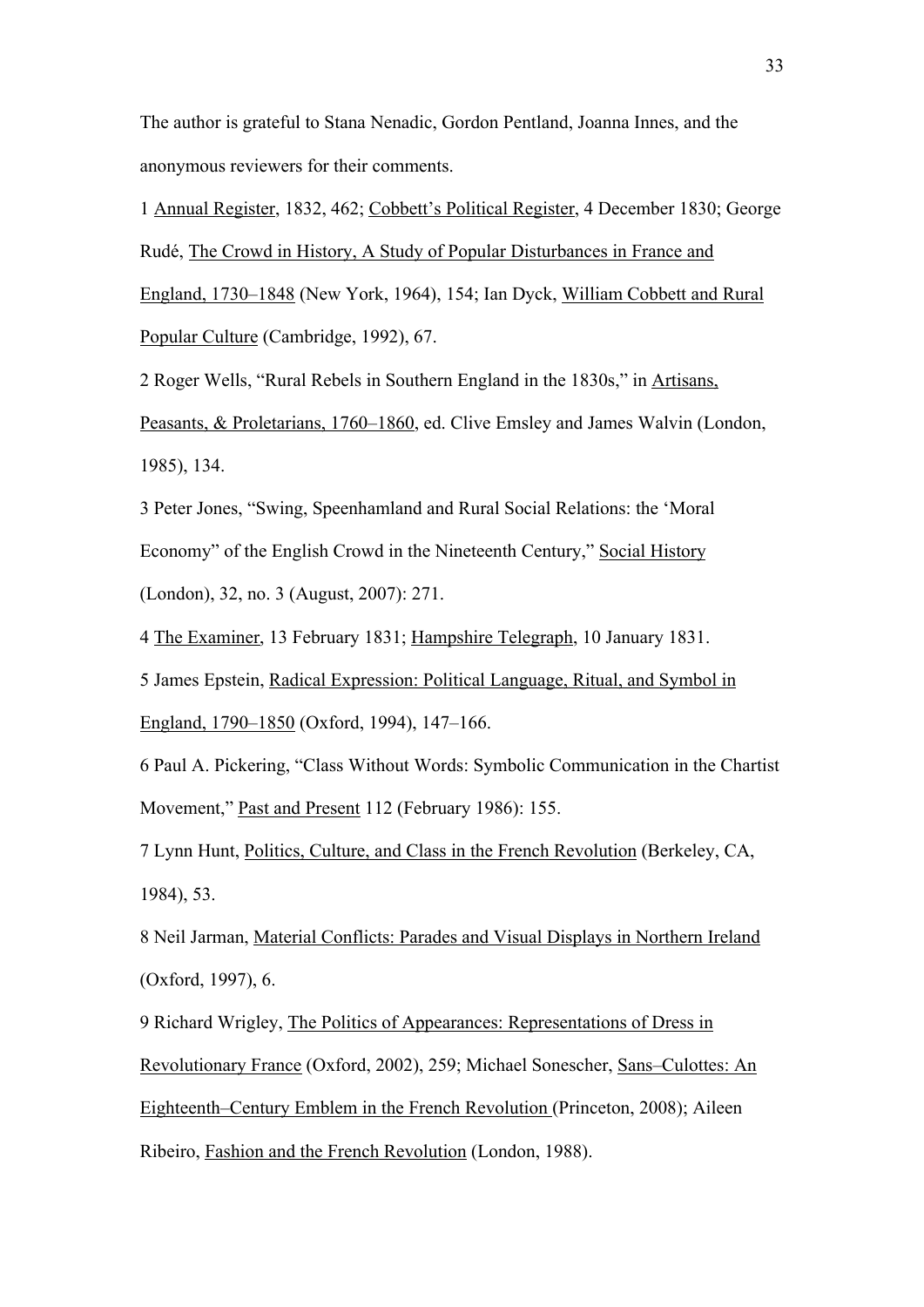10 James Epstein, "Understanding the Cap of Liberty: Symbolic Practice and Social Conflict in Early Nineteenth–Century England," Past and Present 122 (February 1989): 75–118.

11 Pickering, "Class Without Words," 154. Fustian is rough, piled cotton.

12 John Barrell, The Spirit of Despotism: Invasions of Privacy in the 1790s (Oxford, 2006), 159.

13 Beverly Lemire, "Second–Hand Beaux and 'Red–Armed Belles': Conflict and the Creation of Fashions in England, c.1660–1800," Continuity and Change 15, no. 3 (2000): 395; John Styles, The Dress of the People: Everyday Fashion in Eighteenth– Century England (New Haven, CT, 2007); Jennie Batchelor, Dress, Distress and Desire: Clothing and the Female Body in Eighteenth–Century Literature

(Basingstoke, 2005); Miles Lambert, "'Cast–off wearing apparell': The Consumption and Distribution of Second–Hand Clothing in Northern England During the Long Eighteenth Century," Textile History 35, no. 1 (May 2004): 1–26.

14 Nicholas Blomley, "Making Private Property: Enclosure, Common Right and the Work of Hedges," Rural History 18, no. 1 (April 2007): 4. See the special edition on material culture, Journal of British Studies 48, no. 2 (April 2009).

15 James Vernon, Politics and the People: A Study in English Political Culture, c. 1815–1867 (Cambridge, 1993), 105.

16 Harold Mah, "Phantasies of the Public Sphere: Rethinking the Habermas of Historians," Journal of Modern History 72, no. 1 (March 2000): 153–82; Peter Lake and Steven Pincus, "Rethinking the Public Sphere in Early Modern England," Journal of British Studies, 45, no. 2 (April 2006): 270–92.

17 Judith Butler, Bodies that Matter: On the Discursive Limits of "Sex" (New York, 1993): 95; Richard Sennett, The Fall of Public Man (Cambridge, 1977); Wendy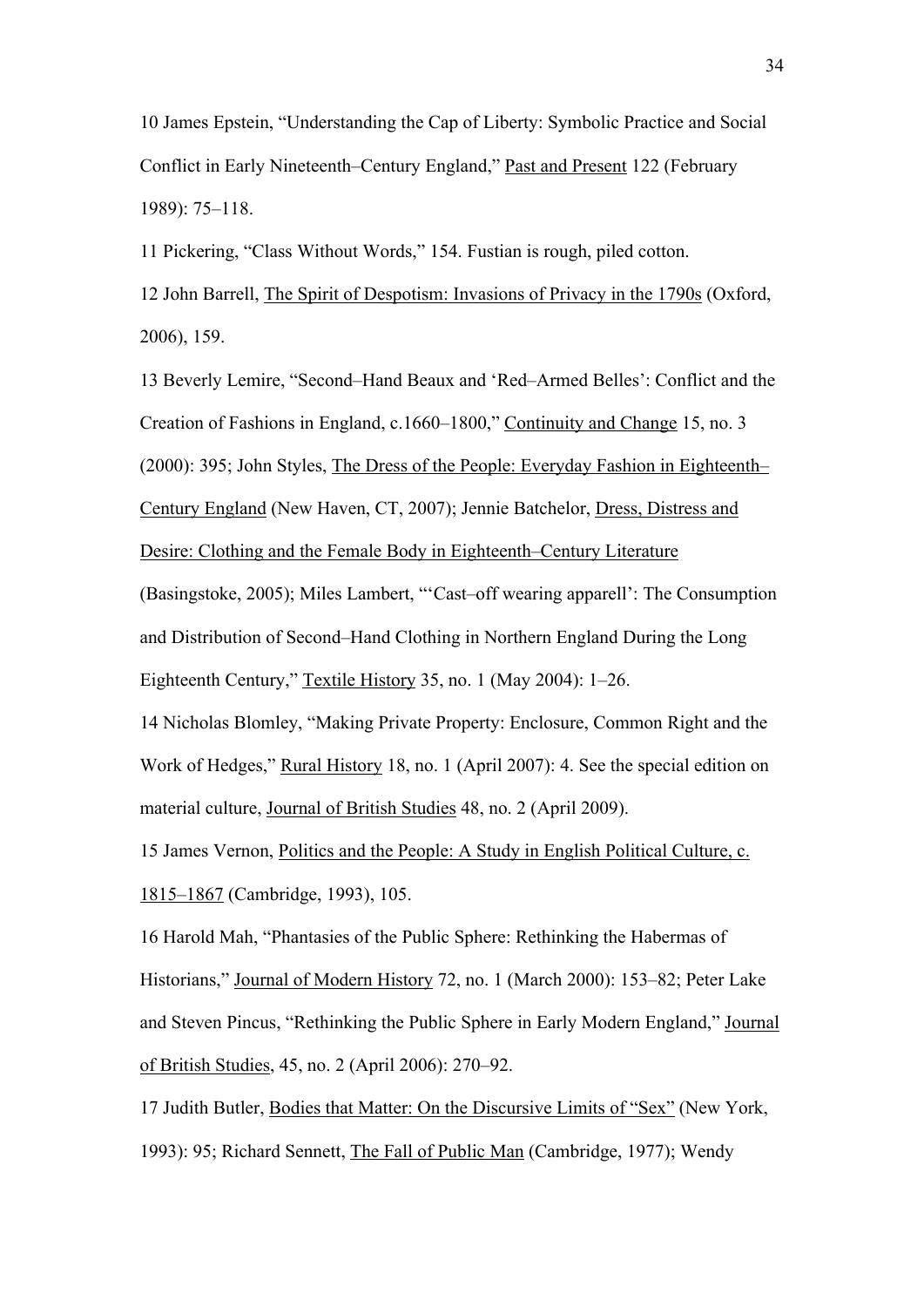Parkins, ed., Fashioning the Body Politic: Dress, Gender, Citizenship (Oxford, 2002), 2; Paul A. Custer, "Refiguring Jemima: Gender, Work, and Politics in Lancashire 1770–1820," Past and Present 195 (February 2007): 131–2. Again this concept is common in French historiography: see Dorinda Outram, The Body and the French Revolution (New Haven, CT, 1989).

18 Wrigley, Politics of Appearances, 230–2.

19 The political agendas behind clothing in Scotland and Ireland during this period are too large to explore here. See Sally Tuckett, "Weaving the Nation: Scottish Clothing and Textile Cultures in the Long Eighteenth Century" (PhD thesis, University of Edinburgh, forthcoming), to whom I am indebted for raising this idea. 20 James Gillray, "Orange Jumper," 1809, Prints 1851,0901.1269, British Museum, (BM); M. Dorothy George, Catalogue of Political and Personal Satires in the British Museum, vol. viii (London, 1947), cited in

<http://www.britishmuseum.org/research/search\_the\_collection\_database.aspx>, accessed 3 March 2009.

21 Ronald Paulson, Hogarth: Art and Politics, 1750–1764 (London, 1993), 152–84. 22 "Stanhope Miscellanies," Quarterly Review 113 (London, 1863): 250–1. The color of the Lowthers, Court Whig earls of Lonsdale, was blue. They shifted to Pittite Toryism in the 1810s, but confusingly, the color of their old Tory opposition was orange. Westmorland election papers, 1818, D LONS/L13/11, box 1144, Cumbria Record Office, Carlisle.

23 Caledonian Mercury, 2 August 1802; Peter Spence, The Birth of Romantic Radicalism: War, Popular Politics and English Radical Reformism, 1800–1815 (Aldershot, 1996), 180.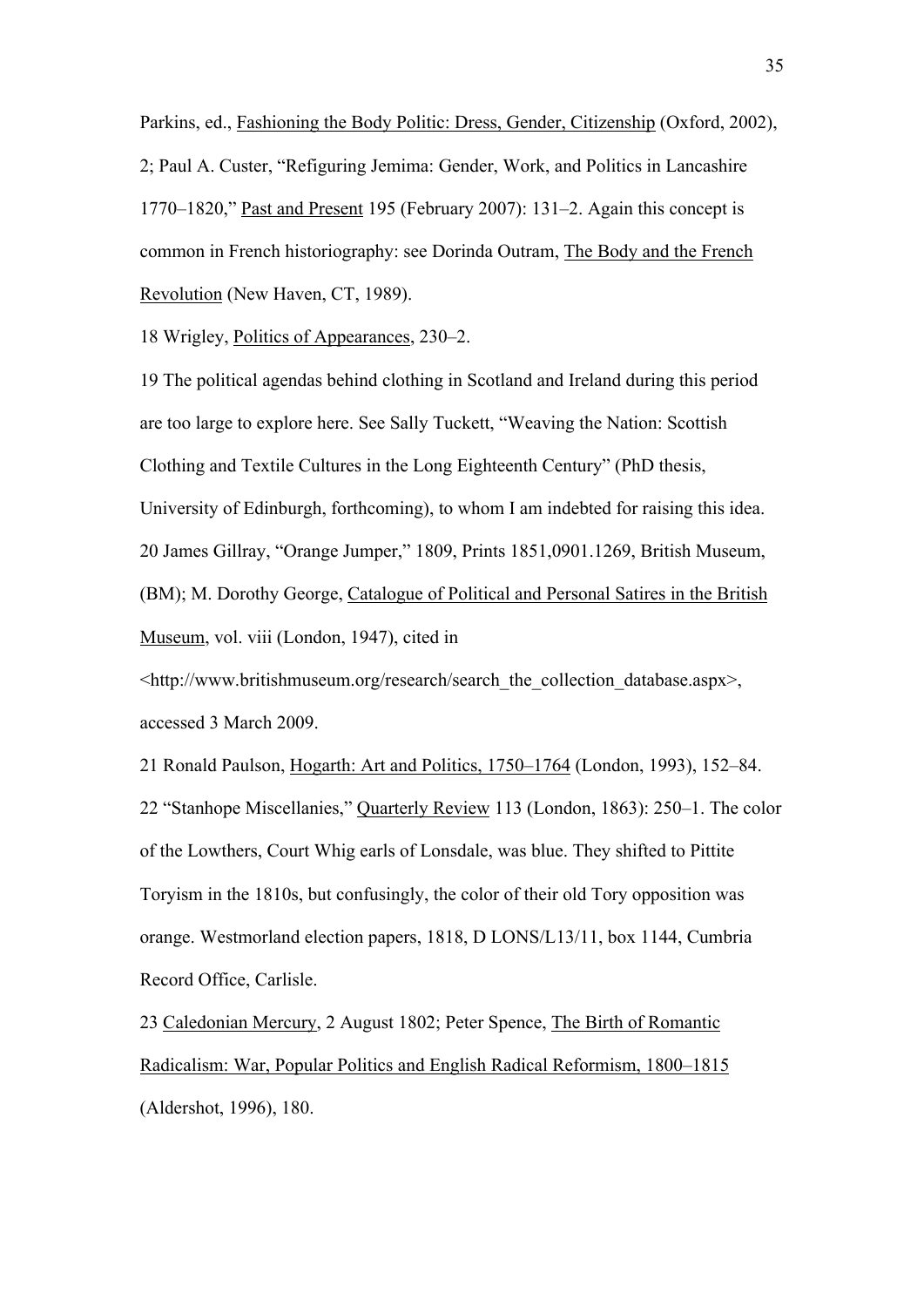24 J. Hartley, History of the Westminster Election (London, 1784), 327; "The Queen of Clubs," 1786, BM Satires 6983, BM.

25 Elaine Chalus, "Elite Women, Social Politics, and the Political World of Late Eighteenth–Century England," Historical Journal 43, no. 3 (September 2000): 669– 97; Elaine Chalus, "'Ladies Are Often Very Good Scaffoldings': Women and Politics in the Age of Anne," Parliamentary History 28, no. 1 (February 2009): 150–65. 26 Benjamin Wilson, The Struggles of an Old Chartist (1887), cited in Pickering, "Class Without Words," 155–6.

27 Frank O'Gorman, "Campaign Rituals and Ceremonies: The Social Meaning of Elections in England 1780–1860," Past and Present 135 (February 1992): 95, 104; 8 Geo IV, c. 27, 21 June 1827.

28 Linda Colley, Britons: Forging the Nation, 1707–1837 (New Haven, CT, 1992). 29 "Restoration dresses," 1789, Prints 1851,0901.456, BM.

30 London Chronicle, 27 March 1789; M. Dorothy George, Catalogue of Political and Personal Satires in the British Museum, vol. vi (London, 1938), cited in

<http://www.britishmuseum.org/research/search\_the\_collection\_database.aspx>, accessed 3 March 2009.

31 Peter C. Jupp and Clare Gittings, Death in England: an Illustrated History (Manchester, 1999), 222.

32 Miss Wadsworth's Diary, vol. i, RMP:1063, West Yorkshire Archives, Calderdale.

33 Colley, Britons, 183–4, 186; Scott Hughes Myerley, British Military Spectacle:

From the Napoleonic Wars Through the Crimea (Harvard, 1996), 15.

34 "Lady Gorget Raising Recruits for Cox–Heath," 1781, 1935,0522.1.55,

Caricatures I, p. 55, BM.

35 See the portrait of Lady Worsley by Joshua Reynolds, 1776, Harewood House.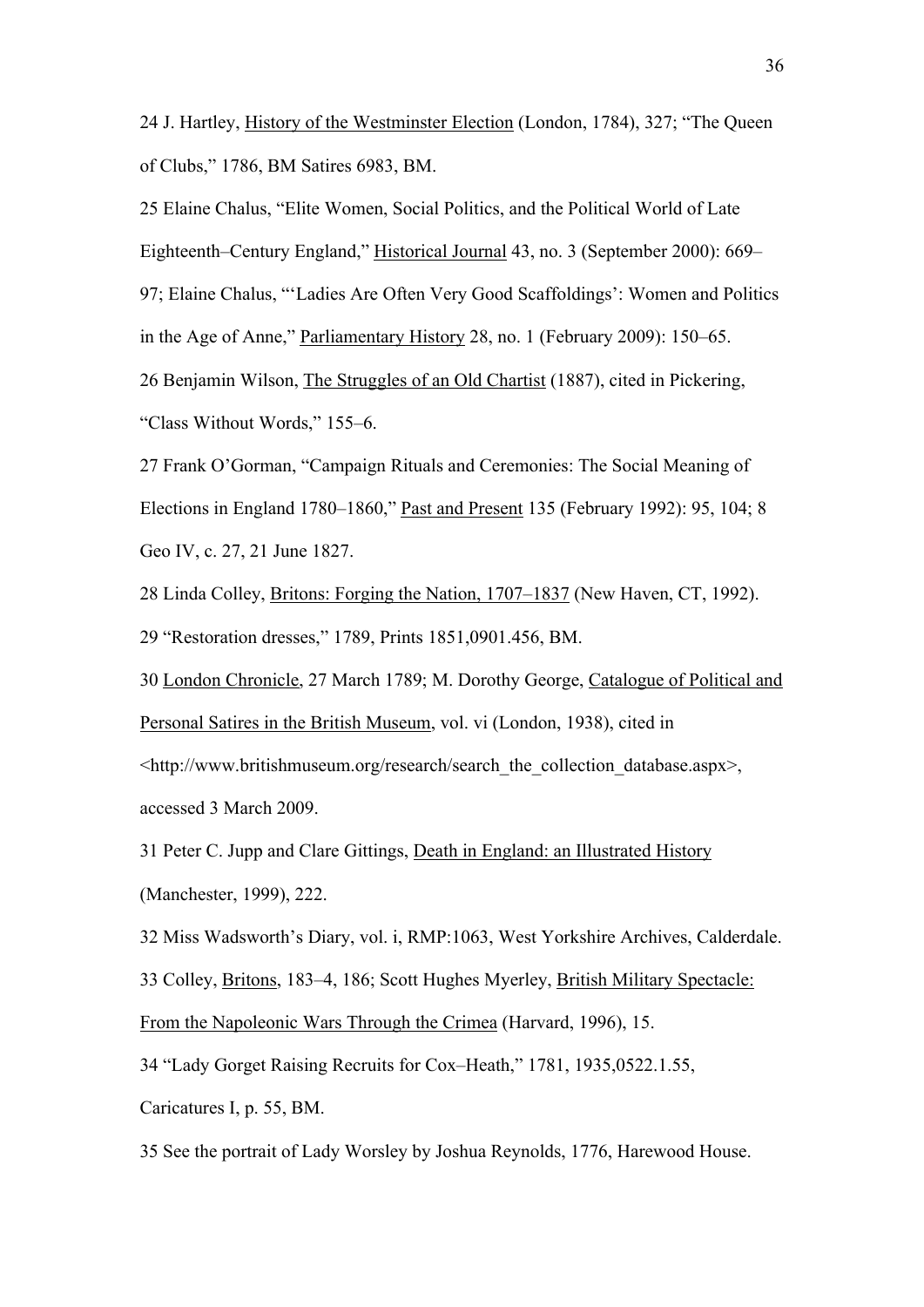36 Austin Gee, The British Volunteer Movement, 1794–1814 (Oxford, 2003), 69, 193–4.

37 Wrigley, Politics of Appearances, 231; Philip Mansel, "Monarchy, Uniform and the Rise of the Frac, 1760–1830," Past and Present 96 (August 1982): 103–32. 38 Katrina Navickas, Loyalism and Radicalism in Lancashire, 1798–1815 (Oxford, 2009), 49.

39 Tobias Smollett, The Expedition of Humphry Clinker (London, 1771, 1993 edn), 73.

40 Hull Packet, 13 March 1840.

41 Gee, British Volunteer Movement, 193–4; "Loyal London Volunteers preparing for a field day," 1803, Curzon b.20(45), Bodleian Library, Oxford.

42 Archibald Prentice, Historical Sketches and Recollections of Manchester (London, 1852), 5.

43 Vernon, Politics and the People, 116; Nicholas Mansfield, "Radical Banners as Sites of Memory: The National Banner Survey," in Contested Sites: Commemoration, Memorials, and Popular Politics in Nineteenth–Century Britain, ed. Paul A. Pickering and Alex Tyrell (Aldershot, 2004), 92.

44 Maxine Berg, Luxury and Pleasure in Eighteenth–Century Britain (Oxford, 2007), 109.

45 Styles, Dress of the People, 304; T. Kusamitsu, "'Novelty, Give us Novelty': London Agents and Northern Manufacturers," in Markets and Manufacture in Early Industrial Europe, ed. Maxine Berg (London, 1991), 117; Lemire, "Second–Hand Beaux and 'Red–Armed Belles'," 391. "45" silver pin badge, 1763, OA.377, BM. 46 William Rowbottom, "Annals of Oldham," transcript, Oldham Local Studies Library.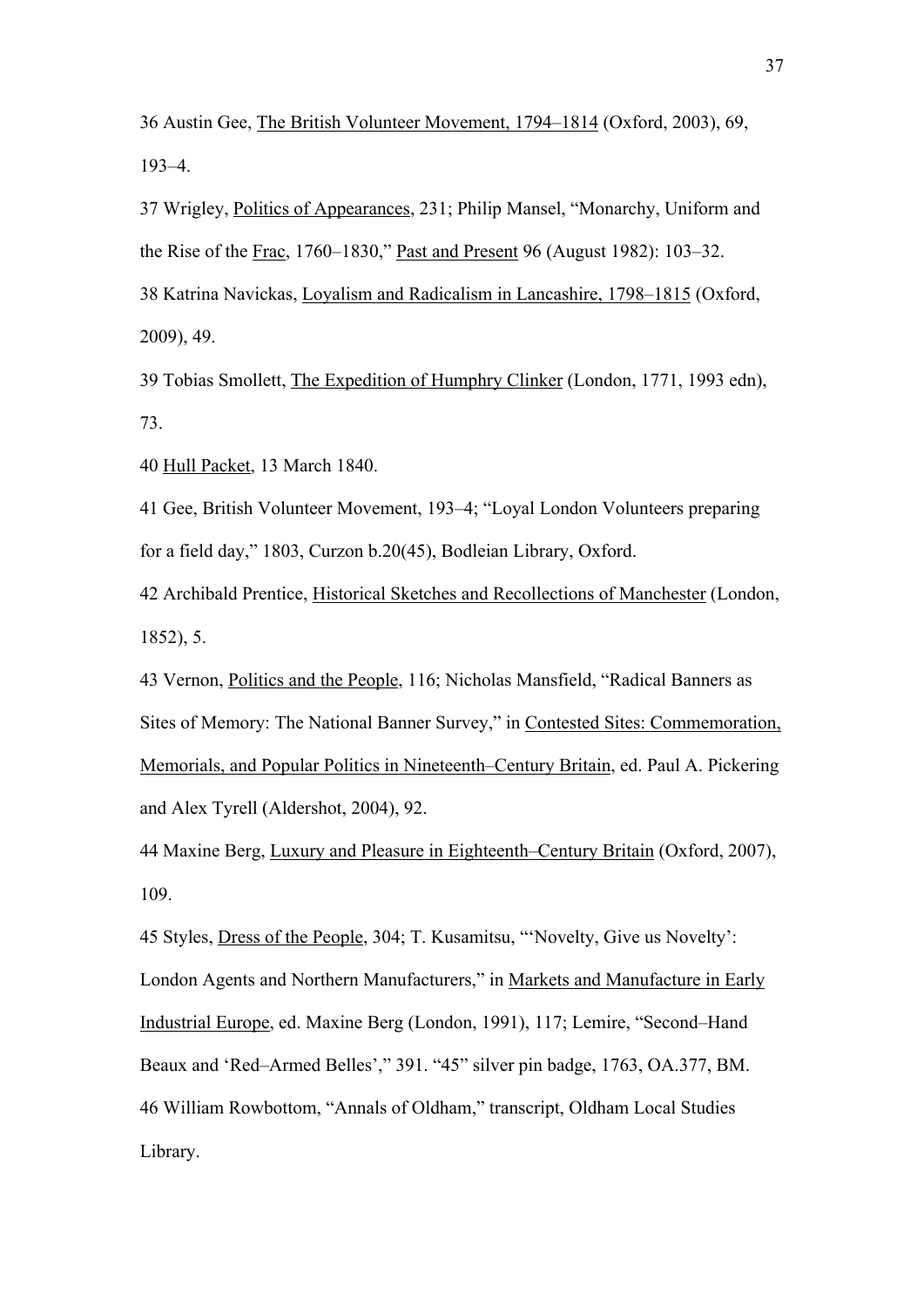47 Manchester Mercury, 8 January 1793.

48 Leeds Mercury, 12 January 1793; Nicholas Rogers, Crowds, Culture, and Politics in Georgian Britain (Oxford, 1998), 202; Frank O'Gorman, "The Paine Burnings of 1792–3," Past and Present 193 (February 2006): 111–56.

49 Autobiography of James Weatherley, transcript, A.6.30, Chetham's Library, Manchester.

50 Magdalen Goffin, ed., Diaries of Absalom Watkin, Manchester Man (Stroud, 1993), 11.

51 Liverpool Mercury, 24 November 1820.

52 Wrigley, Politics of Appearances, 239.

53 Joseph Gabbett, A Digested Abridgment, and Comparative View, of the Statute Law of England and Ireland (Dublin, 1812), 629.

54 "Trial of George Gordon," 1781, in Cobbett's Complete Collection of State Trials, vol. xix (London, 1814), 536–8; Edward Wise, The Law Relating to Riots and Unlawful Assemblies (London, 1848), 15; London Magazine, July 1780, 338; David

Gover, "Protestants and Vagabonds in the London Gordon Riots of 1780" (MA

dissertation, University of Edinburgh, 2009), 23.

55 Robert Cruickshank, "Modern Reformers in Council," 1818, Curzon b.6(42),

Bodleian Library, Oxford.

56 60 Geo. III, c. 6; Robert Poole, "The March to Peterloo: Politics and Festivity in Late Georgian England," Past and Present 192 (February 2006): 141.

57 Speeches of the Right Honorable George Canning, vol. iv, ed. R. Thierry (London, 1836), 182–3.

58 Epstein, "Understanding the Cap of Liberty," 114–15.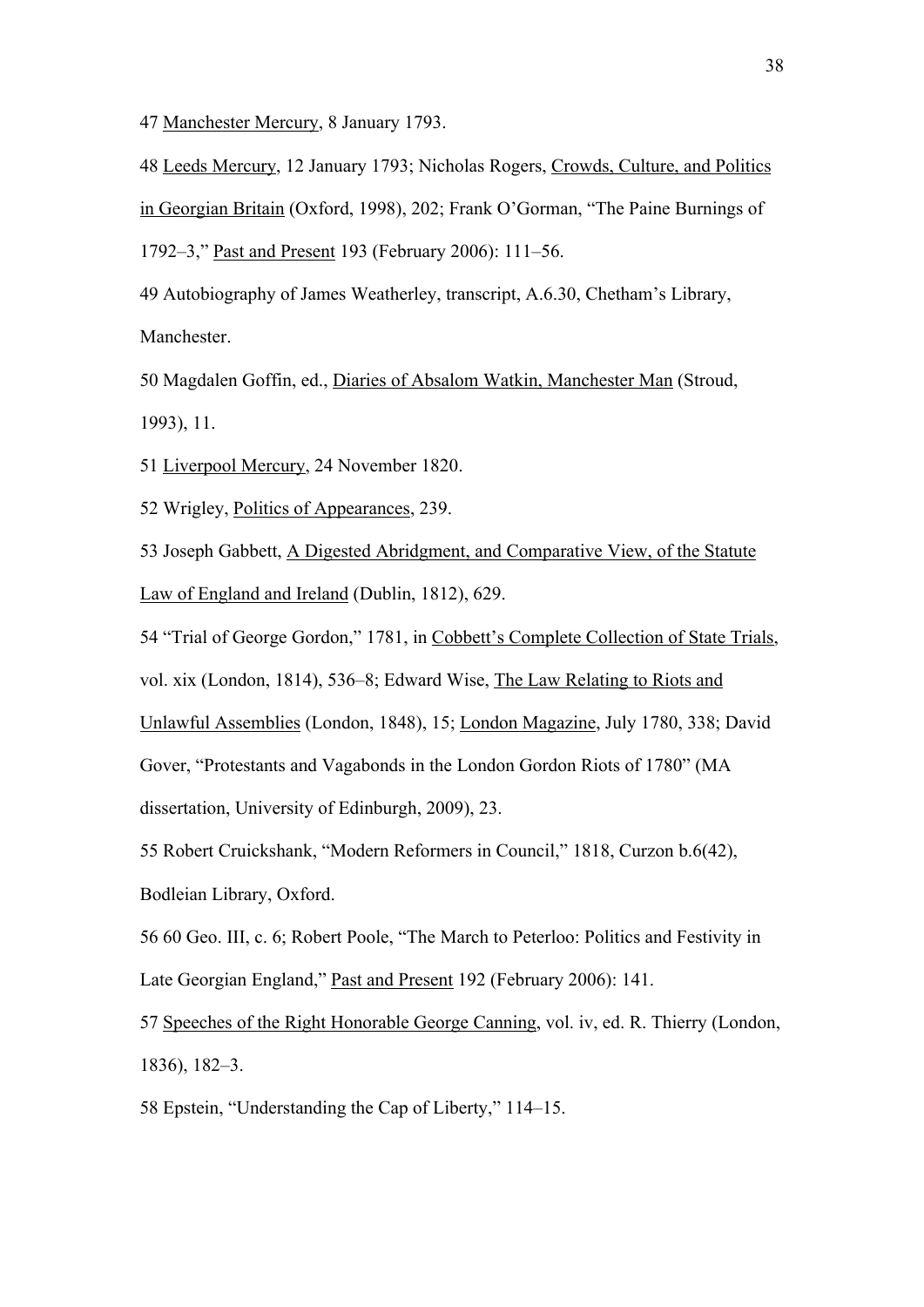59 Ronald Hutton, The Stations of the Sun: a History of the Ritual Year in Britain (Oxford, 1996), 285; Paul Kléber Monod, Jacobitism and the English People, 1688– 1788 (London, 1993), 204, 209.

60 Caledonian Mercury, 2 August 1802.

61 Poole, "March to Peterloo," 117; Samuel Bamford, Passages in the Life of a Radical (London, 1840), 150. See the Banbury shag manufacturers' strike, 1793: Arthur Aspinall, Early English Trade Unions: Documents from the Home Office Papers (London, 1949), 19.

62 Michael L. Bush, "The Women at Peterloo: The Impact of Female Reform on the Manchester Meeting of 16 August 1819," History 89, no. 294 (April 2004): 213. 63 Pickering, "Class Without Words," 160; Manchester and Salford Advertiser, 29

July 1837.

64 Epstein, "Understanding the Cap of Liberty," 75.

65 Dorothy Thompson, The Early Chartists (London, 1971), 139; Northern Star, 22 August 1840.

66 Donald MacRaild, Culture, Conflict and Migration: The Irish in Victorian Cumbria (Liverpool, 1998), 114.

67 E. P. Thompson, The Making of the English Working Class (2nd edn,

Harmondsworth, 1968), 689.

68 Bob Bushaway, By Rite: Custom, Ceremony, and Community in England, 1700–

1850 (London, 1982), 21–2; Robert Storch, ed., Popular Culture and Custom in

Nineteenth Century England (London, 1982); Peter Burke, Popular Culture in Early Modern Europe (London, 1978).

69 "A Particular Account of the Processions […] on Tuesday September 22 1761," broadside, F1761/1, Manchester Local Studies Library.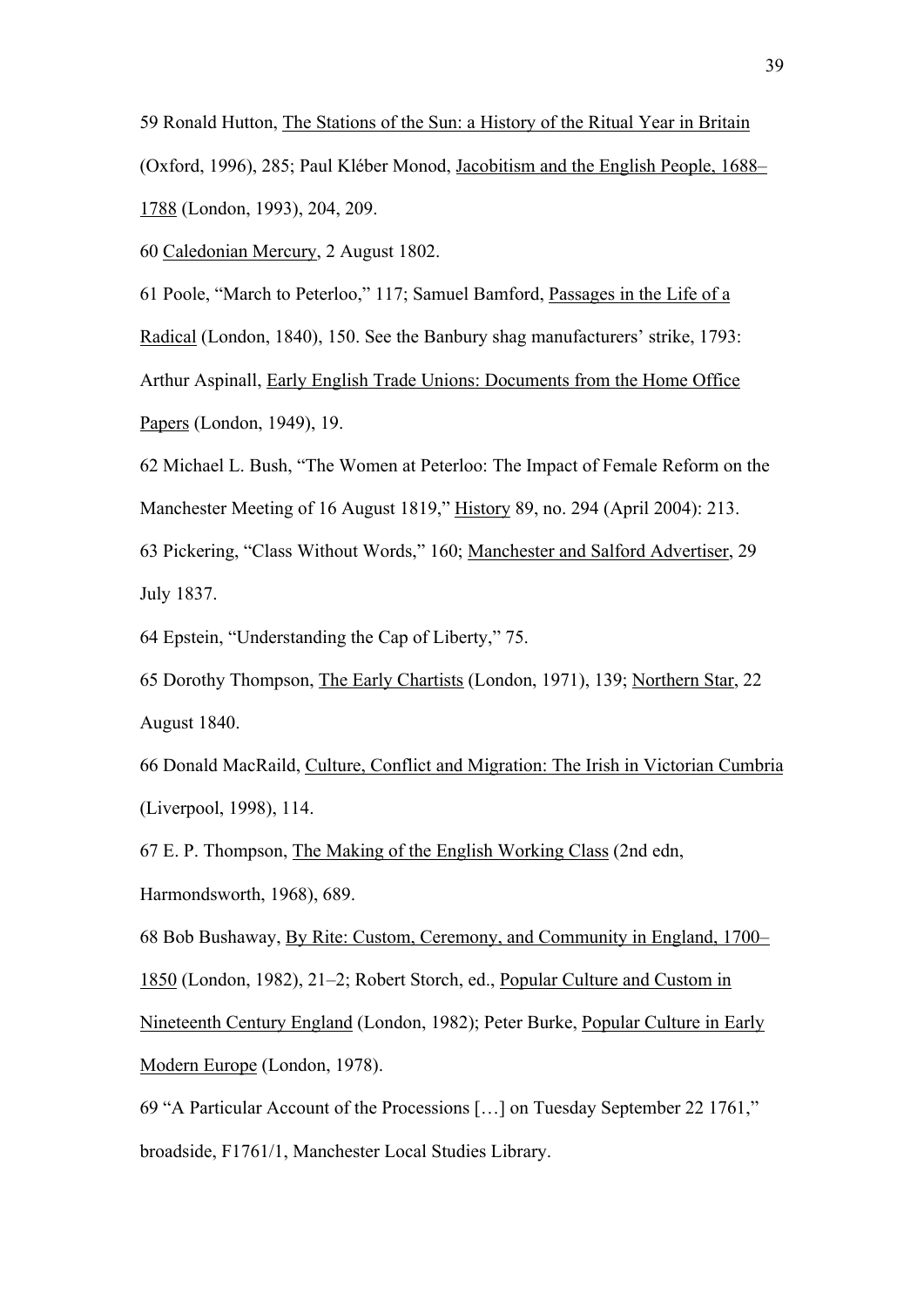70 For example at Preston and at Necton in Norfolk: Preston Chronicle, 1 June 1833; William Hone, The Everyday Book and Table Book (London, 1826), 672–3. 71 Styles, Dress of the People, 195–6.

72 T. R. Flintoff, Preston Guild Merchant (Preston, 1973); Diary of Elizabeth Wadsworth, 3 February 1790, RMP: 1060, West Yorkshire Archives, Calderdale. 73 J. James, A History of the Worsted Manufacture in England (London, 1857), 595–

7.

74 Richard Young, "George Walker's 'Costume of Yorkshire' (1814): the

Representation and Negotiation of Class Difference and Social Unrest," Art History 19, no. 3 (June 1996): 407.

75 Martha Vicinus, The Industrial Muse (London, 1974), 12; J. Tester, History of the Bradford Contest (Bradford, 1826), DB3 C39/5, West Yorkshire Archives, Bradford; Theodore Koditschek, Class Formation and Urban–Industrial Society: Bradford, 1750–1850 (Cambridge, 1990), 471.

76 Thompson, Making of the English Working Class, 746–7.

77 Rogers, Crowds, Culture, and Politics, 258. See the Taunton reform procession: Bristol Mercury, 21 July 1832.

78 Handbill for Wibsey Ten Hours demonstration, 1833, Home Office papers, HO 40/31, fol. 34, National Archives, Kew, London (NA).

79 Charles Tilly, Popular Contention in Great Britain, 1758–1834 (London, 1995), 57. 80 Rogers, Crowds, Culture, and Politics, 266, 251; Morning Chronicle, 20 November 1820.

81 Styles, Dress of the People, 303.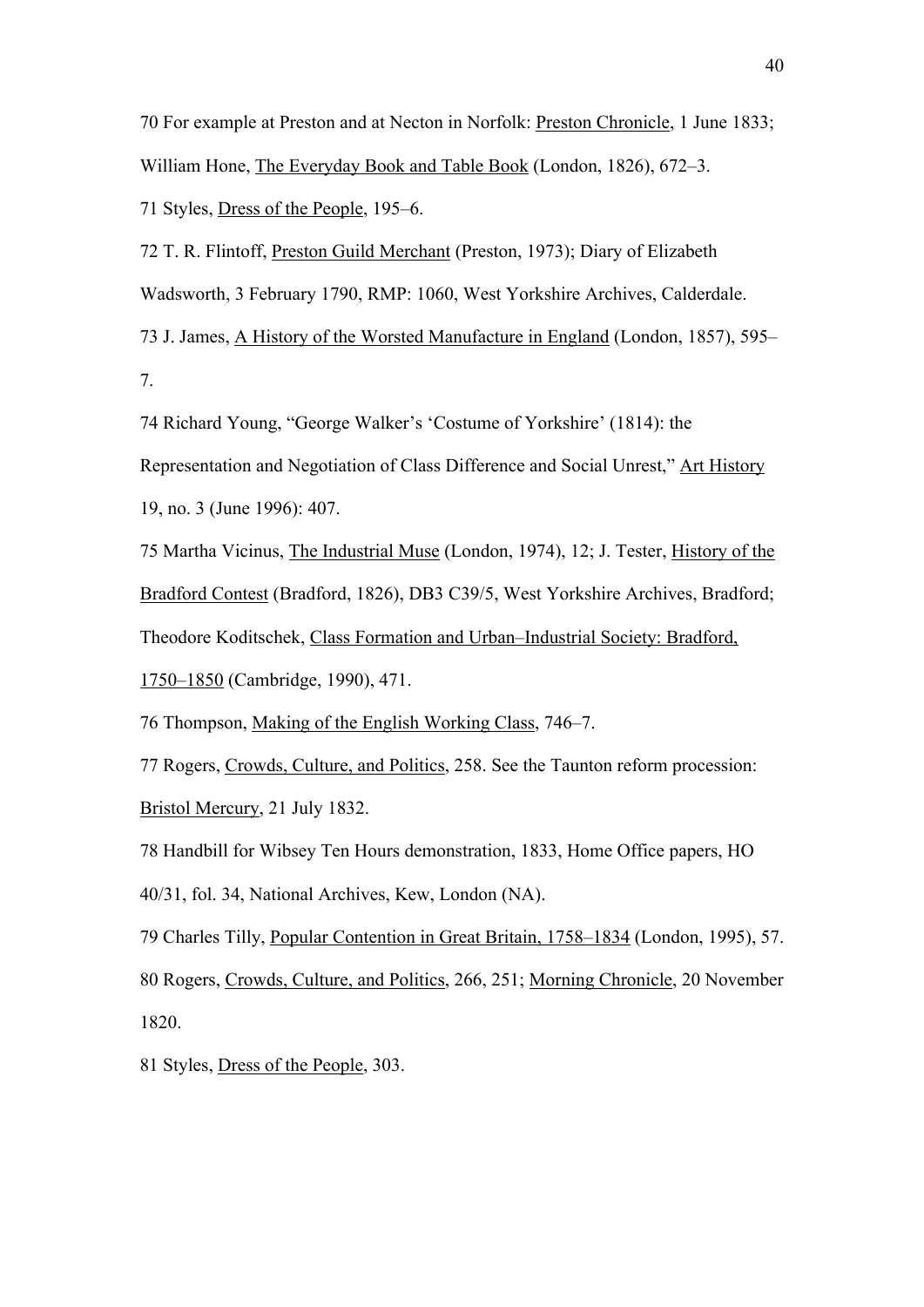82 Lemire, "Second–Hand Beaux and 'Red–Armed Belles'," 395; Sir Frederick Morton Eden, The State of the Poor, vol. i (London, 1797), 532, though he later modified his view.

83 Aileen Ribeiro, Dress and Morality (Oxford, 2003), 113, 120–2.

- 84 Bamford, Passages in the Life of a Radical, 151.
- 85 Rogers, Crowds, Culture, and Politics, 267.
- 86 Monod, Jacobitism and the English People, 210, 219–20.
- 87 Rogers, Crowds, Culture, and Politics, 221.
- 88 Bush, "The Women at Peterloo," 212; E. Claire Cage, "The Sartorial Self:

Neoclassical Fashion and Gender Identity in France, 1797–1804," Eighteenth–

- Century Studies 42, no. 2 (Winter 2009): 193–215.
- 89 Mary B. Rose, The Lancashire Cotton Industry: a History Since 1700 (Preston, 1996), 159.
- 90 Colley, Britons, 277.
- 91 Diaries of Anne Lister of Shibden Hall, ed. Helena Whitbread, 156, in

<http://www.historytoherstory.org.uk/index.php?targetid=5> , accessed 3 March 2009.

- 92 "Leeds Reform Meeting Held on Hunslet Moor, September 20<sup>th</sup> 1819," handbill,
- HO 33/2, fol. 109, NA; The Examiner, 26 September 1819.
- 93 Parkins, Fashioning the Body Politic, 5–6.
- 94 Batchelor, Dress, Distress, and Desire, 11.
- 95 Rogers, Crowds, Culture and Politics, 237, fig. 4.
- 96 Parkins, Fashioning the Body Politic, 5–6; T. Lane, "Grand Entrance to
- Bamboozl'em," 1821, Prints 1935,0522.12.183, BM.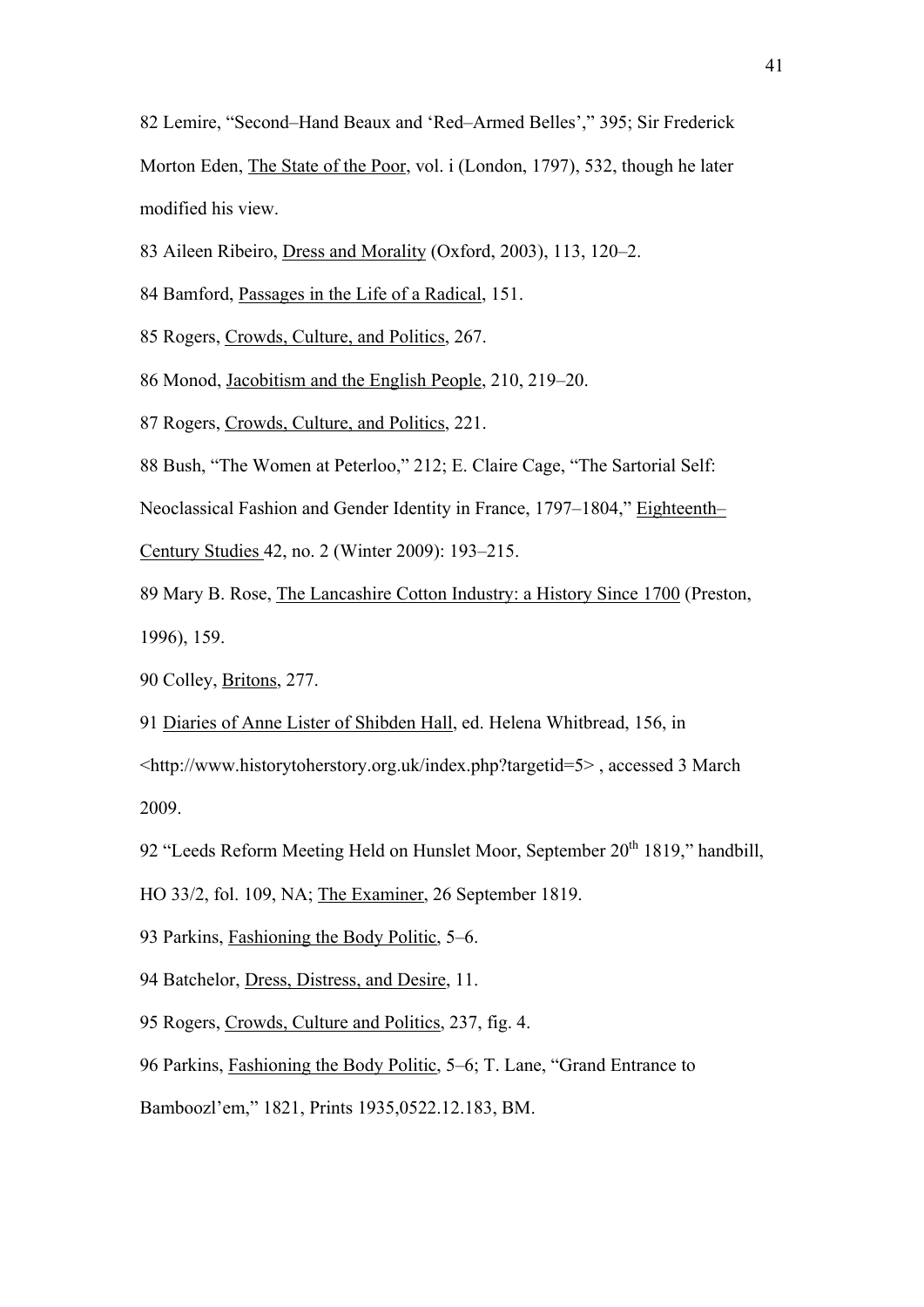97 Adrian Randall, Riotous Assemblies in Hanoverian England (Oxford, 2006), 276– 7.

98 The Examiner, 26 September 1819.

99 Manchester Observer, 9 October 1819; The Times, 7 October 1819; Whitbread,

Diaries of Anne Lister, 156–7.

100 Thompson, Making of the English Working Class, 388.

101 R. Ivens, "Extracts from the Diary of Canon F. R. Raines, part 2," Saddleworth Historical Society Journal 38 (2008): 10.

102 Randall, Riotous Assemblies, 286; Frank Peel, The Risings of the Luddites,

Chartists, and Plug–Drawers (Brighouse, 1895), 102.

103 Eileen Yeo, "Robert Owen and Radical Culture," in Robert Owen, Prophet of the

Poor, ed. Sidney Pollard (London, 1971), 103.

104 Frank Neal, Sectarian Violence: The Liverpool Experience, 1819–1914

(Manchester, 1988), 62.

105 Iain McCalman, Radical Underworld: Prophets, Revolutionaries and

Pornographers in London, 1795–1840 (Cambridge, 1988), 121.

106 Barrell, The Spirit of Despotism, 201.

107 Eric Hobsbawm and George Rudé, Captain Swing (London, 1969), 211.

108 Thompson, Making of the English Working Class, 291; Steve Poole, "'Till our

Liberties be Secure': Popular Sovereignty and Public Space in Bristol, 1750–1850,"

Urban History 26, no. 1 (May 1999): 40.

109 Hutton, Stations of the Sun, 200.

110 Graham Seal, "Tradition and Agrarian Protest in Nineteenth–Century England and Wales," Folklore 99, no. 2 (September 1988): 150, 152. Again, there are French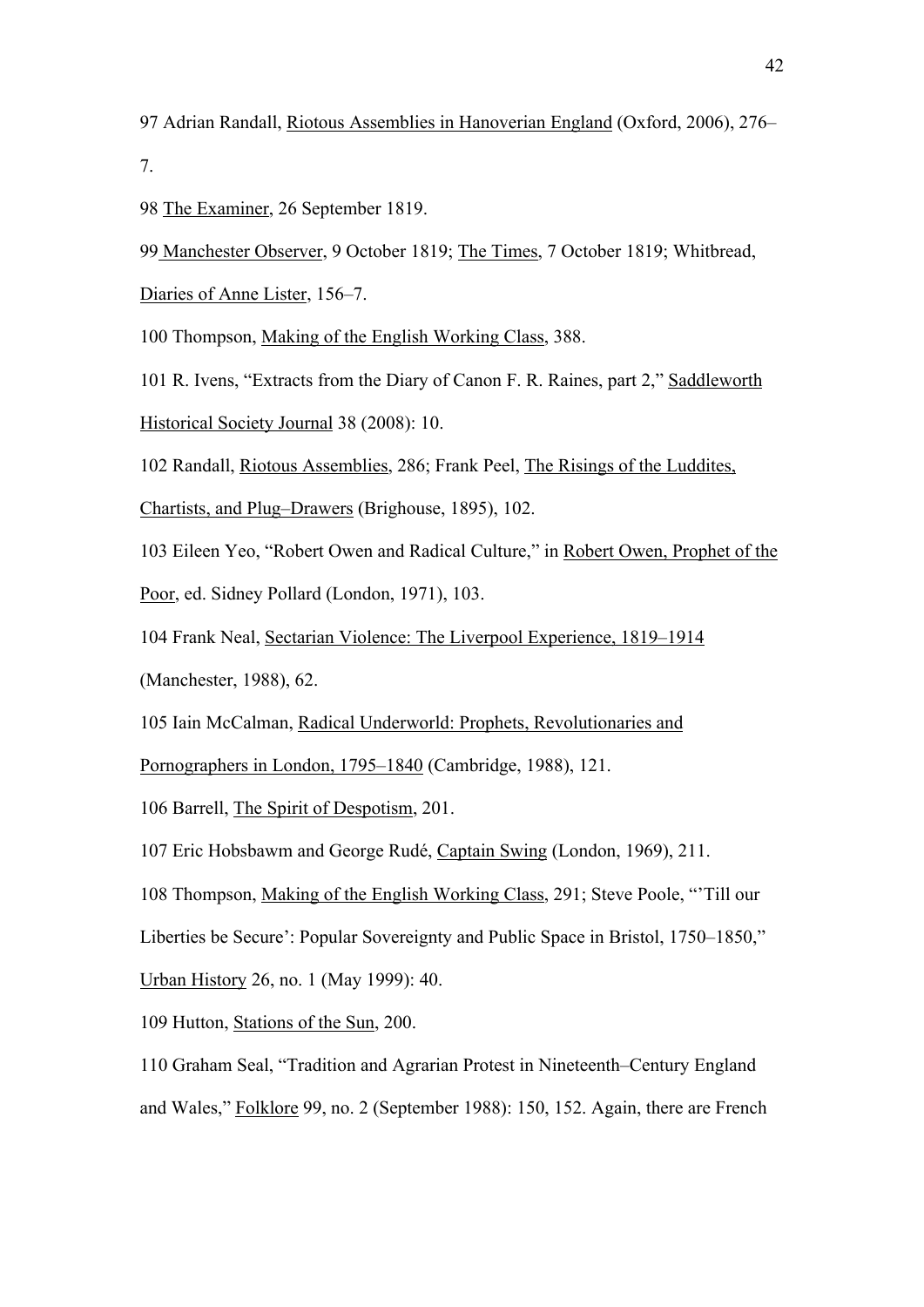parallels: see Peter Sahlins, Forest Rites: The War of the Demoiselles in Nineteenth– Century France (Cambridge, MA, 1994).

111 Hutton, Stations of the Sun, 269. See Thompson to Harewood, 29 April 1834,

Lieutenancy papers, WYA 250/6/2, box 2, West Yorkshire Archives, Leeds; The

Charter, 26 May 1839.

112 Poole, "March to Peterloo," 137; Bamford, Passages in the Life of a Radical, 132.

113 Hone, The Every Day Book, 584.

114 Rogers, Crowds, Culture, and Politics, 263.

115 Yeo, "Robert Owen and Radical Culture," 103.

116 E. P. Thompson, "Rough Music Reconsidered," Folklore 103, no. 1 (April 1992):  $3 - 26$ .

117 Efrat Tseëlon, ed., Masquerade and Identities: Essays on Gender, Sexuality, and Marginality (Abingdon, 2001), 27; Peter Stallybrass and Allon White, Politics and Poetics of Transgression (London, 1986), 14.

118 Randall, Riotous Assemblies, 175.

119 Seal, "Tradition and Agrarian Protest," 161; David J. V. Jones, Rebecca's Children: a Study of Rural Society, Crime, and Protest (Oxford, 1989); Katrina Navickas, "The search for 'General Ludd': the Mythology of Luddism," Social

History (London) 30, no. 3 (August 2005): 282–95.

120 Peel, Risings of the Luddites, 245–6.

121 Seal, "Tradition and Agrarian Protest," 157; Young, "George Walker's 'Costume of Yorkshire,'" 414; Norman Simms, "Ned Ludd's Mummers Play," Folklore 89, no. 2 (April 1978): 167.

122 Anthony Cohen, The Symbolic Construction of Community (Abingdon, 1993), 102.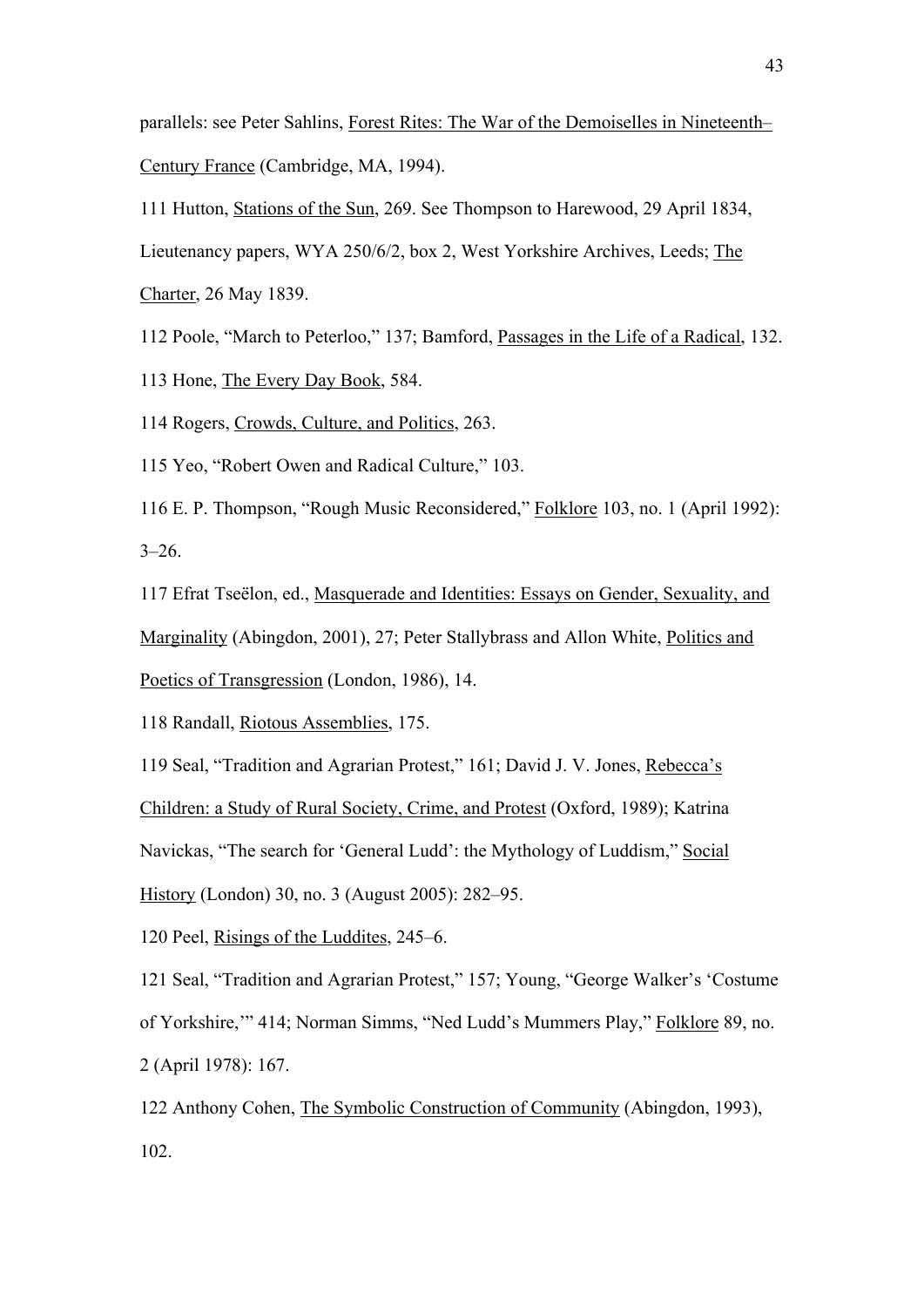123 Alun Howkins and Linda Merricks, "'Wee be Black as Hell': Ritual, Disguise, and Rebellion," Rural History 4, no. 1 (April 1993): 41–2 highlights how face– blacking was used to hide blasphemy during the early modern era. Examination of Isaac Woodhead, 5 February 1820, HO 64/1, fols 129–30, NA; E. P. Thompson, Whigs and Hunters (Harmondsworth, 1977), 270.

124 Seal, "Tradition and Agrarian Protest," 163.

125 Tseëlon, Masquerade and Identities, 4.

126 Young, "George Walker's 'Costume of Yorkshire,'" 415; "The Leader of the Luddites," May 1812, caricature, Working Class Movement Library, Salford. 127 Judith Butler, "Gender as Performance," in Peter Osborne, A Critical Sense: Interviews with Intellectuals (Basingstoke, 1996), 122*.*

128 Carl Griffin, "'Cut down by some cowardly miscreants': Plant Maiming, or the Malicious Cutting of Flora, as an Act of Protest in Eighteenth– and Nineteenth– Century Rural England," Rural History 19, no. 1 (April 2008): 29–54.

129 Clive Behagg, "Secrecy, Ritual, and Folk Violence," in Popular Culture and Custom, ed. Storch, 155, 161.

130 In April 1812 government spies wearing white caps attempted to attend a Luddite meeting on Dean moor, Lancashire, but were quickly identified: Prentice, Historical Recollections of Manchester, 56.

131 Epstein, "Understanding the Cap of Liberty," 116.

132 Eric J. Hobsbawm and Terence O. Ranger, eds., Inventing Tradition (Cambridge,

1983), 1–14; David Hopkin, "Identity in a Divided Province: The Folklorists of

Lorraine, 1860–1960," French Historical Studies 24, no. 4 (Fall 2000): 642; Cohen,

The Symbolic Construction of Community, 99.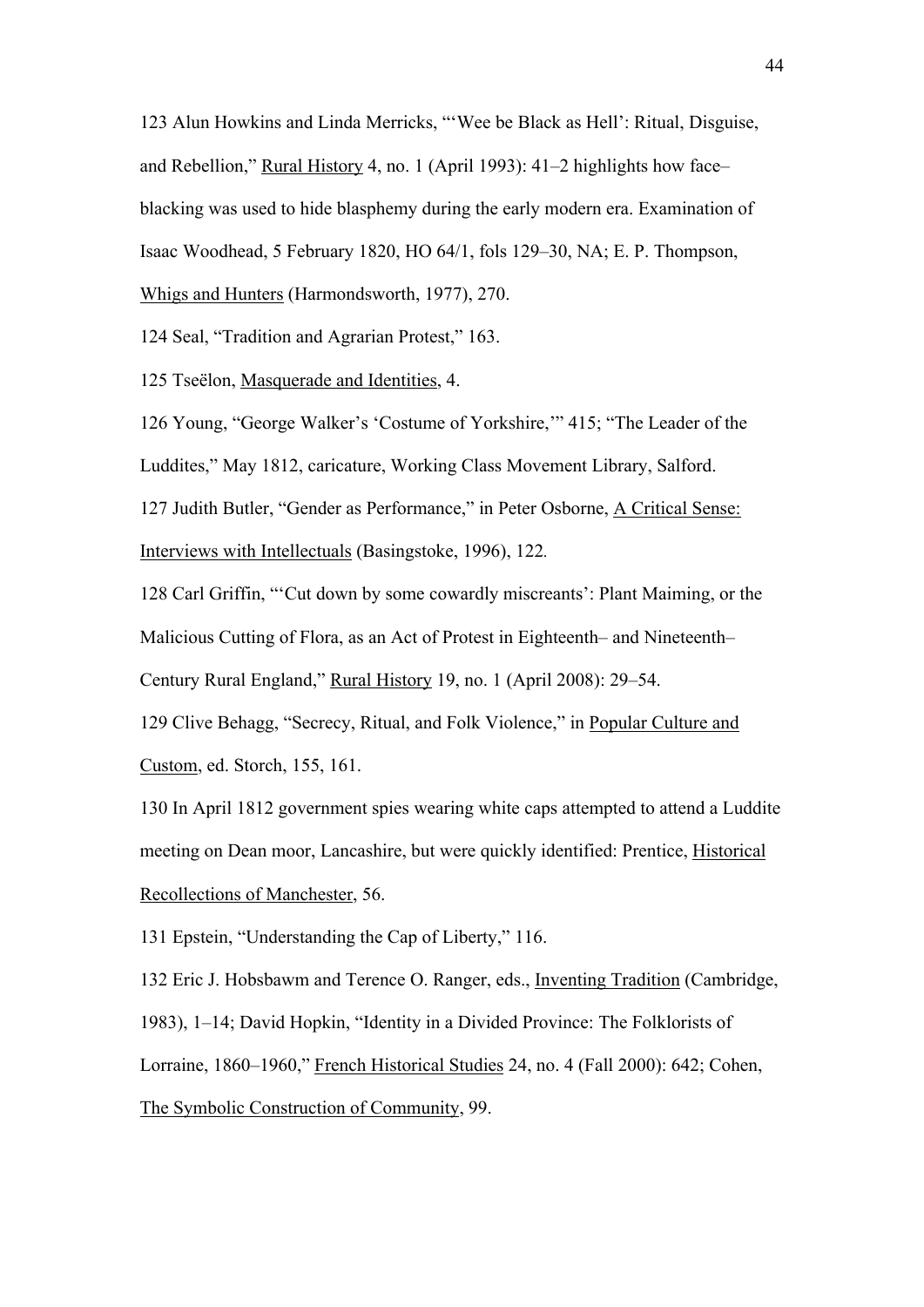133 Emma Griffin, "Popular Culture in Industrializing England," Historical Journal 45, no. 3 (September 2002): 628.

134 Seal, "Tradition and Agrarian Protest," 163.

135 Young, "George Walker's 'Costume of Yorkshire,'" 414; Epstein, Radical

Expression, 96.